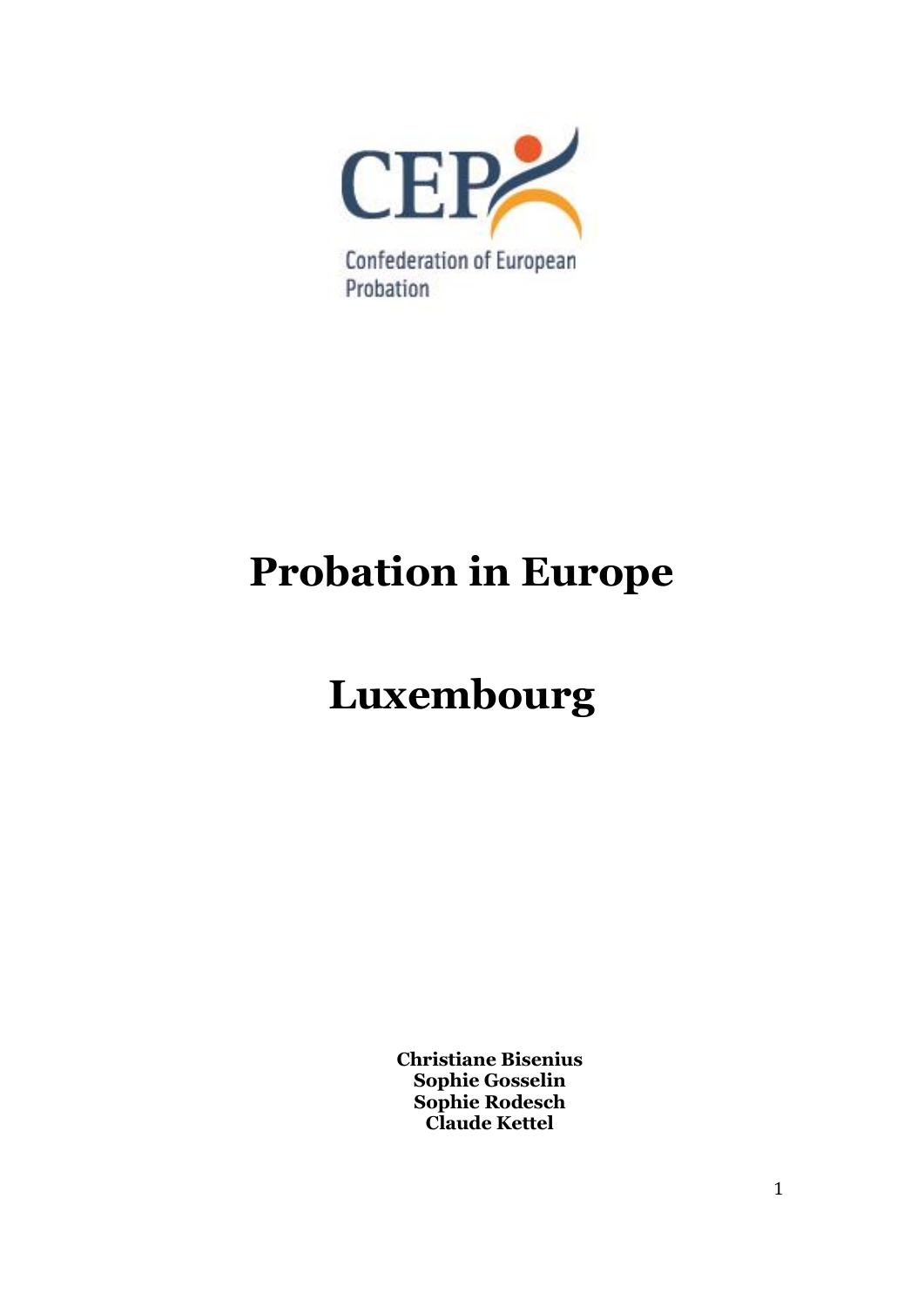Ms. Christiane Bisenius Ms. Sophie Gosselin Delegate of the General Public Luxembourg Probation Service Prosecutor 12-18, rue Joseph Junck Cité Judiciaire - bâtiment BC 1839 Luxembourg 2080 Luxembourg Luxembourg Luxembourg [Sophie.GOSSELIN@justice.etat.lu](mailto:Sophie.GOSSELIN@justice.etat.lu) [christiane.bisenius@justice.etat.lu](mailto:christiane.bisenius@justice.etat.lu) Tel: + 352 47 59 81-2398

Ms. Sophie Rodesch Mr. Claude Kettel Luxembourg Probation Service Luxembourg Probation Service 12-18, rue Joseph Junck 12-18, rue Joseph Junck 1839 Luxembourg 1839 Luxembourg Luxembourg Luxembourg Luxembourg [Sophie.Rodesch@justice.etat.lu](mailto:Sophie.Rodesch@justice.etat.lu) [Claude.Kettel@justice.etat.lu](mailto:Claude.Kettel@justice.etat.lu)

February 2021

## ISBN/EAN: 978-90-820804-0-7

This publication was funded by the Ministry of Justice and Safety of the Netherlands and the Dutch foundation *Stichting Nationale Reclasseringsactie*

Edited by: Anton van Kalmthout Ioan Durnescu

Published by:

CEP, Confederation of European Probation P.O. Box 8215 3503 RE UTRECHT The Netherlands

[www.cep-probation.org](http://www.cep-probation.org/)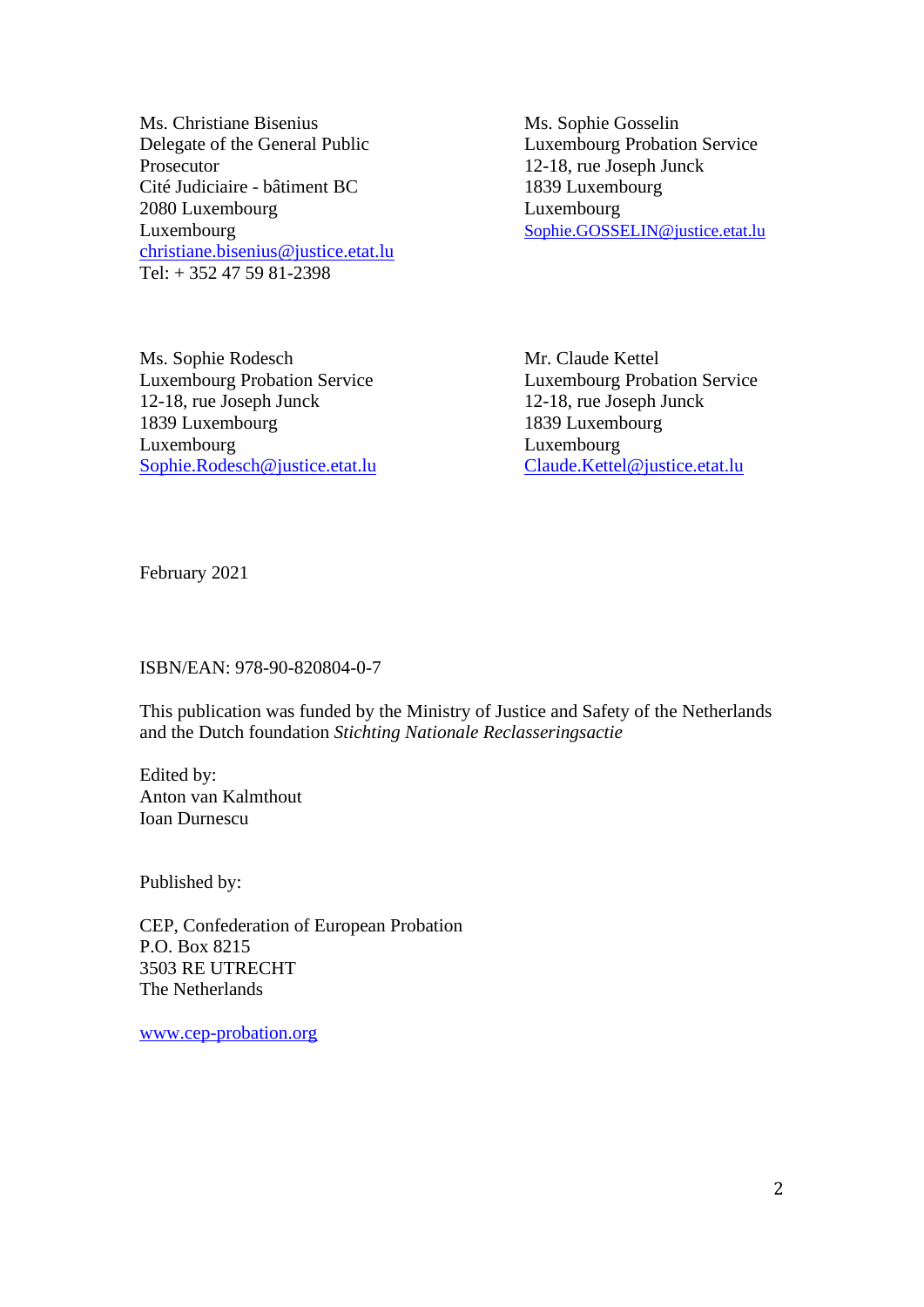## **Table of contents**

| 1. Introduction                                                         | $\overline{4}$ |
|-------------------------------------------------------------------------|----------------|
| 2. Historical Development of the Probation System                       | 6              |
| 3. Legislative Basis of the Probation System                            | 9              |
| 4. The Organisation of Probation services                               | 12             |
| 5. Different Stages of the Criminal Justice Process                     | 18             |
| 6. Probation Methodology                                                | 31             |
| 7. Finances, Accounting, Registration Systems and Evaluation Procedures | 34             |
| 8. Societal Support and Clients' Views                                  | 36             |
| 9. Probation Clients' Rights                                            | 37             |
| 10. Future developments                                                 | 38             |
| 11. References                                                          | 40             |
| 12. Main Addresses, Phone & Fax Numbers, E-mail Addresses, Home Pages   | 42             |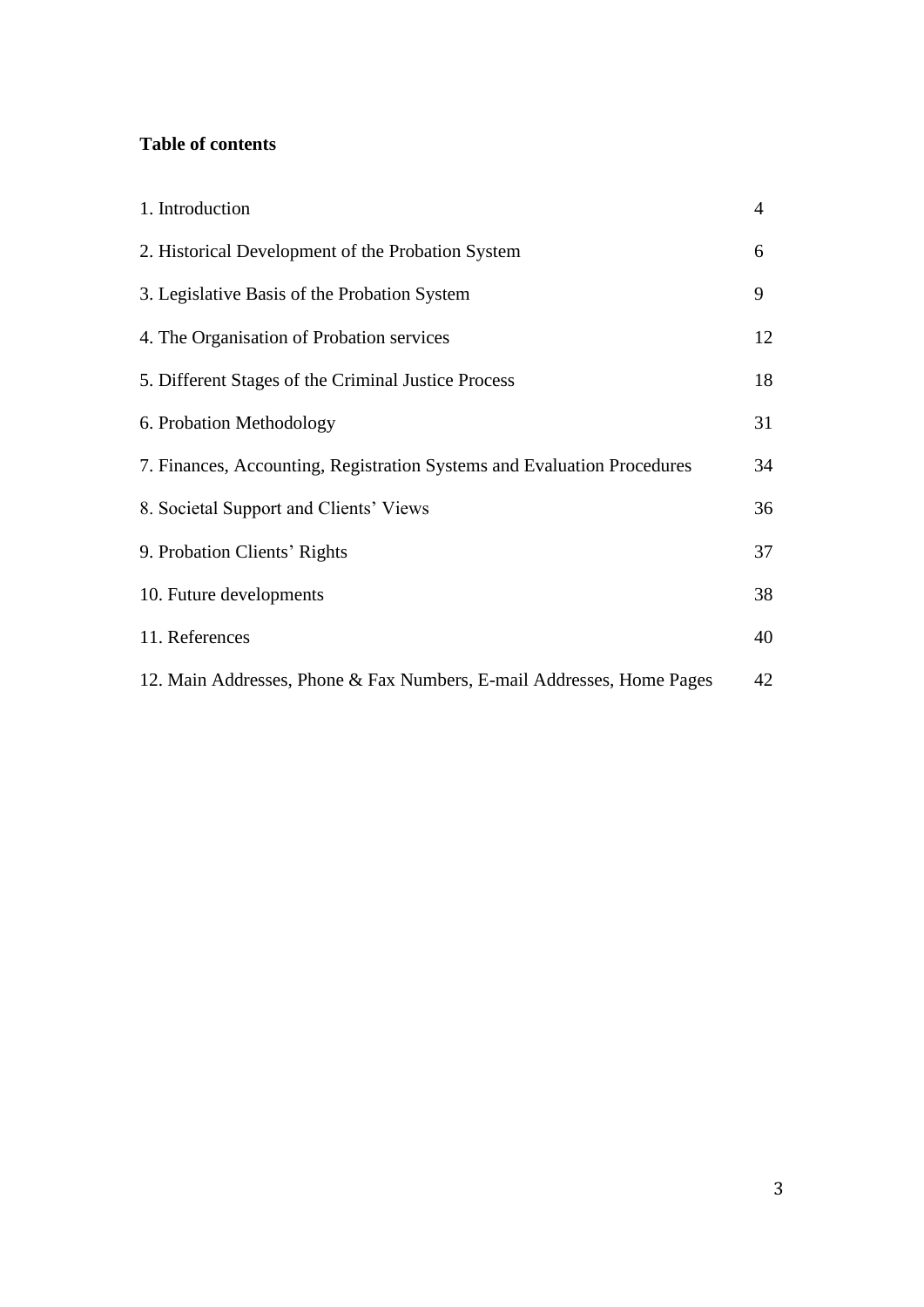# **1. Introduction**

## **1.1 Probation organisation**

The Luxembourg Probation service is part of the Central Service for Social Assistance (Service Central d'Assistance Sociale - SCAS), a national public organisation covering all judicial social services. Pursuant to the law of 1977, the SCAS includes departments for social inquiries and assistance to persons under judicial control<sup>1</sup>, the Youth Protection Service, the Probation service and departments preparing personality reports.<sup>2</sup>

It is part of the General Prosecution (Parquet Général) headed by the General Public Prosecutor (Procureur Général d'Etat) under the authority of the Ministry of Justice.

Since 1964 the General Public Prosecutor can delegate powers for sentence enforcement and probation to an Advocate General (Avocat Général) acting as General Public Prosecutor's Delegate (Délégué(e) du Procureur Général d'Etat à l'Exécution des Peines) and main authority supervising the Probation service.

Probation officers work with adult offenders. The SCAS includes two probation departments:

- a) the Probation service (Service de Probation) for offenders subject to pre-trial control measures (contrôle judiciaire) introduced in 2006, or to in-prison and on parole/probation measures; and
- b) the Department for community service (Section des travaux d'intérêt général).

Both departments are part of the Service for community related sanctions and measures (Service des sanctions et mesures appliquées dans la communauté<sup>3</sup>) with the following core tasks:

- counselling, support and assistance to detainees and to their families;
- preparing social support plans for the General Public Prosecutor's Delegate and several committees;
- reporting to various judicial authorities on the accused and convicted person's situation and on important aspects regarding sentence enforcement;
- guidance when a person is discharged from prison;
- coordinating the transition from prison to release with parole or on probation after detention;
- guiding and monitoring people subject to conditional release, conditional sentence and electronic supervision;
- liaising with public agencies accepting offenders for community service;
- following-up with specialised public or private agencies for addiction treatment and psychiatry;

<sup>&</sup>lt;sup>1</sup><br>This excludes the victim support service, offering voluntary consultations for victims<br> $\frac{2}{5}$  in the 25 initial 1077 and languagination indicipies  $\Delta t + 47$ 

 $\frac{2}{3}$  Loi du 25 juillet 1977 sur l'organisation judiciaire, Art. 47bis

<sup>3</sup> This denomination has been adopted following the Council of Europe's Recommendation Rec(2000)22 of the Committee of Ministers to member states on improving the implementation of the European rules on community sanctions and measures.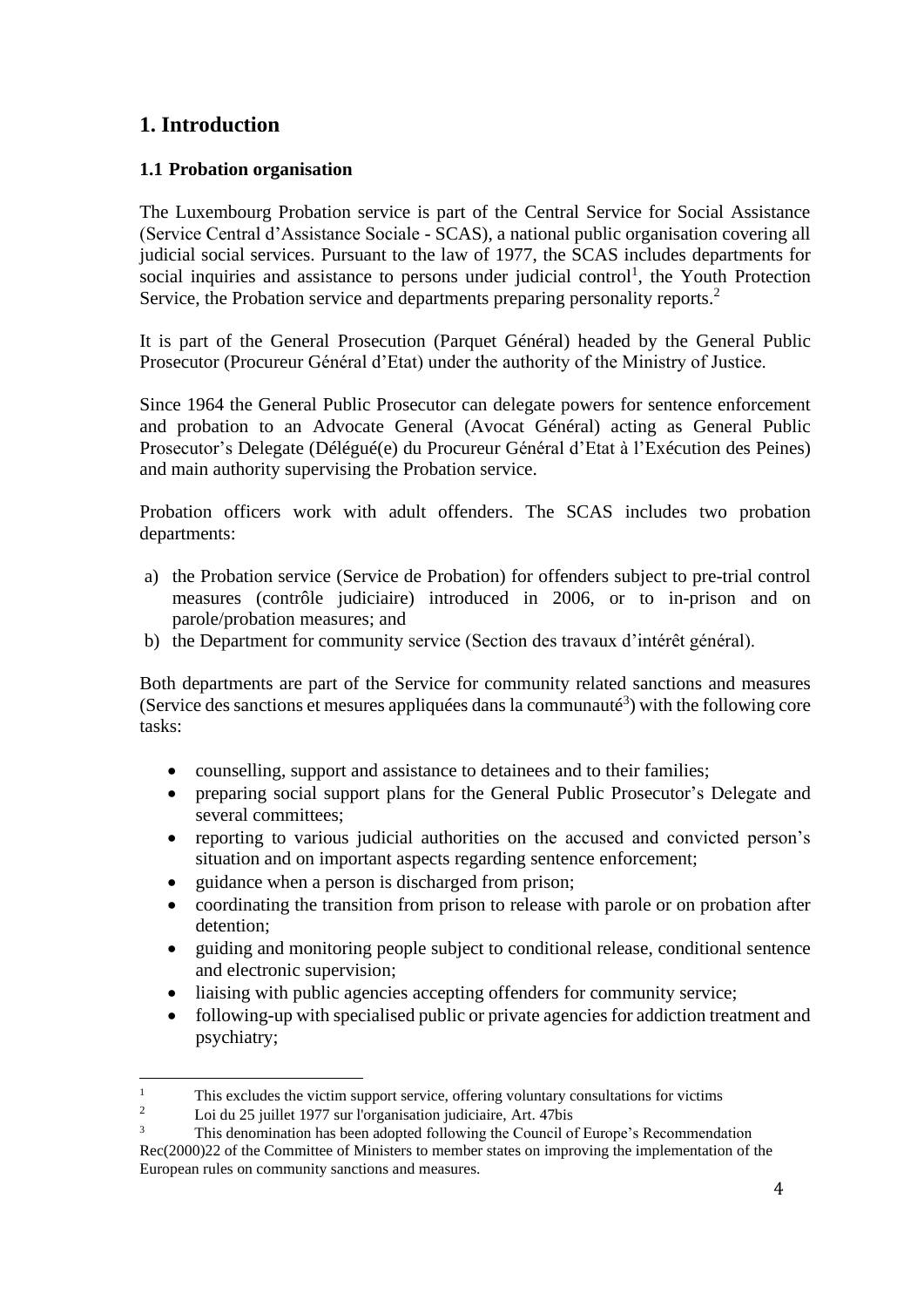- deciding on small financial aids to offenders on early release or probation and to former detainees;
- providing assistance and guidance to former prisoners at risk of re-offending;
- staying in contact with volunteer prison visitors.

Luxembourg's probation system changed significantly in 2018 with two laws reforming two main criminal justice organisations: Prison administration (Administration pénitentiaire) and the General Public Prosecutor's Office for sentence enforcement. 4

## **1.2 Probation activities in a nutshell**

Given the size of Luxembourg's territory (2.586 km²) and population (626.108 on 1 January  $2020^5$ ) one probation service is enough for the country.

Probation officers mainly work at the headquarters of the Probation service located in the "Gare" area of Luxembourg City, where they can use special meeting rooms to interact with probationers. They also visit offenders in the two detention facilities of the country, one high security prison and one open ("day-release") facility, as well as at their home.

When starting a prison sentence, offenders are allocated a Probation officer. Probation officers work with all types of offenders and their tasks and interventions can be very varied and is based on the "**continuous treatment model**". Due to the limited number of Probation officers, it is not possible to distinguish between special groups of offenders.

Probation work in Luxembourg focusses on assistance and coercion (aide-contrainte). The Probation service is allocated an annual budget to support prisoners after their release. This aid is a very important tool as many offenders are released from prison without any or only small financial resources.

## **1.3 General remarks about the implementation of Probation Rules**

The Luxembourg Ministry of Justice adopted the European Probation Rules (the "EPR"). Following their approval by the Committee of ministers in 2010, the EPR triggered a vivid discussion in the Probation service, initiating a critical internal reflection process on the Service's philosophy and intervention methodology, its policy and practice. The EPR led to questioning long-time practices as well as institutional and organisational arrangements.

After a thorough analysis of the EPR, the Probation service issued a document in 2013 summarising its philosophy and intervention methodology, thus providing Probation

<sup>4</sup> 1) Loi du 20 juillet 2018 portant réforme de l'administration pénitentiaire (…) 2) Loi du 20 juillet 2018 modifiant :

<sup>1°</sup> le Code de procédure pénale en introduisant un titre IX concernant l'exécution des peines ; 2° le Code pénal ;

<sup>3°</sup> la loi modifiée du 7 mars 1980 sur l'organisation judiciaire ; et

<sup>4°</sup> la loi modifiée du 29 avril 1999 portant création d'un droit à un revenu minimum garanti.

<sup>5</sup> For further information, visit the website of the national statistics office (STATEC): <https://statistiques.public.lu/fr/index.html>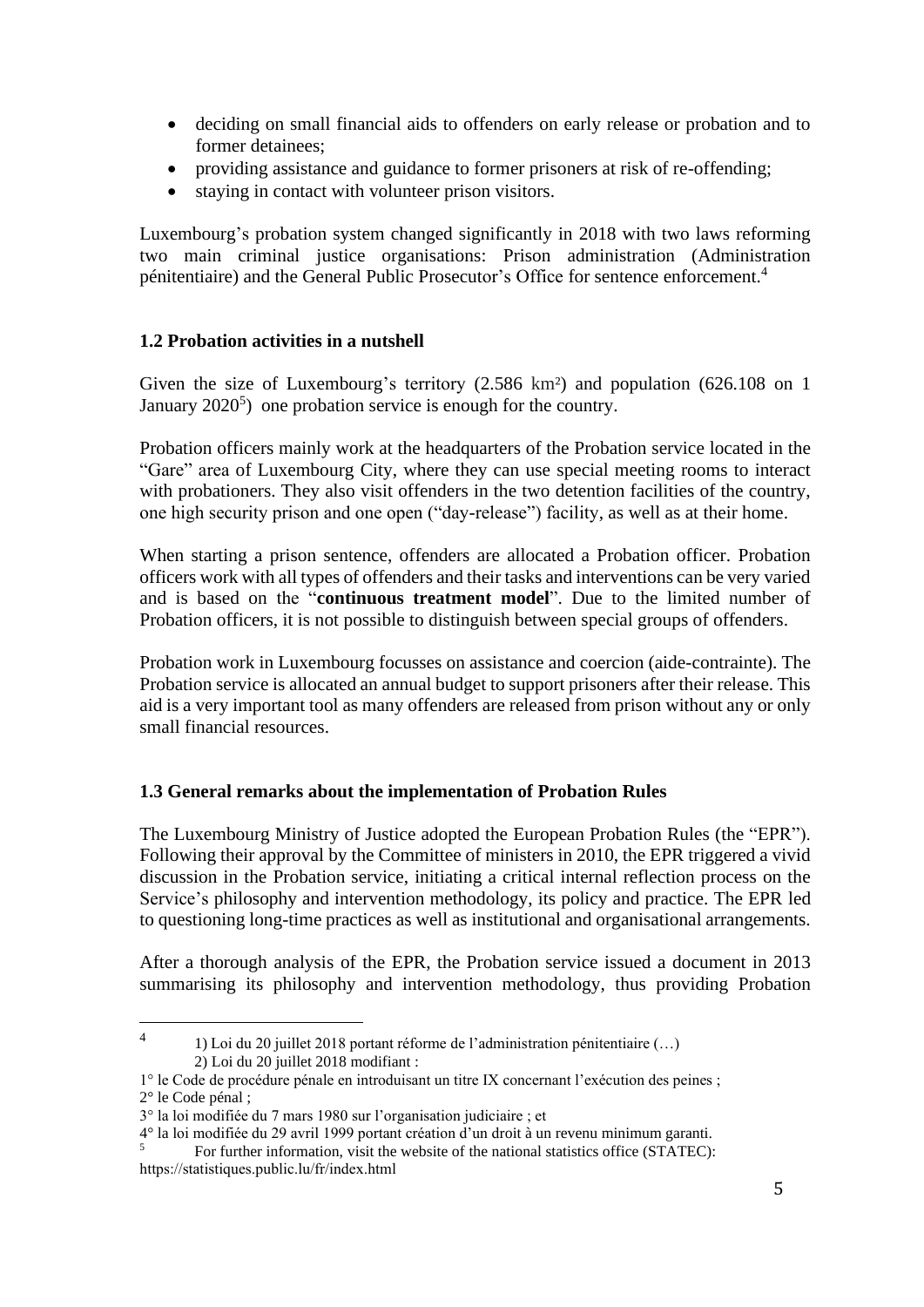officers with a clearer description of their work. This document was meant as guidance for Probation officers but also for various other professionals of Luxembourg's criminal justice system.

While the principles and values conveyed by the EPR were already largely complied with and implemented in daily practice, the Rules as such were not formally transposed into national legislation. Most of them were already covered by existing laws or were implemented in recent reforms on victims' rights and the rights of appeal of detainees.

# **2. Historical Development of the Probation System**

## **2.1 History from the origins to the year 2008**

At the beginning of the 19<sup>th</sup> century, male offenders sentenced to "forced labour" (*travaux forcés*) in Luxembourg served their sentence abroad. They were sent to Vilvorde (Belgium) and then to penal colonies. Those convicted to a prison sentence were sent to Bicêtre (France). Only since the Belgian Revolution of 1830 offenders serve their prison sentence in Luxembourg.<sup>6</sup>

Mid of the 19<sup>th</sup> century, assistance and caretaking of prisoners was mostly the task of the clergy. Members of the Catholic church were assisting both male and female offenders during and after their sentence. In 1851, the Franciscan sisters were put in charge of the women's prison.<sup>7</sup>

The first regulation on post-release care in Luxembourg is a decree from 1855.<sup>8</sup> In a rather innovative way, given its historic context, this regulation provides for the creation of committees for released prisoners in each of Luxembourg's twelve cantons (*Comités cantonaux pour le patronage des condamnés libérés*). The aim of these committees was to "prevent sentenced prisoners from the dangers of recidivism, to facilitate their moral improvement and their productive occupation".<sup>9</sup> Members, the so-called "patrons"  $10$ , were chosen among wealthy and well-intentioned citizens.

With a decree from 1884, responsibility for the care of discharged prisoners was transferred from cantonal committees to prison administration committees in charge of supervision, control and management of prisons and beggar jailing (*dépôt de mendicité*). This important change in offender care in Luxembourg marks the transition from outside care (by cantonal committees) to intramural care (by the prison administration committee) and from partially voluntary care (cantonal committees' members mostly were lay people) to professional care by the prison administration.

<sup>6</sup> Ensch, N.A., (15 février 1934), Les prisons de la ville de Luxembourg, Notice historique, in *Les cahiers Luxembourgeois, Revue libre des lettres, des sciences et de l'art*, XIe année, Nº II, Luxembourg, p.207

<sup>&</sup>lt;sup>7</sup> Until 1851, staff of the women's prison was exclusively of male gender<br> $\frac{8}{2}$  Arrêté rough grand duced du 21 février 1855 instituent des comitée centers

<sup>8</sup> Arrêté royal grand-ducal du 21 février 1855 instituant des comités cantonaux pour le patronage des condamnés libérés

 $\frac{9}{10}$  Ditto Art. 2.

<sup>10</sup> Arrêté royal grand-ducal du 22 octobre 1884 portant réorganisation du patronage des condamnés libérés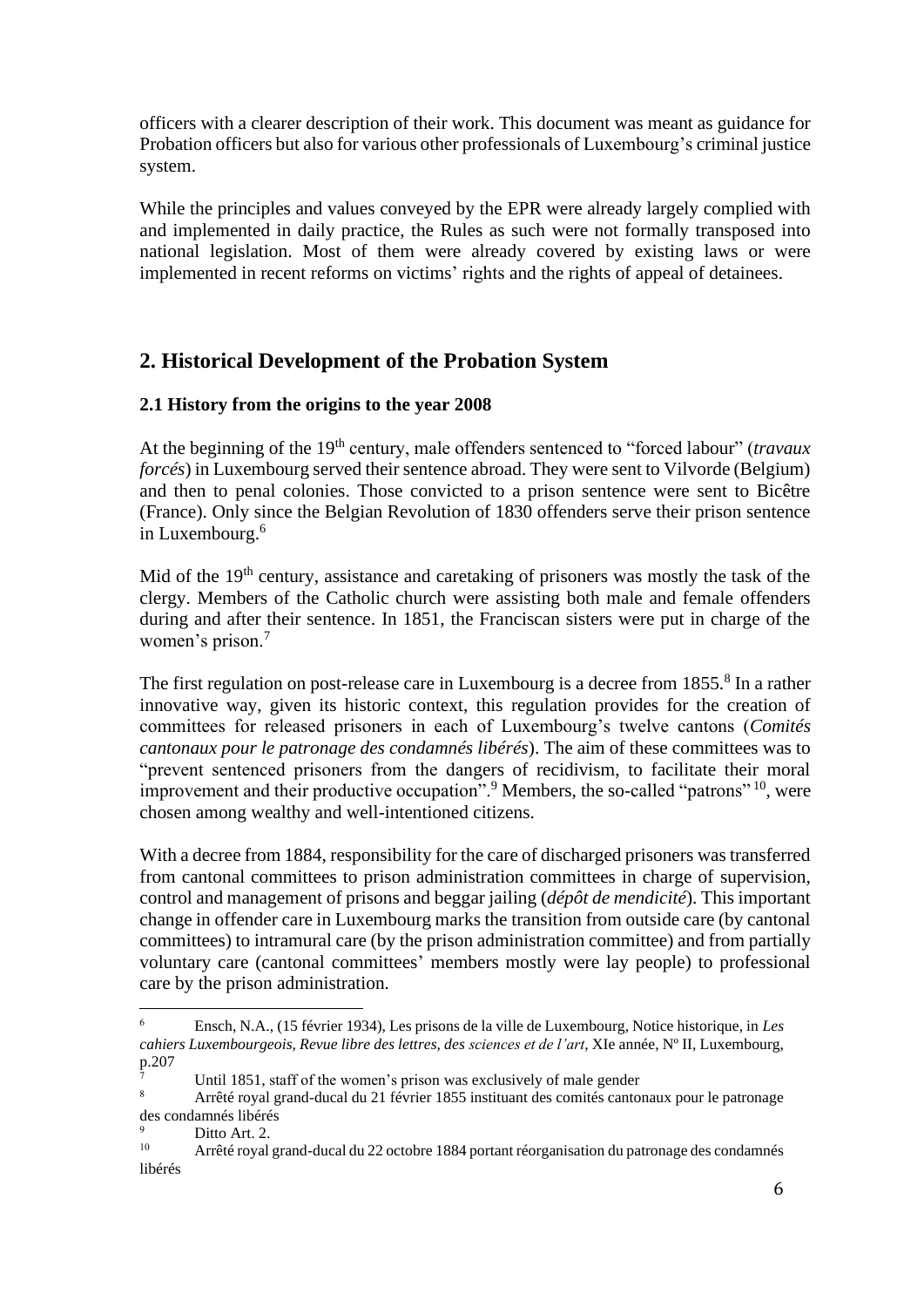The first time the word "probation" appears in a Luxembourg law text, is in a ministerial decree from 1950 on the creation of a Social Defence Service (*Service de Défense Sociale*). In spite of its somewhat Lombrosian tendencies, it may be considered as the predecessor of today's Probation service and as such, as a landmark in Luxembourg's probation history.

Furthermore, the National Action Committee against Crime and Delinquency (*Comité National d'Action contre le Crime et la Délinquance*) was created on 10 April 1951. As of 1958, a social worker from the prison service - on a voluntary basis and financed by limited private funds - ran a hostel for young delinquent adults in Bertrange (1958 - 1960) and later in a private house in Contern (1960 - 1965).

A major change in Luxembourg's criminal justice system occurred in 1964 with the General Public Prosecution in charge of the general management and control of Luxembourg's prison facilities and sentence enforcement.<sup>11</sup> The sanction policy, also considering alternatives to incarceration, as community service and penalties, was reinforced by the various prosecutors holding this position.

The National Social Defence Committee (*Comité National de Défense Sociale - CNDS*) was implemented in 1967 as a non-profit organisation for discharged prisoners, to run hostels for juveniles and released prisoners. The Probation service as such has little experience with halfway houses as the only facility for released prisoners it ever managed directly as of 1981 had to be closed in 1989 due to staff shortage.

A decree from 1967<sup>12</sup> specified the composition and organisation of the Social Defence Service implemented in 1950, with a Social Defence Commission for penitentiary facilities and juvenile detention centres and a Social Defence Institute. This decree included, for the first time, a clear description of the tasks of Probation officers working with offenders.

The Central Service for Social Assistance (*Service Central d'Assistance Sociale - SCAS*) was created in 1977 under the authority of the General Public Prosecution. With the Probation service, formerly called Social Defence Institute, no longer under the authority of the prison administration but under the authority of the Ministry of Justice, this represented a major change.

Until the mid 1980, the premises of the Probation service were located inside Luxembourg's main prison in the "Grund" area of Luxembourg-City. When the "Grund" prison was closed due of its dilapidated state, offenders (male and female) were resettled to Schrassig, outside of Luxembourg-City. In November 1984 the SCAS relocated to a more central area in the capital.

An innovating new law in 1997<sup>13</sup> allowed psychologists and social workers to work inside the two national prison facilities. As a result of this, and for the first time in penological history in Luxembourg, the Probation service was now assisted by an internal social service

<sup>11</sup> Loi du 21 mai 1964 portant 1. réorganisation des établissements pénitentiaires et des maisons d'éducation ; 2. création d'un service de défense sociale

<sup>&</sup>lt;sup>12</sup> Règlement grand-ducal du 28 novembre 1967 (Mém. A-82 du 15 décembre 1967, p.1311)<br>13 Loi du 27 iuillet 1997 portant réorganisation de l'administration pénitentiaire

Loi du 27 juillet 1997 portant réorganisation de l'administration pénitentiaire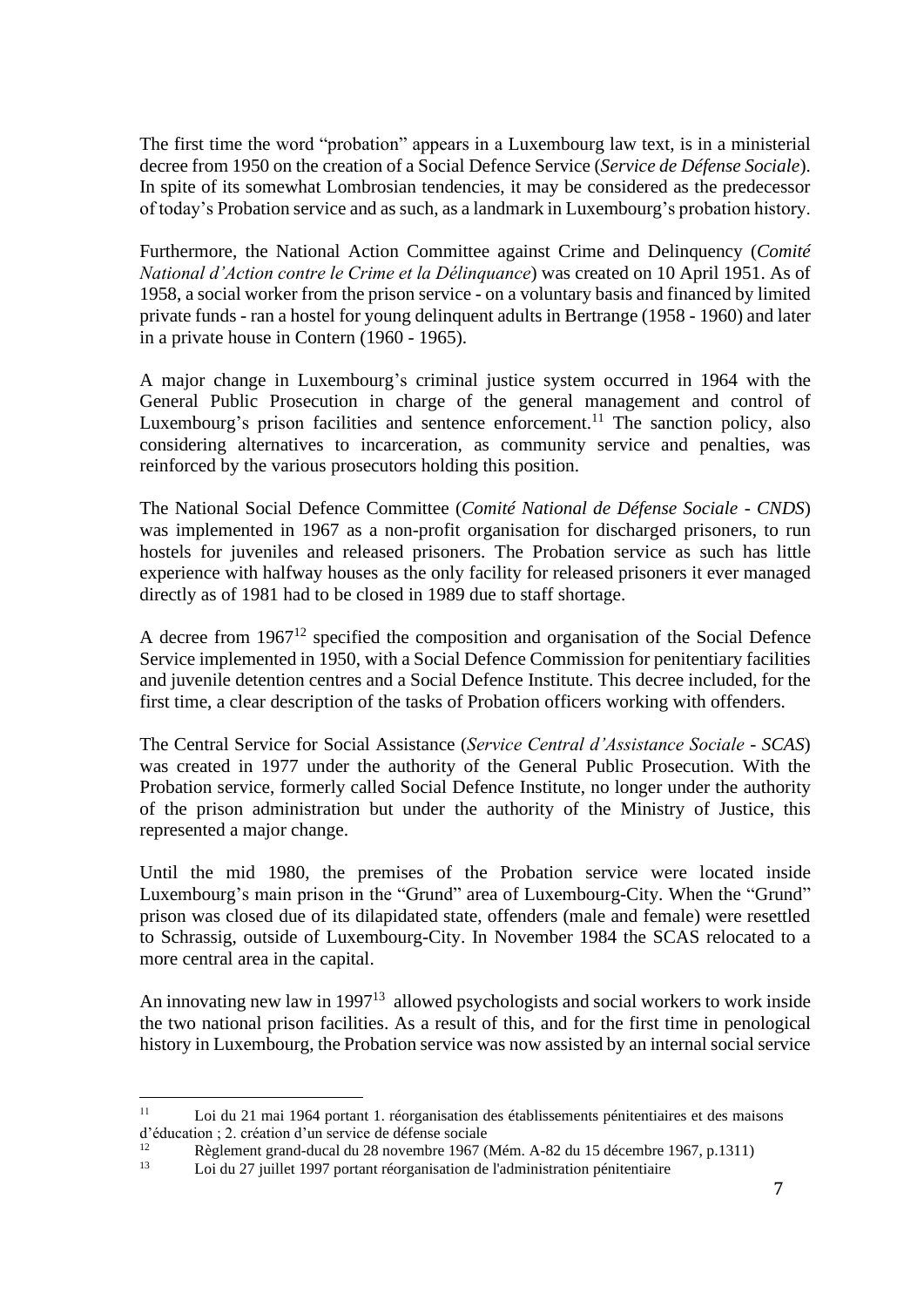in the care of detainees. This newly created social service in both detention facilities became operational in 1999.

With the implementation of this prison-based social service, as of 2001, the Probation service was no longer in charge of pre-trial detainees, although this did not mean the complete abolition of the "**continuous treatment model**". Currently, Probation officers are active inside prison facilities, with their interventions starting only at beginning of a sentence.

## **2.2 Recent history from 2008 to 2020**

After the 2009 parliamentary elections, the new government proceeded to improve various aspects of the penal justice system, eventually leading to major reforms in 2018. Two bills were submitted to Parliament: the first on the reform of prison administration, based on the European Prison Rules, and the second on the reform of sentence enforcement introducing a new jurisdictional body for this purpose.

The philosophy was to change the scope of the Probation service's intervention, i.e., the work with inmates in the two prison facilities. This would mean the end of the "**continuous treatment model**", as a continuous assistance from pre-trial detention to conditional release or electronic monitoring until the end of a sentence. The main objective of the new model is to facilitate the transition from prison to life in liberty with a low recidivism rate.

Legal reforms were initiated as early as 2009 but only in 2018 two new laws were adopted by Luxembourg Parliament. While the Probation service started to use electronic monitoring already in 2006, the pilot phase continued until 2018, when this measure was finally included in the law.

In October 2009 the legal provisions on conditional release<sup>14</sup> were amended in terms of protection of society and victims. In practice, offenders' attitude towards their victim was already a decisive factor that was now legally recognised. This law led to a significant improvement of victims' rights throughout the criminal procedure.

In 2010, after the CEP adopted the statement on probation values and in the light of the European Probation Rules (EPR), the Probation service submitted its positions, leading to the publication in 2013 of the Philosophy and Methodology of the Probation service (*Philosophie et méthodologie du Service de Probation*), detailing its philosophy and standards of intervention.

With many offenders on conditional release and probationers living just across the border (France, Belgium, Germany), but working in Luxembourg, the Probation service had to intensify contacts and cooperation with probation services in the neighbouring countries. As of 2021 there is still no specific probation law defining the broader missions of the Probation service. The law of 2018<sup>15</sup> on sentence enforcement covers the main tasks of the Probation service, but without any detailed description of specific interventions.

<sup>14</sup> Loi du 6 octobre 2009 renforçant le droit des victimes d'infractions pénales et  $(...)$ <br>15 Loi du 20 iuillet 2018 modifient : 1% le Code de precédure pénale en introduieur

Loi du 20 juillet 2018 modifiant : 1° le Code de procédure pénale en introduisant un titre IX concernant l'exécution des peines ; 2° le Code pénal ; 3° la loi modifiée du 7 mars 1980 sur l'organisation judiciaire ; et 4° la loi modifiée du 29 avril 1999 portant création d'un droit à un revenu minimum garanti.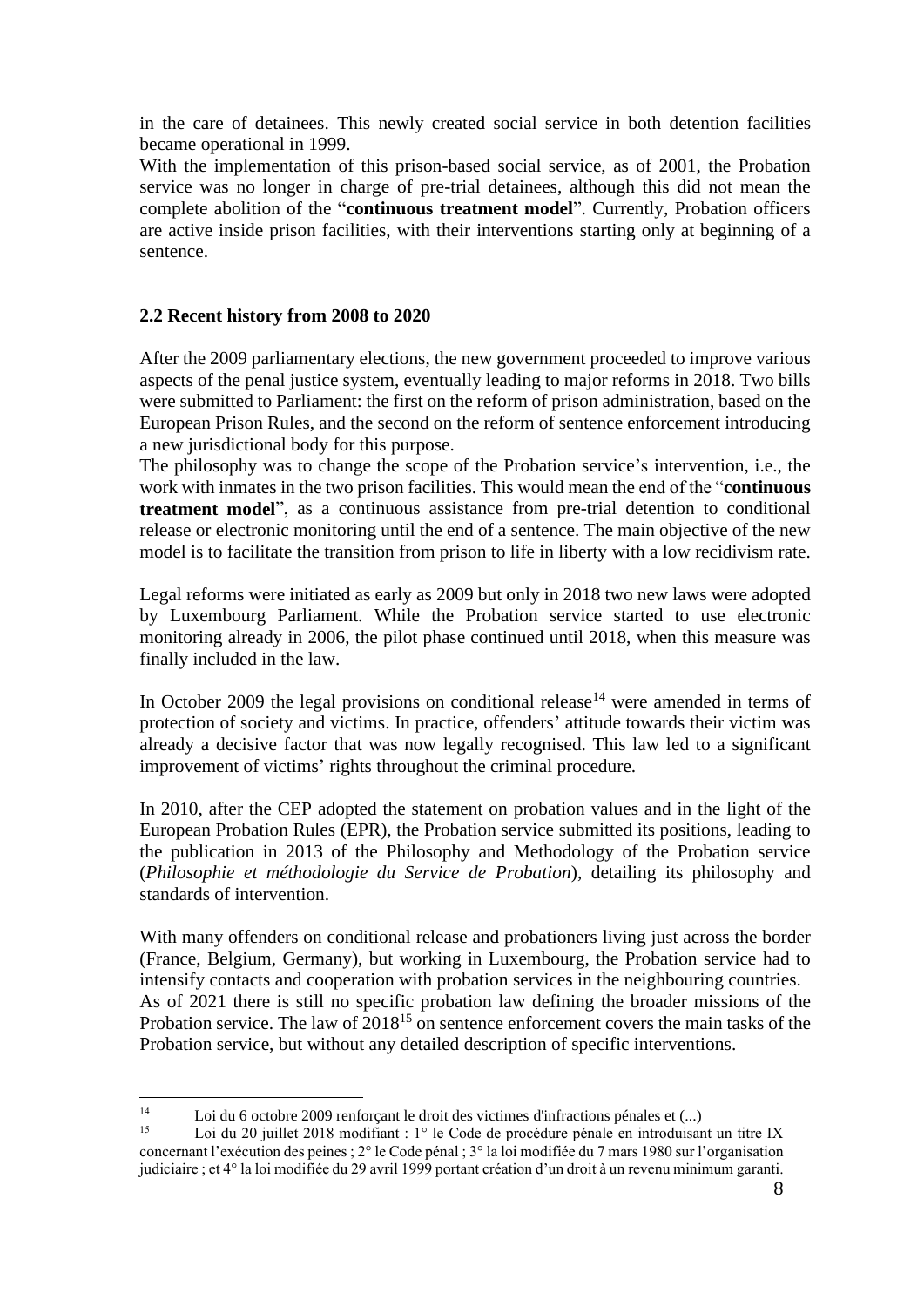Also, after fundamental discussions leading to the adoption of this bill, the "**continuous treatment model**" is no longer disputed. An important issue however to be coordinated at an institutional level is the transition between prison and probation.

# **3. Legislative Basis of the Probation System**

Help for offenders to support their social inclusion, (Rules 1 and 12 of EPR) is the main daily task of Probation officers, contributing via this to the safety of society and a fair administration of justice (Rule 1 of EPR). The objective is to avoid re-offending. Yet in absence of statistics on recidivism, it is difficult to consider the work of the Probation service as evidence based. Furthermore, systematic research on penology and probation in Luxembourg is still lacking.

Descriptions of the tasks and duties of the Probation service and Probation officers are missing in legal texts. The laws of 1977 and 1980 on the SCAS merely list its departments as well as its general assistance and reporting missions. The main legal framework implemented in 2018 specifies decisional processes, procedures and the range of penological measures available to the General Public Prosecutor. These measures, initially included in a law of 1986, were introduced in 2018 in the Code of criminal procedure (*Code de procédure pénale<sup>16</sup>)*.

Within the SCAS, a Victim support service (*Service d'Aide aux Victimes*) was introduced in 1994 while an actual restorative justice process is still missing. It is also unclear whether the Probation service will remain in charge of this support service in the future.

## **3.1 Legislative Basis**

Since 1977 the SCAS is part of the judicial organisation structure, as defined by article 77 of the law of 7 March 1980. <sup>17</sup> Its structure includes the Child Protection Unit, the Probation service and a department for pre-sentence reports (*dossiers de la personnalité*) that is part of the Probation service.

Probation officers preparing social enquiry reports on persons under judicial supervision, are part of the judicial administration and report to the General Public Prosecutor's office. The provisions on the status of civil servants apply to all members of the Probation service.

In 2015 Luxembourg adopted a new  $law<sup>18</sup>$  ratifying the Council Framework Decision 2008/947/JHA of 27 November 2008 on the application of the principle of mutual recognition of judgments and probation decisions with a view to the supervision of probation measures and alternative sanctions.

 $16$  Articles 669 to 703

<sup>&</sup>lt;sup>17</sup> Loi du 7 mars 1980 sur l'organisation judiciaire

Loi du 12 avril 2015 relative à l'application du principe de reconnaissance mutuelle aux

décisions de probation et aux peines de substitution **(…)**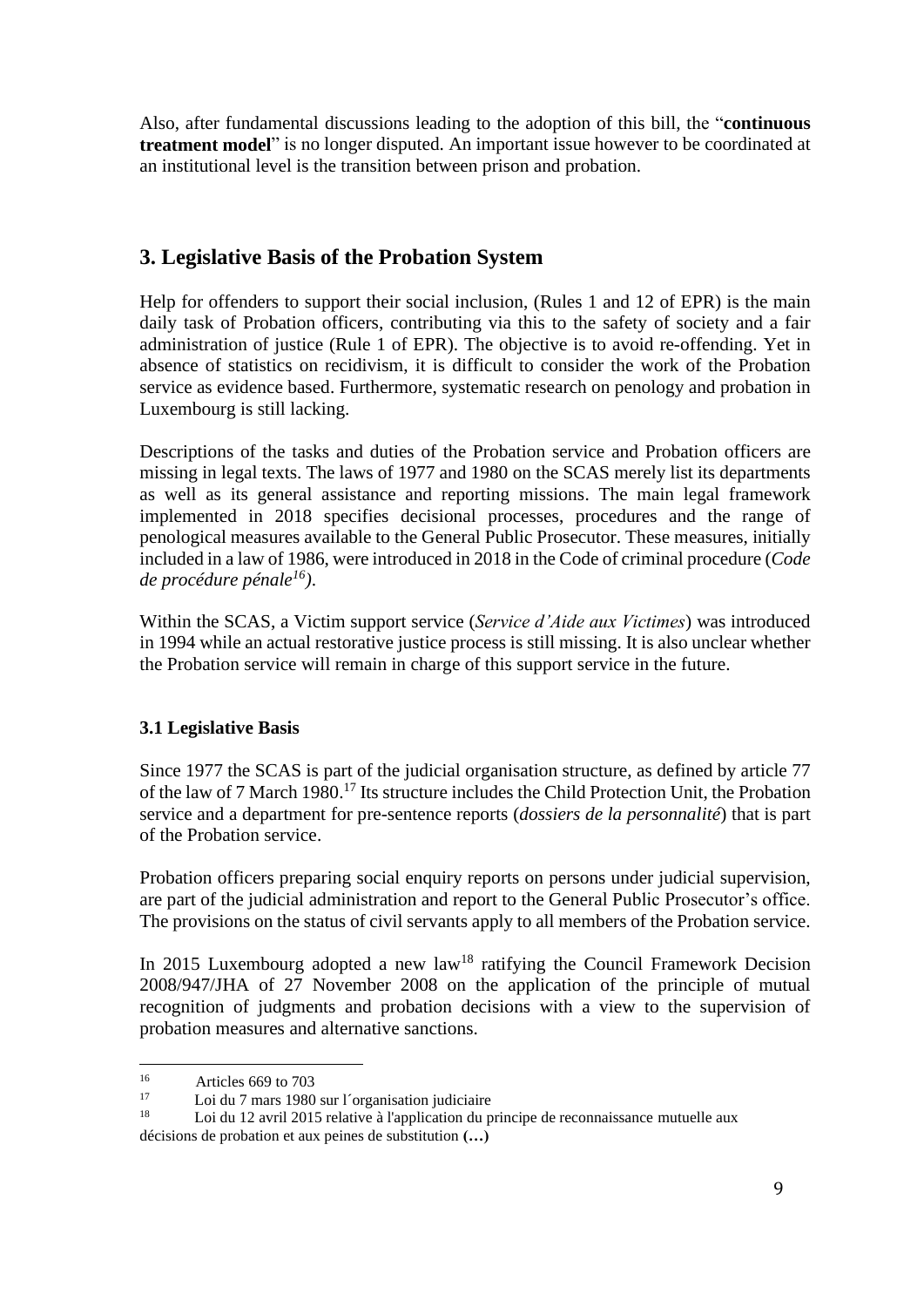As already mentioned, 2018 saw a major change, with a new law on sentence enforcement and the implementation of the Chamber for Sentence enforcement (*Chambre de l'application des peines*). This law also introduced the possibility of appealing the decisions of the General Public Prosecutor's Delegate. Luxembourg is now complying with the legal standards of the EU, with the General Public Prosecutor in charge of the enforcement of penal sentences and the delegation of the decisional powers in this field to the Advocate general (*Avocat général*).

Currently, two commissions are involved in the general decisional process. The Advisory commission on sentence enforcement (*Commission consultative à l'exécution des peines*), and for sentences of more than four years of imprisonment, the Penitentiary commission (*Commission Pénitentiaire*<sup>19</sup>), with the General Public Prosecutor or his delegate and two magistrates from the Prosecution Office (one from the district of Luxembourg and one from the district of Diekirch).

The Advisory commission on sentence enforcement is a discussion and information platform for the penological treatment of detainees. It provides Probation officers with all relevant facts about an inmate together with the opinion of the various professionals working with the offender in the penitentiary facility. This should allow the Probation officer, who is in regular contact with the inmate, to propose specific measures (as for instance home leave or parole) to the General Public Prosecutor's Delegate or the Penitentiary commission.

The situation of offenders serving long prison sentences is discussed in a special although non-statutory Advisory commission **(***Commission consultative des longues peines*). Commission members submit their opinion about offenders' penological treatment to the General Public Prosecutor's Delegate or the Penitentiary commission.

Finally, it should be mentioned, that the Grand Duke of Luxembourg, as monarchical head of state, may decide by decree whether a citizen should be granted pardon.<sup>20</sup>

## **3.2 Mission and Mission statement**

Currently, various laws define the monitoring and supervisory missions of the Probation service for sanctions and community service. Probation as such, its policy and practices, are rarely criticised or generally disputed.

In January 2013 the Probation service published an official mission statement, detailing its views and objectives. It identified priority areas and implemented various internal work groups. However, due to the small number of Probation officers, there are no group sessions on specific types or forms of offences, making collaboration with agencies dealing among others with addiction treatment and domestic violence even more important.

<sup>&</sup>lt;sup>19</sup> Article 678 of the « Code de procédure pénale »<br><sup>20</sup> Article 28 of the Constitution of the Croad Dual

Article 38 of the Constitution of the Grand-Duchy of Luxembourg

Currently, the Probation officer submits an opinion on individual pardon requests (*grâces*) to the Pardon Commission (Commission des grâces) if required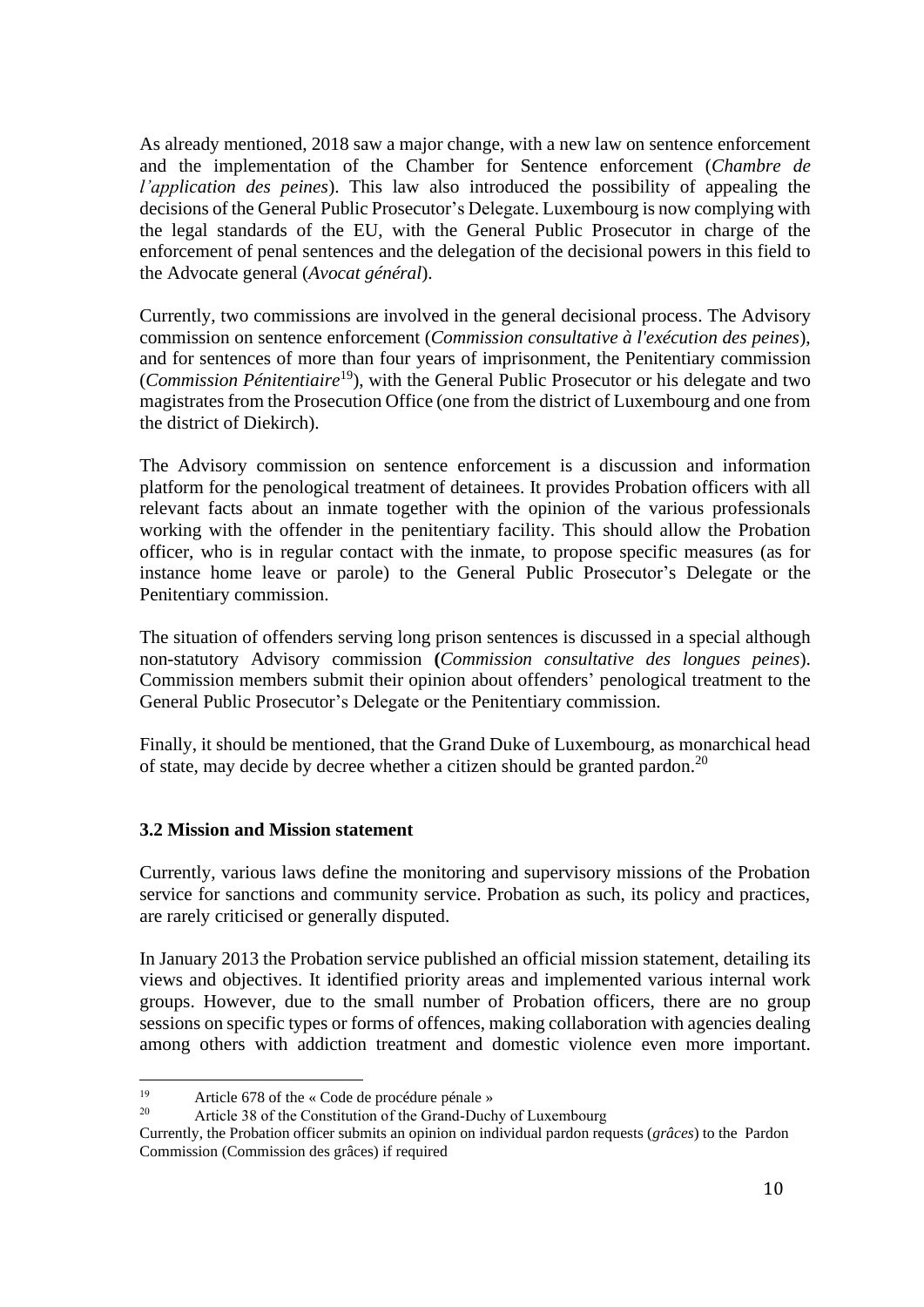Regarding sexual abuse cases, the Probation service participated in a training in June 2018 and a conference on this subject in February 2020. Special training for Probation officers and an internal work group in this field are planned.

Probation work, be it in prison or during community service, focuses on two inextricably connected objectives: first, to protect society by avoiding recidivism and second, to assist offenders to return to a law-abiding life.

Another important task of Probation officers is to monitor the payment of financial compensation of victims and court fines by detainees and probationers. The general financial situation and low wages in prison can make it difficult for probationers to regularly pay compensations, fines, prosecution fees, as well as any personal debts.

An area still open for discussion is the use of pre-sentence reports in court in order to contribute to a higher level of penological individualisation.

## **3.3 Crime prevention**

The Probation service is not involved in crime reduction strategies (Rule 98 of EPR) and has no mandate for primary crime prevention activities. Probation works as a secondary prevention mechanism, i.e., avoiding re-offending. Hence, there is no specific cooperation in the field of crime prevention. Occasional intervention in schools, the media and the national Police Academy allow the Probation service to present its work.

## **3.4 Victim assistance**

Victim assistance as such is not part of the mission of the Probation service. In 1994 however, the law implemented a Victim Support Service (*Service d'Aide aux Victimes -*  $SAV$ ) within the  $SCAS<sup>21</sup>$ . This Service became operational in 1998 and assists victims in preparing for the court case, accompanies them to court, provides assistance on filing claims for financial compensation with the Ministry of Justice<sup>22</sup>, together with psychological support. The Victim Support Service is located in the premises of the SCAS but with a different entrance to avoid contact between victims and offenders.

The Probation service is not involved in restorative justice processes, nor in victim offender mediation. Nevertheless, in some cases, informal meetings are organised between the Victim Support Service and the Probation service.

## **3.5 Volunteers involvement**

Although since 2005 the law on judicial organisation allows volunteers to be active within the SCAS, this was never actually implemented. There are however regular contacts between the Probation service and the Association of prison visitors (*Association* 

<http://www.mj.public.lu/functions/faq/indemnisation/index.html>

<sup>&</sup>lt;sup>21</sup> Loi du 7 mars 1980 sur l'organisation judiciaire (modification of article 77)<br><sup>22</sup> Eon further information, places refer to the Ministry of Justice's violine 20

For further information, please refer to the Ministry of Justice's webpage: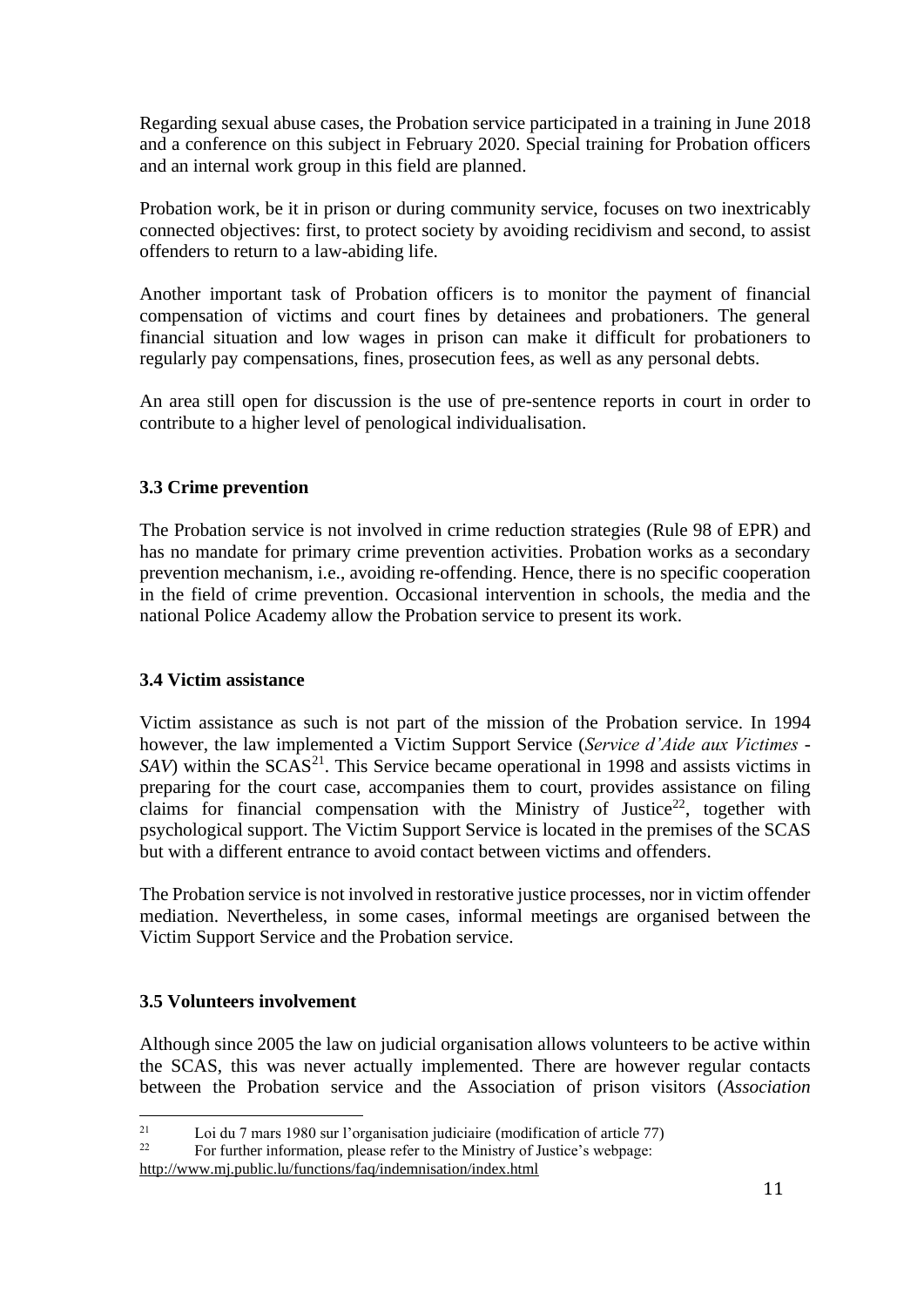*Luxembourgeoise des* Visiteurs de Prison - *ALVP*<sup>23</sup>), a non-profit association founded in 2007.

In 2020 about thirty members of this association were active as "volunteer prison visitors" (agents bénévoles). The objective is to provide social contacts for prisoners who otherwise would not have outside visitors at all. Volunteers receive basic training and supervision from the association. After they were granted the status of volunteer visitor, they may regularly visit detainees in prison and, at their request, they may also stay in contact with the offender's Probation officer.

In April 2018 the Probation service and the Association of prison visitors signed a partnership agreement defining the rights and duties of the three parties involved: the volunteer, the probationer and the Probation officer.

# **4. The Organisation of Probation services**

The Central Service for Social Assistance - SCAS created in 1977 led to the grouping of all social services dealing with people under judicial supervision. In September 2020 a total of one hundred and nineteen people, both civil servants and state employees, were working with the SCAS. All Probation officers are civil servants and as such are subject to the law on the status of civil servants as amended in  $2015<sup>24</sup>$  regarding their professional career evolution.

This reform introduced annual staff assessment in 2016, with the arrival of a new head of the SCAS. Assessment is based on individual meetings with all social workers to monitor the achievement of their professional goals and their level of personal satisfaction.

Given the limited number of Probation officers, they work with all types of offenders. Constant efforts aim at improving networking in the fields of housing, employment and drug addiction. Probation offices also work with foreign offenders. As there are hardly any Luxembourgish offenders abroad, these are dealt with on a case-by-case basis.

In addition to mandatory training, required for career advancement and organised by the National Institute of Public Administration (*Institut National d'Administration Publique - INAP*<sup>25</sup>), probation staff can attend in-house training.

## **4.1 Main characteristics**

As appears from the organisation chart below, two different departments of the SCAS are involved in probation work:

<sup>23</sup> [www.alvp.lu](http://www.alvp.lu/)

<sup>24</sup> Loi du 25 mars 2015 fixant le régime des traitements et les conditions et modalités d'avancement des fonctionnaires de l'Etat.

<sup>25</sup> <https://fonction-publique.public.lu/>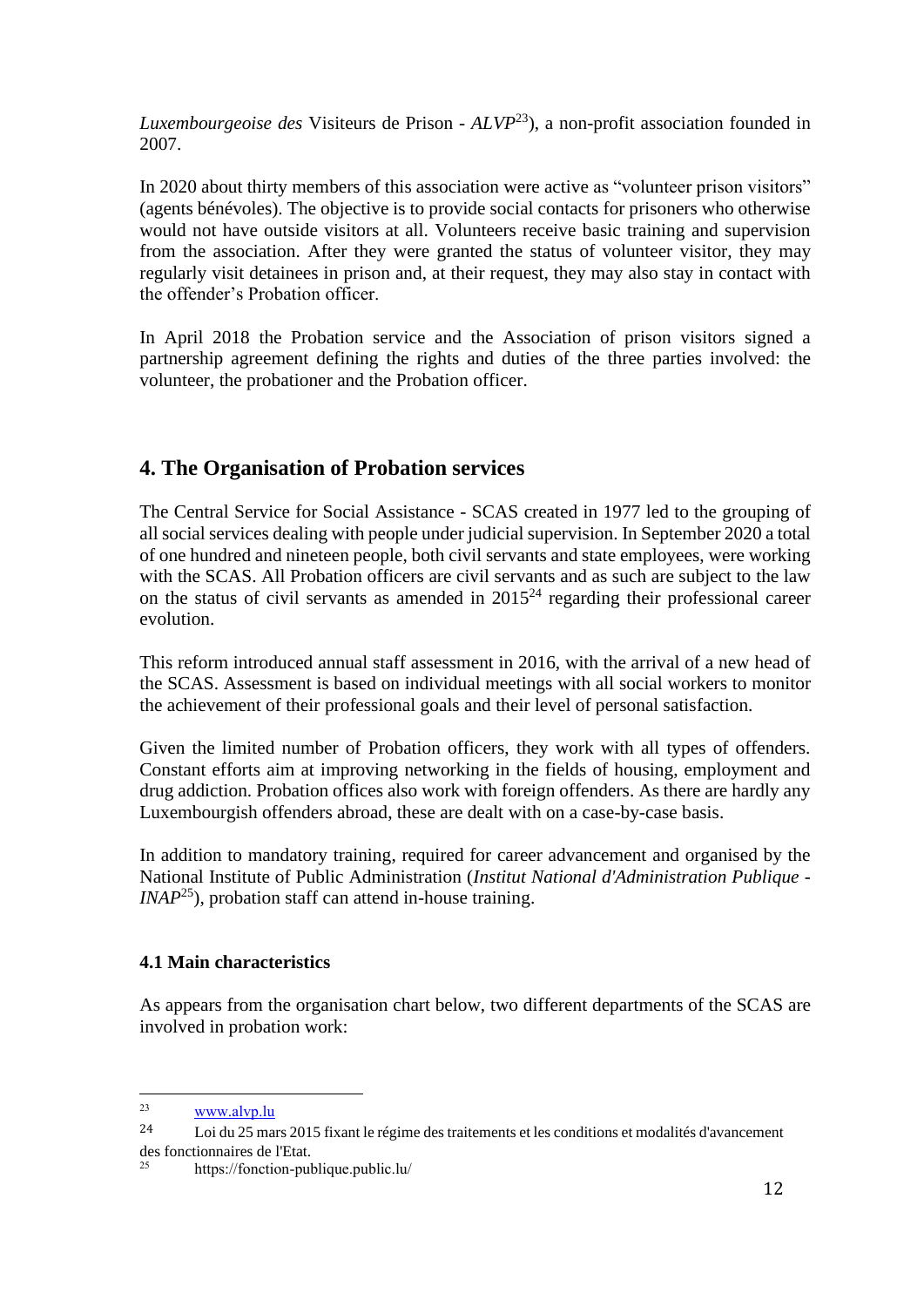- 1) The Probation service working with offenders subject to pre-trial control, prison detainees, offenders on early release (suspended execution of sentence or conditional release), on probation (suspension of sentence pronouncement and regular probation) and offenders subject to electronic monitoring (since 2006).
- 2) The department in charge of community service for adults



# **ORGANISATION CHART of the SCAS**

## **4.2 Internal organisation**

The hierarchical structure of the Probation service is determined by the law on the status of civil servants, differentiating between the careers of psychologist, criminologist and social worker. Career advancements are governed by the same law.

## **4.2.1 Probation officers**

Members of the staff of the Probation service work full-time (40 hours/week) or part-time (30 or 20 hours/week).

On 1 September 2020 the Probation service counted 24 people, including 3 secretaries (17.25 ETP).

Two social workers and two workmen<sup>26</sup>, assisting organisations accepting offenders on community service and supervising specific workshops, form the service for sanctions and community service.

Of the remaining 17 persons, 3 are criminologists, 1 is a psychologist and 13 are social workers. As it appears on the organisation chart, the Probation department includes two

<sup>&</sup>lt;sup>26</sup> cf. Explanatory memorandum of the Law of  $13<sup>th</sup>$  June 1994 on the penalty regime.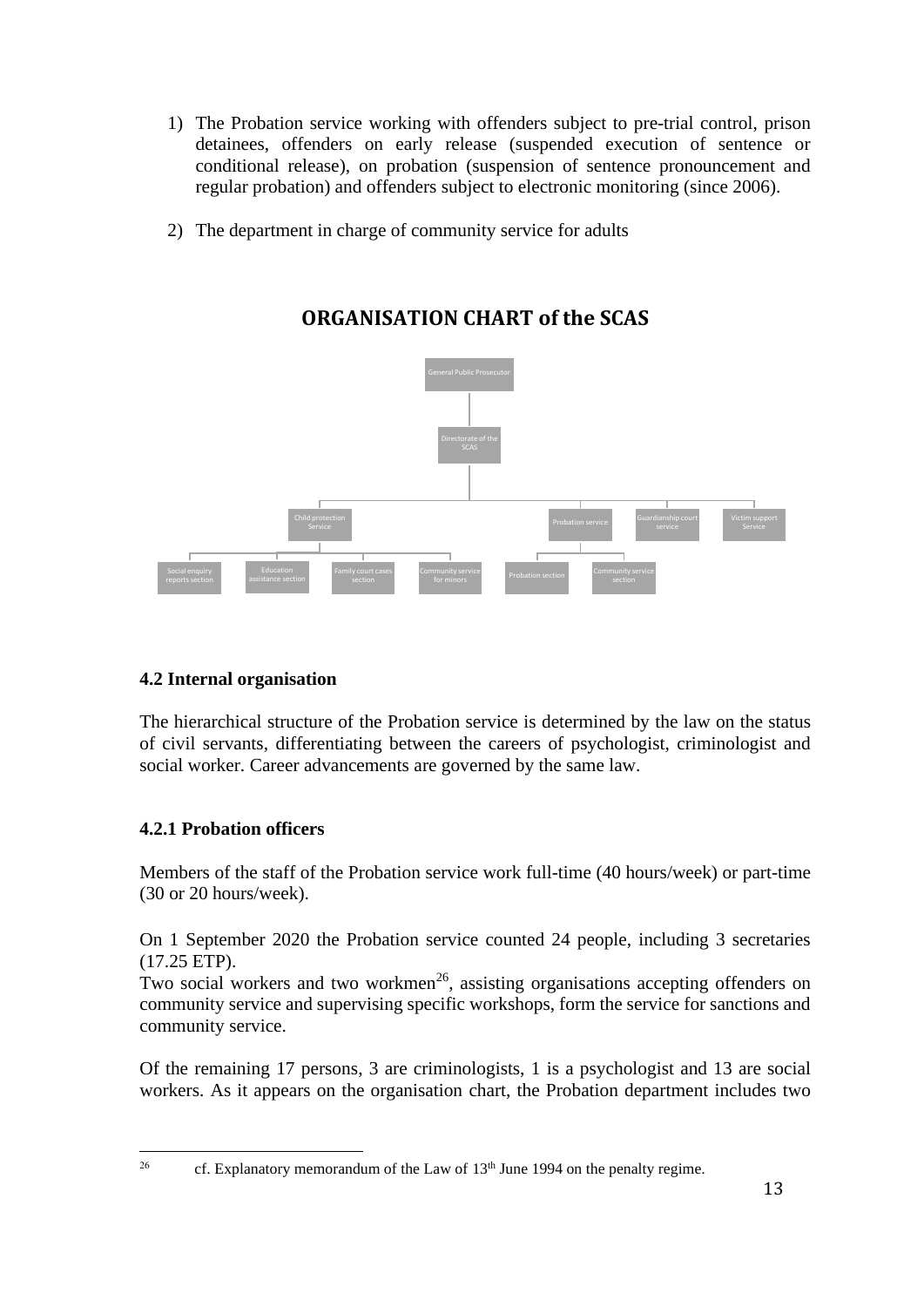different groups: the "classic" Probation service, intervening in detention facilities and a second group of Probation officers in charge of probation cases without prior detention.

Even if all Probation officers provide the same type of service to users, or "clients", experienced officers tend to work with people on life sentences. Mostly due to the lack of staff and appropriate premises, the Probation service does not organise group or training sessions for probationers.

In 2009 a Probation officer introduced animal-assisted therapy in Luxembourg's main prison based on individual interventions with a dog. Currently, this possibility also includes therapeutic dog-walks outside of prison. In some cases, dogs (all other animals are excluded) of inmates can access the detention facility so their owner can see their pet.

Within the SCAS, staff can be transferred to another department as child protection, victim support, community service or guardianships. Transfers to other Ministries are also possible. Probation officers leaving their job for non-statutory organisations may however lose their civil servant status.

In 2019 a Probation officer was dealing in average with 108 cases per year. This number includes offenders in prison, those who were granted early release, and those doing community service.

On 31 December 2019 the daily caseload per officer reached  $71^{27}$ . The **average daily caseload** of a Probation officer in 2019 was 0,48.

This calculation is based on:

- the total annual number of cases (1.869) divided
- by the number of work days (225); and
- by the full-time positions (17,25) of the Probation service.

The result is the best approximate of the average daily caseload, considering that some other parameters were left outside, such as the actual working days per Probation officer, the fact that some cases are covered by two Probation officers, staff turn-over during a year, etc.

## **Table 1.** *The staff structure*

| Total number of staff                | 24                        |
|--------------------------------------|---------------------------|
| <b>Management staff</b>              |                           |
| Executive staff (Probation officers) | 17,25 full-time positions |
| Administrative support staff         |                           |

<sup>27</sup> Ministère de la Justice, Rapport d'activité 2019, page 315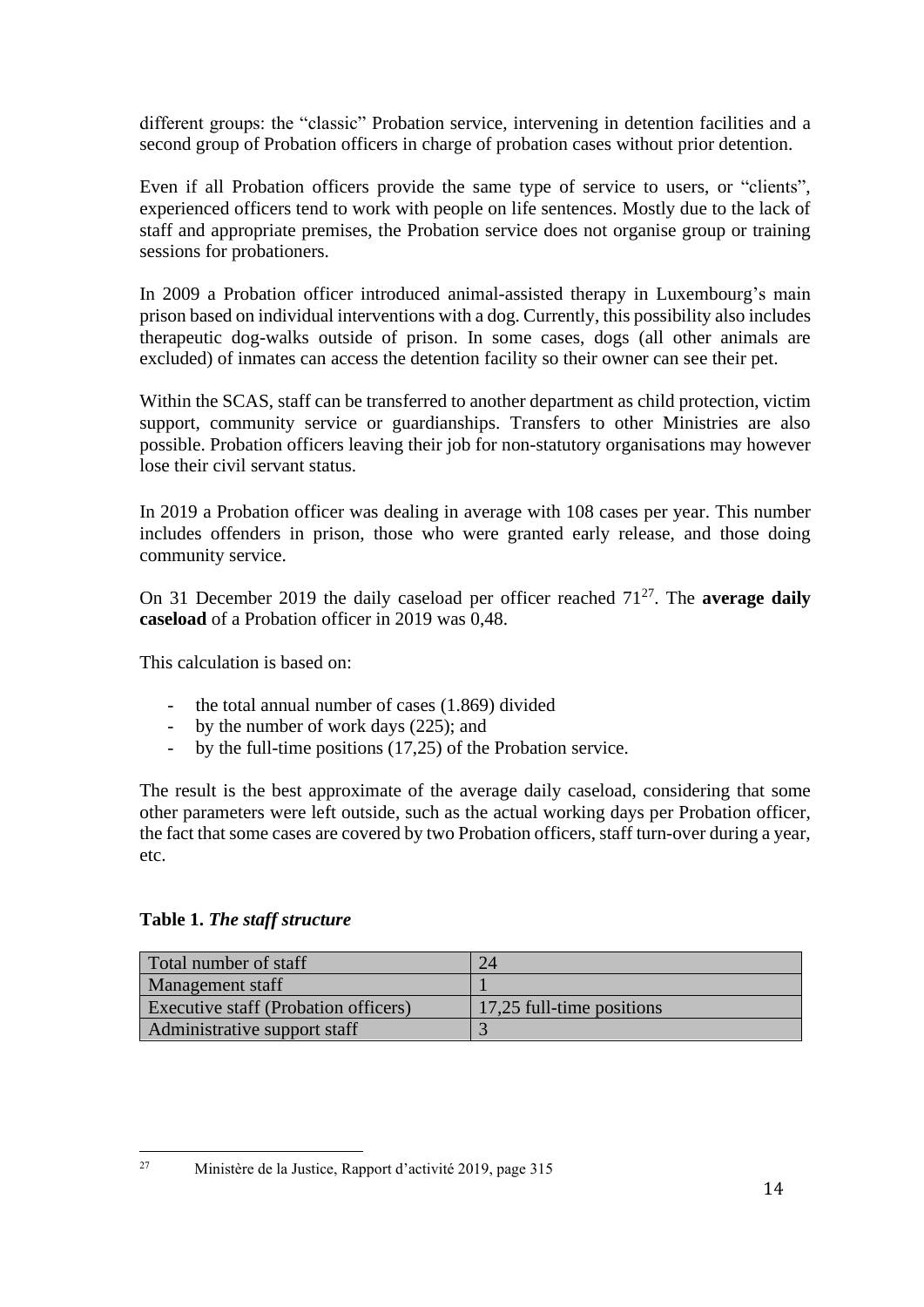## **4.2.2 Education, training requirements and opportunities**

Prior to the creation of the Bachelor in Social and Educational Sciences (BSSE)<sup>28</sup> at the University of Luxembourg in 2006, Luxembourg students had to complete their social studies abroad, mainly in the neighbouring countries Belgium, Germany or France.

Until 2012 social studies and access to the profession of social worker in Luxembourg was governed by a decree of 1979,<sup>29</sup> amended in 2013 and then replaced by a new regulation.<sup>30</sup>

In addition to the formal requirements specified below, Luxembourg citizenship and a sound knowledge of the national language, Luxembourgish (*Lëtzebuergesch*), together with German and French (the two administrative languages), is a pre-requisite for all state employees or civil servants.

In Luxembourg, civil service candidates have to pass an exam (*examen-concours*) 31 followed by twenty-four months of mandatory in-house training (*stage de fonctionnaire d'Etat*) as provided for in the law on the status of civil servants. During this training period, candidates for the position of Probation officers are supervised by an experienced senior staff member. After completing the two training years, candidates take two final tests:

- a general exam (*examen* de fin de *formation générale*)
- a specialty exam (*examen de fin de formation spéciale*)

Candidates successfully passing these two final tests, are sworn in as Probation officers.

The National Institute of Public Administration *(*INAP) provides mandatory training for civil servants on a variety of subjects. In addition, Probation officers can attend seminars and workshops on topics relevant to their professional field and practice, the costs of which are refunded. Members of the Probation service also attended training sessions organised by the "DBH" [\(www.dbh-online.de](http://www.dbh-online.de/) ), the main German probation association.

The SCAS receives an annual budget for workshops, training courses and internal supervision, which in general, is sufficient to cover the needs of the various departments of the SCAS and a growing number of staff.

Recently, a more formal hierarchical control of staff performance was introduced even though members of the Probation service still enjoy a high degree of autonomy in their work. They are personally responsible for the content of their reports and the organisation of their weekly schedule as prison visits, office duties, home visits. An internal board provides a daily overview of the number of offenders per Probation officer, the number of reports written for the judicial authorities and the different probation measures.

<sup>&</sup>lt;sup>28</sup> [https://wwwfr.uni.lu/formations/fhse/bachelor\\_en\\_sciences\\_sociales\\_et\\_educatives](https://wwwfr.uni.lu/formations/fhse/bachelor_en_sciences_sociales_et_educatives)<br><sup>29</sup> Roclament groud ducel du 20 soft 1070 pertent reglementation des études et des ettre

<sup>29</sup> Règlement grand-ducal du 29 août 1979 portant règlementation des études et des attributions de la profession d'assistant social

<sup>30</sup> Règlement grand-ducal du 18 juillet 2013 réglementant l'exercice et les attributions de la profession d'assistant social

<https://govjobs.public.lu/>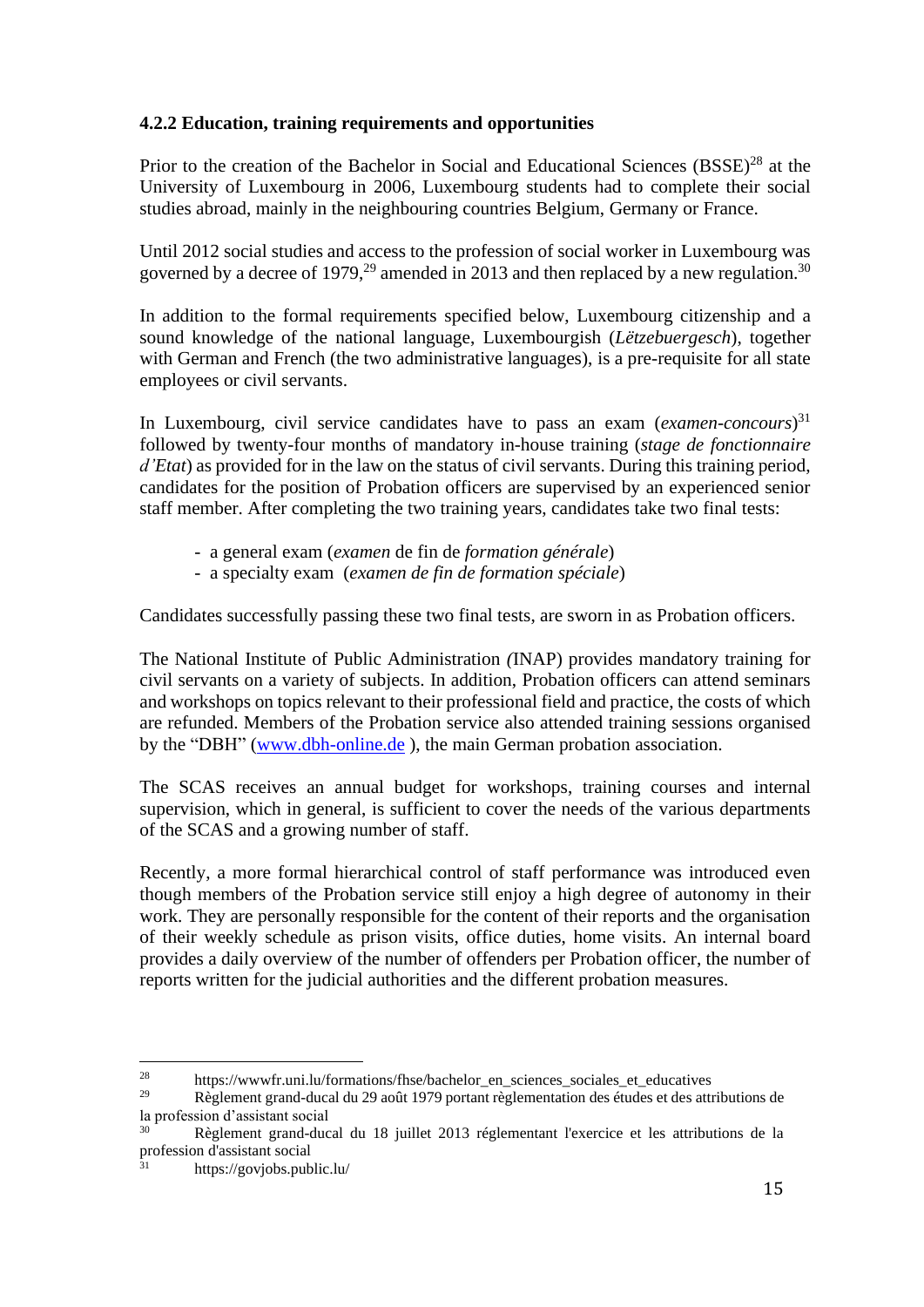Challenging issues are dealt with in weekly staff meetings (internal supervision). However, informal contacts and discussions between staff members on specific cases undoubtedly contribute to the overall efficiency of the Probation service. Even if so far no guidelines for good practice or good conduct were published, they are orally transmitted from experienced to less experienced Probation officers.

In a December 2011 SWOT<sup>32</sup> analysis conducted within and by Probation staff, several strengths and weaknesses were identified, while short, mid and long-term priorities were defined. A major issue was that the mission of Probation officers is a mixture of social work and risk management, while their professional approach can be more general or evolve to become much more specialized.

In 2016 an audit by the consulting company "Resultance" covered all departments of the SCAS focussing on overall work conditions, the views social workers had of their role, the workflow and the caseload situation. This interesting process was also an opportunity for the Probation service to thoroughly analyse both its organisation and operating methods.

Based on the results of this audit, some changes were made together with a slight increase in staff. In general, however, the Probation service mainly continued to work as before. As a main and fundamental principle of social work in penal justice, every case is treated individually. This meant that it in practice most of the audit recommendations could not be implemented.

With regard to the organisational framework of the SCAS and of the Probation service, the law on the status of civil servants<sup>33</sup> provides for staff representation in the public sector. Aim and mission of this representation is to defend the professional interest of civil servants. There is no professional organisation of Probation officers, but in February 1996, members of the SCAS founded the SCAS' Staff Association (*Délégation du Personnel du S.C.A.S. a.s.b.l.*).

## **4.2.3 Other organisations involved in probation work**

Inside the SCAS, probation staff works closely with the Child Protection Unit and the Victim Support Unit.

Probation officers monitoring community service orders liaise with a large number of organisations accepting offenders subject to this measure. The majority of these institutions are charities, institutions for people with disabilities, youth hostels and animal shelters.

Regular contact with treatment facilities for substance abuse i.e., drugs and alcohol, and with the CHNP, the country's psychiatric hospital, is also required. For offenders allowed to serve part of their sentence in one of these institutions, regular meetings between the Probation officer and specialist staff are organised.

Probation officers also cooperate with other organisations assisting former offenders and probationers. Even if they frequently operate with a broader client-base, they are familiar

 $32$  Strengths-Weaknesses-Opportunities-Threats<br> $33$  I eight 16 smil 1070 fixed is at the feast

<sup>33</sup> Loi du 16 avril 1979 fixant le statut des fonctionnaires de l'Etat, Chapitre 11, Art. 36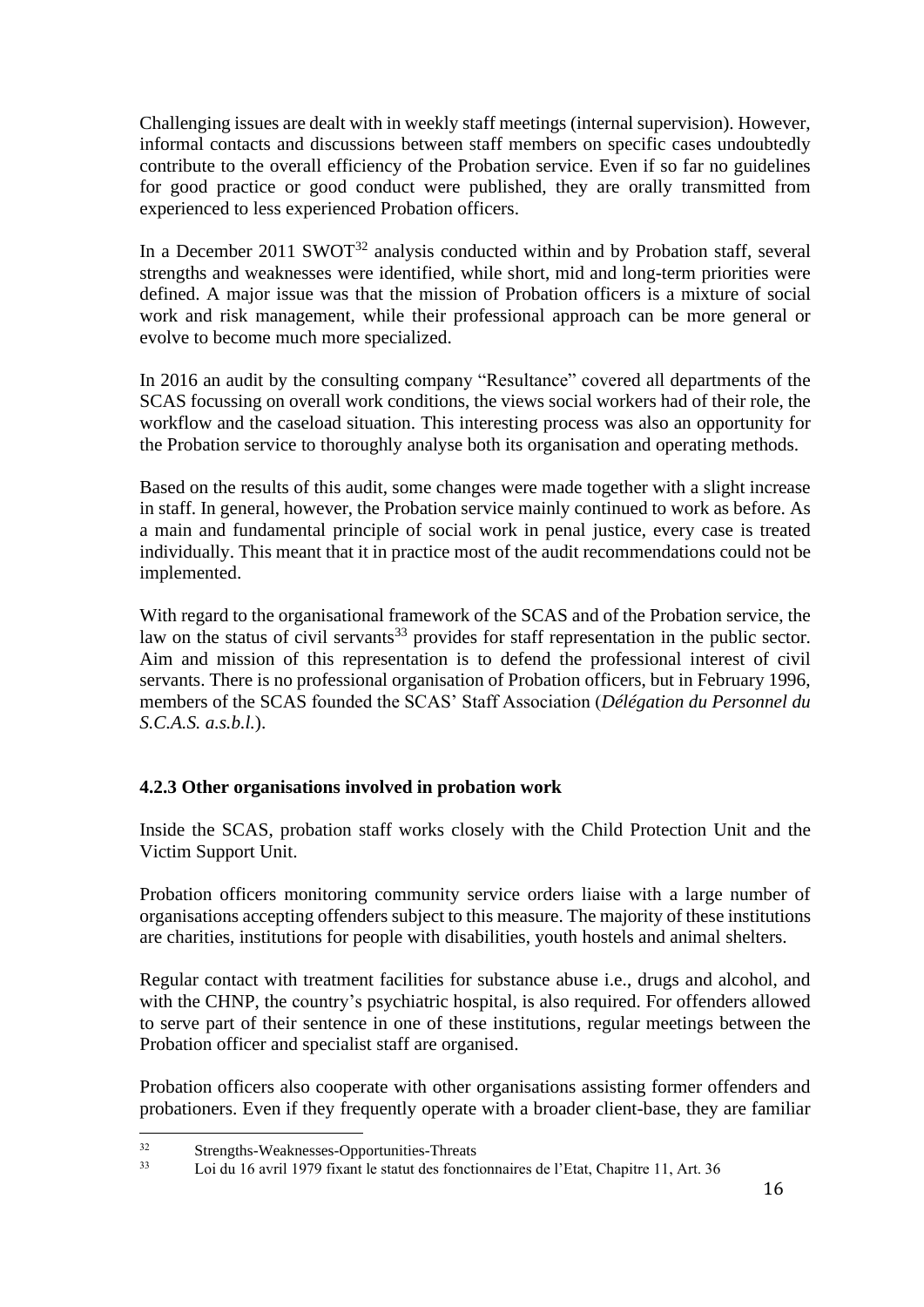with the behavioural patterns of ex-offenders as well as drug related assistance, labour market integration initiatives and housing solutions.

These organisations also run shelters and hostels and are frequently the only offering housing solutions to former offenders. Renting a flat on the Luxembourg real estate market is hardly affordable for former prisoners or probationers due to a constant price increase since 2000.

The National Social Defence Committee (CNDS), as referred to under point 2.1, covers all three areas, currently running six hostels, two job centres, a facility for drug users, called "*Abrigado*", operating on the principles of damage reduction, as well as a "soup kitchen" called "*Vollekskichen*". While historically, most of the clients were discharged prisoners, these facilities are open to all persons in need.

In violence-related cases, cooperation is sought with one of the few counselling and assistance services against domestic violence in Luxembourg, "*Riicht eraus*" 34 . Another important organism for people with psychiatric issues is the Centre for Mental Health (*Centre de Santé Mentale*<sup>35</sup>).

The fact that the Probation service is part of the General Prosecution Department largely determines the nature of its interventions. Many agencies, organisations and hostels are unfamiliar with the supervisory aspects of probation work. Therefore, some hostels are reluctant to accommodate clients who are still under some form of supervision. Organisms may find it difficult to implement judicial control measures or community service and refrain from reporting to Probation officers if offenders don't comply with the conditions.

## **4.3 Probation and offenders abroad**

The maximum capacity of Luxembourg's main prison in Schrassig is 597 inmates. On 1 January 2020, the demographic situation of a total of 608 inmates was as follows:

- 45 % non-residents,
- 55 % residents, of which only 46 % had Luxembourgish nationality.

In 2019, 58 % of the detainees assisted by the Probation service were of foreign nationality.<sup>36</sup>

In 2011 Luxembourg Parliament adopted a law implementing the Framework Decision  $2008/909$  on the transfer of custodial sentences.<sup>37</sup> Given the high number of non-resident inmates, this new possibility was expected to be widely used. However, the 2019 annual report of the Ministry of Justice only mentions two relocation cases during detention.<sup>38</sup>

<sup>&</sup>lt;sup>34</sup> <https://www.croix-rouge.lu/fr/service/riicht-eraus/><br><sup>35</sup> www.llbm.lu

 $\frac{35}{36}$  [www.llhm.lu](http://www.llhm.lu/)

<sup>36</sup> Ministère de la Justice, Rapport d'activité 2019, page 332

Loi du 28 février 2011 relative à la reconnaissance de jugements en matière pénale ayant prononcé des peines ou des mesures privatives de liberté aux fins de leur exécution dans un autre Etat membre de l'Union européenne.<br>
Ministère de la Iustice

<sup>38</sup> Ministère de la Justice, Rapport d'activité 2019, page 437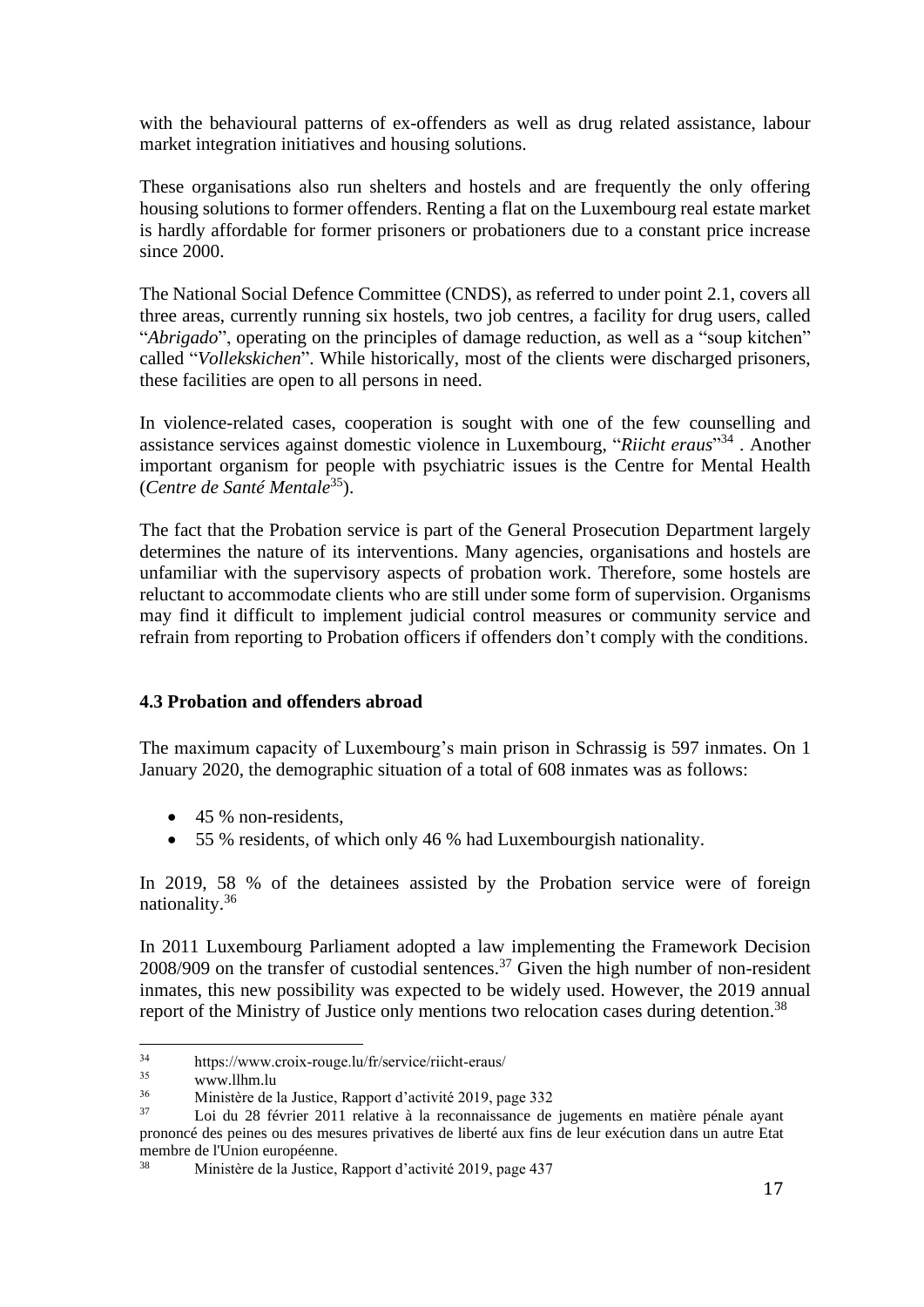The Probation service is not directly involved in the transfer processes under the Framework Decisions 2008/909 and 2008/947. It is only competent for detainees with an official address in Luxembourg or solid ties in the Grand-Duchy. It also supervises sentenced commuters, working in Luxembourg but living across the border, if they are on conditional release and probation. Collaboration with probation services in neighbouring countries is sought primarily on a non-institutionalised and informal level. In specific cases however a more formal exchange may be required.

# **5. Different Stages of the Criminal Justice Process**

This chapter covers the different stages the Probation service's intervention:

- at the pre-trial, remand or trial stage,
- at the sentence enforcement stage,
- at the level of assistance and follow-up outside the criminal justice system.

Any intervention of the Probation service depends on the measures decided by court. For instance, article 22 §2 of the Criminal Code provides that the offenders' consent is required before sentencing them to community service (Rule 7 of EPR).

The Probation service is in regular contact with various public services or organisms that have signed a framework agreement with the Luxembourg state. These can be entities working in the field of employment, housing, vocational training, social supervision or else medical and therapeutic (residential or ambulant) centres, hospitals or therapy centres. Independent professionals (psychologists, psychiatrists, psychotherapists) may also be involved. In addition to individual contacts among professionals, bilateral meetings between these entities define a joint approach to monitor probationers. (Rule 12 of EPR)

Daily work of the Probation service is a combination of help, support and control in close cooperation with other specialised entities assisting probationers. In 2018 the Probation service and the ALVP (*Association Luxembourgeoise des Visiteurs de Prison*) signed an agreement for accompanying offenders to specific appointments or providing social contacts to those who have no relatives.

In the context of supervision, positive or negative reports prepared by the Probation officer also include the offenders' view based on their verbal input. It is therefore important for Probation officers to always clarify and explain their rights and duties to probationers. (Rule 44 & 46 of EPR)

Data on probationers' evolution is currently one of the cornerstones of the work of the Probation service. Probation officers meet with the convicted persons once the sentence has become final and supervise them until their release.

This monitoring process is based on several aspects:

- behaviour during detention,
- requirements of society,
- protection of society,
- general and specific conditions for reintegration into society. (Rule 45 of EPR)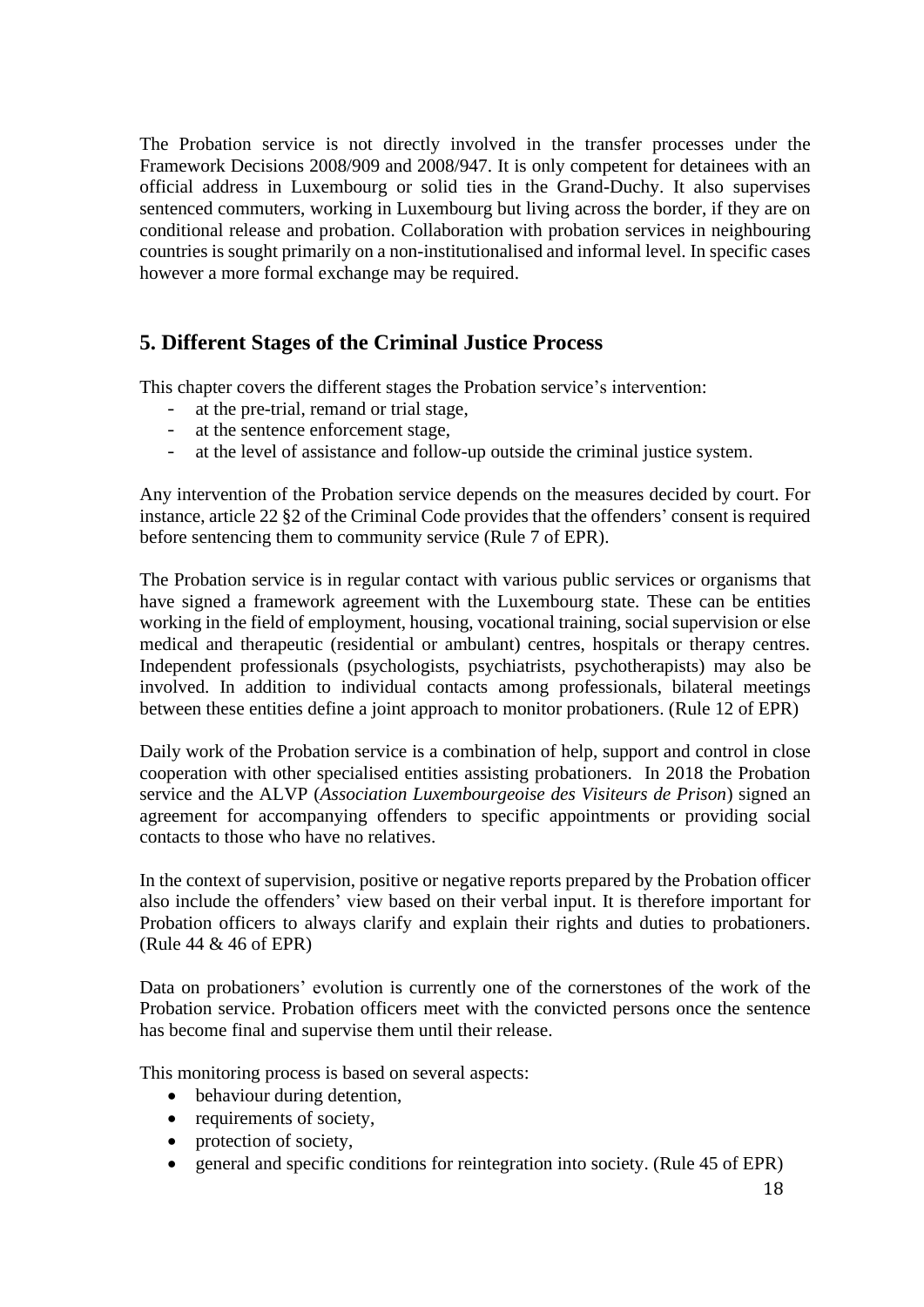Conditions to be granted for sentence enforcement are discussed with the offender prior to any report, including information on the legal and judicial mandate as well as the consequences of non-compliance and breach. The probationers' views on the conditions and their expectations are further elements of this discussion. (Rule 86 of EPR)

The Criminal Code defines community service as manual or intellectual work to be provided for free to a public or private organism. In practice probationers will be integrated in the teams of the institution. The Probation service considers the diversity of individuals and tries to match their needs with those of the institution. This is a difficult challenge as the outcome depends primarily on the probationer's personality and on the possibilities of the institution.

Prior to community service, the Probation officer assesses the attitude, motivation and needs of probationers and tries to identify tasks matching their physical and intellectual skills. Since 2001 the Probation service is supervising a training workshop, allowing people with specific issues (i.e., drug or alcohol abuse) to do community service with appropriate support and supervision.

The Probation officer will stay in regular contact with the offender and the institution to monitor the process and identify any issues on both sides as institutions should also show some understanding for possible personal matters of the probationer. (Rule 47, 51 & 52 of EPR)

The Probation officer may also contact the offender's family members and involve them, with the offender's consent, in the probation process. This commonly used approach gives the Probation officer a better understanding of the probationer's environment, how the family copes with the situation, their questions about prison life and expectations. It also allows the Probation officer to explain the different steps of penological treatment. (Rule 56 and 59 of EPR)

When introduced in 2006, the objective of electronic monitoring was to avoid incarceration and maintain social, professional and family ties of offenders. Three components seen as stabilising factors promoting a positive rehabilitation while providing a solid basis for the Probation service's intervention. (Rule 57 of EPR)

Aspects of secondary and tertiary prevention were included in the law of 1964 on the creation of the Institute of Social Defence (which later became the Probation service). Although this law was repealed, the philosophy of intervention was maintained, and numerous former offenders and probationers could benefit from this type of aid, assistance and guidance. (Rule 61, 62 & 85 of EPR)

## **5.1 Pre-trial/remand/trial stage**

Since 2001 pre-trial detainees are no longer included in the scope of the Probation service's mission. During judicial control, the Probation officer supervises compliance with the conditions determined by the investigating judge and Chamber of Council (*Chambre du*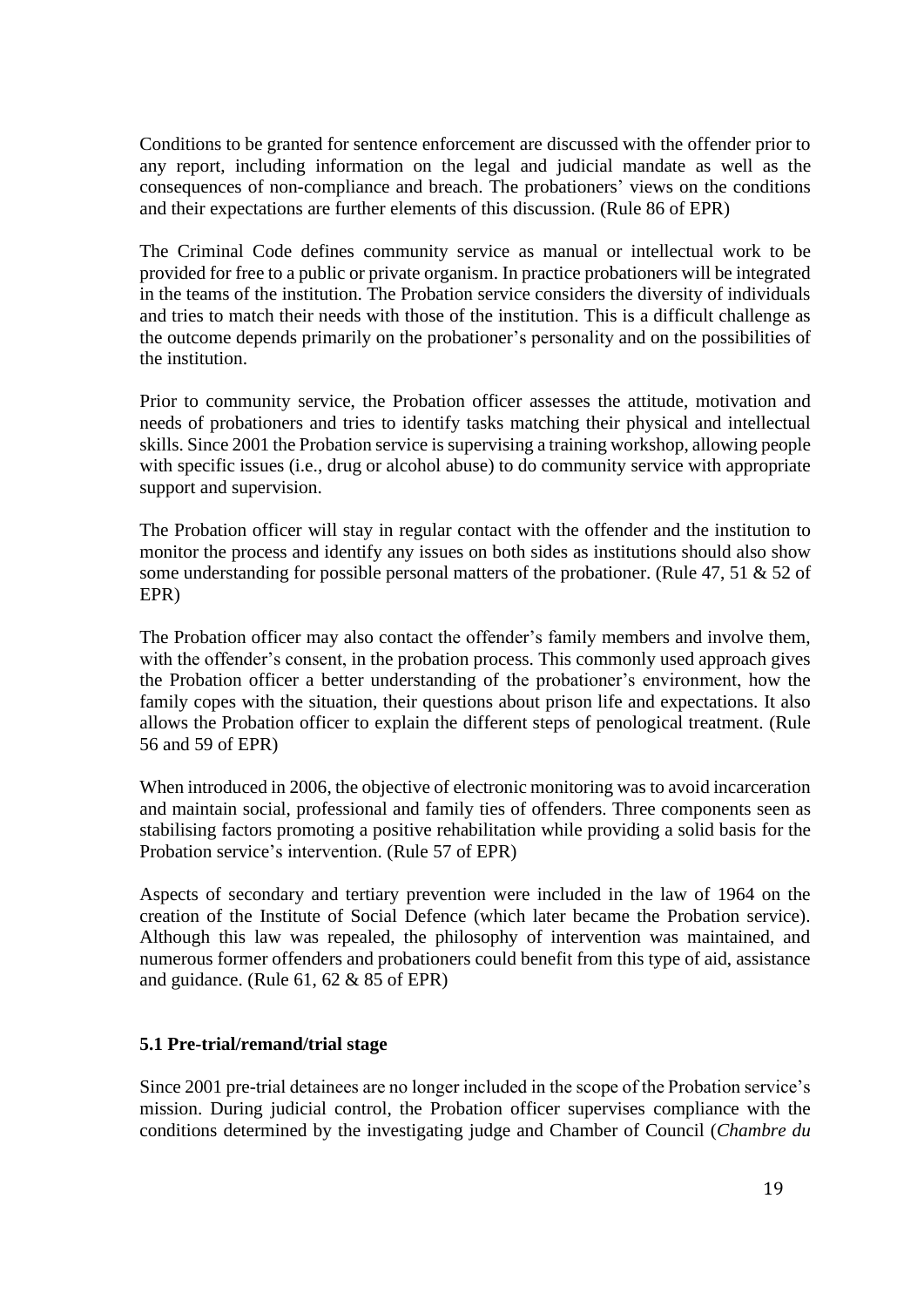*Conseil*). The Probation officer regularly reports to the judicial authority on the evolution of the person under judicial control.

| Sanctions/Measures/<br>Penalties/Conditions | Provision in<br>legislation | Probation<br>service | Main characteristics of the probation<br>activity |
|---------------------------------------------|-----------------------------|----------------------|---------------------------------------------------|
| attached to a                               |                             | involvement          |                                                   |
| conditional decision or                     |                             |                      |                                                   |
| sentence                                    |                             |                      |                                                   |
| <b>Unconditional waiver</b>                 |                             |                      |                                                   |
| by the public prosecutor                    |                             |                      |                                                   |
| Conditional waiver by                       |                             |                      |                                                   |
| the public prosecutor                       |                             |                      |                                                   |
| <b>Conditional</b>                          | X                           | X                    | Monitoring of the conditions defined              |
| suspension of the pre-                      |                             |                      | by the investigating judge and                    |
| trial/remand detention                      |                             |                      | Chamber of Council (Chambre du                    |
| (suspension probatoire                      |                             |                      | Conseil) and reporting to the judicial            |
| du prononcé)                                |                             |                      | authority                                         |
| Pre-trial/remand                            | $\mathbf{X}$                |                      |                                                   |
| detention                                   |                             |                      |                                                   |
| (détention préventive)                      |                             |                      |                                                   |
| Police custody                              |                             |                      |                                                   |
| <b>Bail</b> (cautionnement)                 | $\mathbf{X}$                |                      |                                                   |
| Caution                                     |                             |                      |                                                   |
| Surety                                      |                             |                      |                                                   |
| House arrest                                |                             |                      |                                                   |
| <b>Electronic monitoring</b>                | X                           | X                    | The current law on the reform of                  |
| (surveillance                               |                             |                      | sentence enforcement specifies that               |
| électronique)                               |                             |                      | electronic monitoring is a                        |
|                                             |                             |                      | prerequisite for judicial control.                |
| Community service                           |                             |                      |                                                   |
| Treatment order <sup>39</sup>               | $\mathbf{X}$                | $\mathbf{X}$         | For bail or judicial control, a                   |
|                                             |                             |                      | condition may be for the offender to              |
|                                             |                             |                      | comply with a treatment order. The                |
|                                             |                             |                      | Probation service can be asked to                 |
|                                             |                             |                      | supervise this measure.                           |
| Training/learning order                     | X                           | X                    | For bail or judicial control, a                   |
|                                             |                             |                      | condition for the offender can                    |
|                                             |                             |                      | include to actively seek employment               |
|                                             |                             |                      | or training or to register with a job             |
|                                             |                             |                      | agency. The Probation service can be              |
|                                             |                             |                      | asked to supervise this measure.                  |

**Table 2***. Sanctioning system and probation involvement in the pre-trial/trial stage*

<sup>39</sup> Measure introduced by the law of 15 March 2006 and the article 107 of the Code d'instruction criminelle.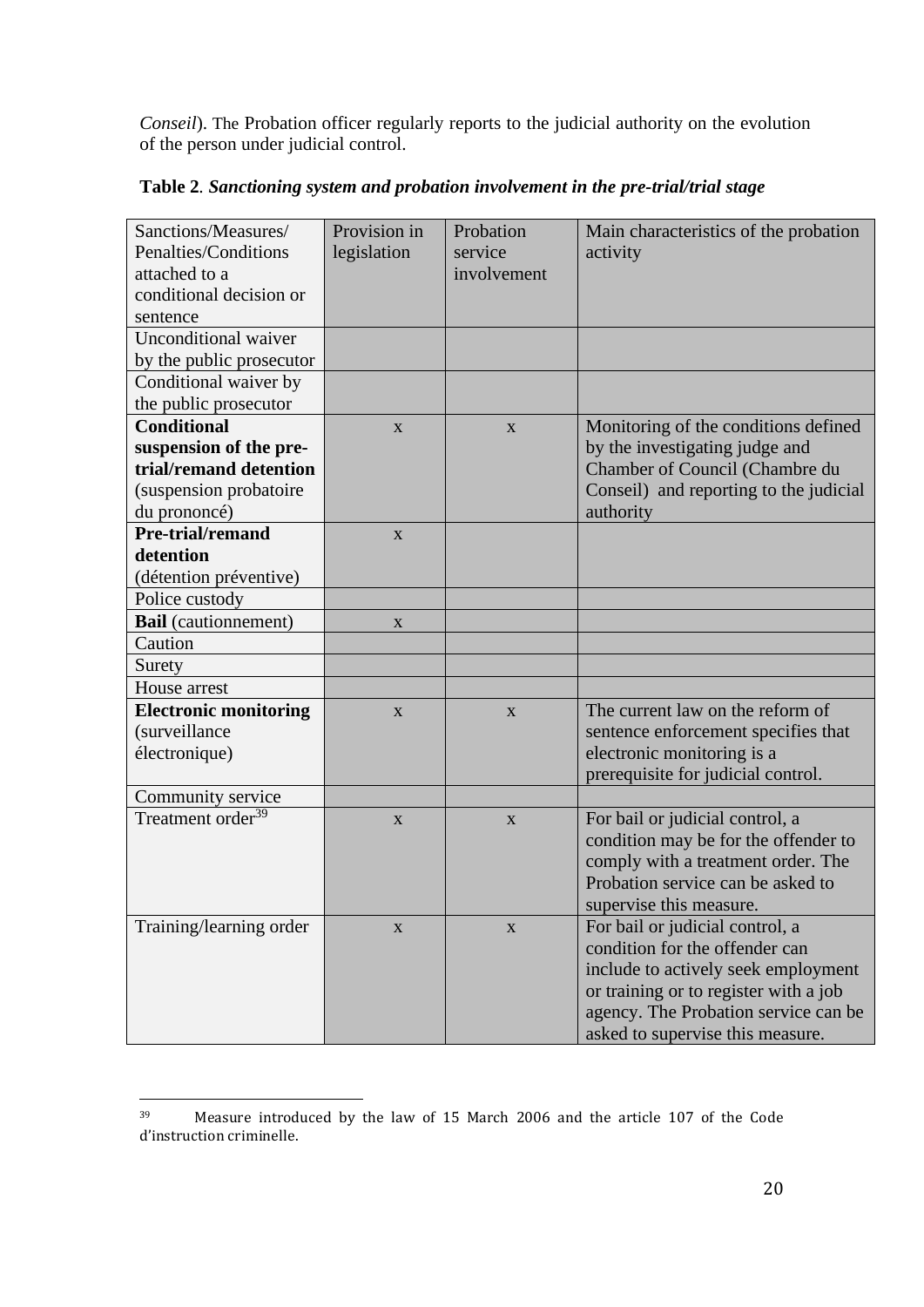| Drug/alcohol treatment<br>programme | $\mathbf{X}$            | X                       | Persons under judicial control can be<br>asked to report monthly to the       |
|-------------------------------------|-------------------------|-------------------------|-------------------------------------------------------------------------------|
|                                     |                         |                         | Probation service and provide                                                 |
|                                     |                         |                         | evidence certifying their conduct and                                         |
|                                     |                         |                         | treatment.                                                                    |
| Compensation to the                 |                         |                         |                                                                               |
| victim                              |                         |                         |                                                                               |
| <b>Mediation</b>                    | $\mathbf{X}$            |                         |                                                                               |
| (médiation pénale)                  |                         |                         |                                                                               |
| Semi-detention                      |                         |                         |                                                                               |
| Attending a day centre              |                         |                         |                                                                               |
| Liberty under judicial              | $\mathbf{X}$            | X                       | Judicial control was introduced in                                            |
| control                             |                         |                         | 2006. It is monitored by the police or                                        |
| (contrôle judiciaire)               |                         |                         | the Probation service based on the                                            |
|                                     |                         |                         | mandate given by the investigating                                            |
|                                     |                         |                         | magistrate.                                                                   |
| Interdiction to leave the           | $\overline{\mathbf{X}}$ |                         | This type of interdiction can be part                                         |
| country                             |                         |                         | of the judicial control, although it is                                       |
| Interdiction to enter               | $\overline{\mathbf{X}}$ | $\overline{\mathbf{X}}$ | difficult to monitor by the Probation                                         |
| different cities/places             |                         |                         | service.                                                                      |
|                                     |                         |                         | The investigating magistrate can<br>issue an order to not leave national      |
|                                     |                         |                         |                                                                               |
| Interdiction to carry out           | X                       | $\mathbf X$             | territory.                                                                    |
| different activities                |                         |                         | In cases of drug use, violent crime or<br>assault, a condition can be to stay |
| Interdiction to contact             | $\mathbf{X}$            | $\mathbf{X}$            | away from specific private and                                                |
| certain persons                     |                         |                         | public places.                                                                |
|                                     |                         |                         | Contacts with accomplices and/or the                                          |
|                                     |                         |                         | victim are strictly forbidden.                                                |
| Psychiatric treatment               | $\overline{\mathbf{X}}$ |                         | Offenders must report monthly to the                                          |
|                                     |                         |                         | Probation service and provide a                                               |
|                                     |                         |                         | certificate of their treatment. The                                           |
|                                     |                         |                         | Probation officer is in regular contact                                       |
|                                     |                         |                         | with the psychiatrist or public health                                        |
|                                     |                         |                         | institution.                                                                  |
| Deferment of sentence               |                         |                         |                                                                               |
| Fine                                |                         |                         |                                                                               |

## **5.1.1 Pre-trial/pre-sentence reports**

Pursuant to article 620 of the Code of criminal procedure the Probation service can be involved in the trial phase. Probation officers may be asked to submit pre-sentence reports to the judicial authority. Pre-sentence report may also be requested by defendants. They cover the defendants' behaviour, their views on the committed crime or offence and their social background.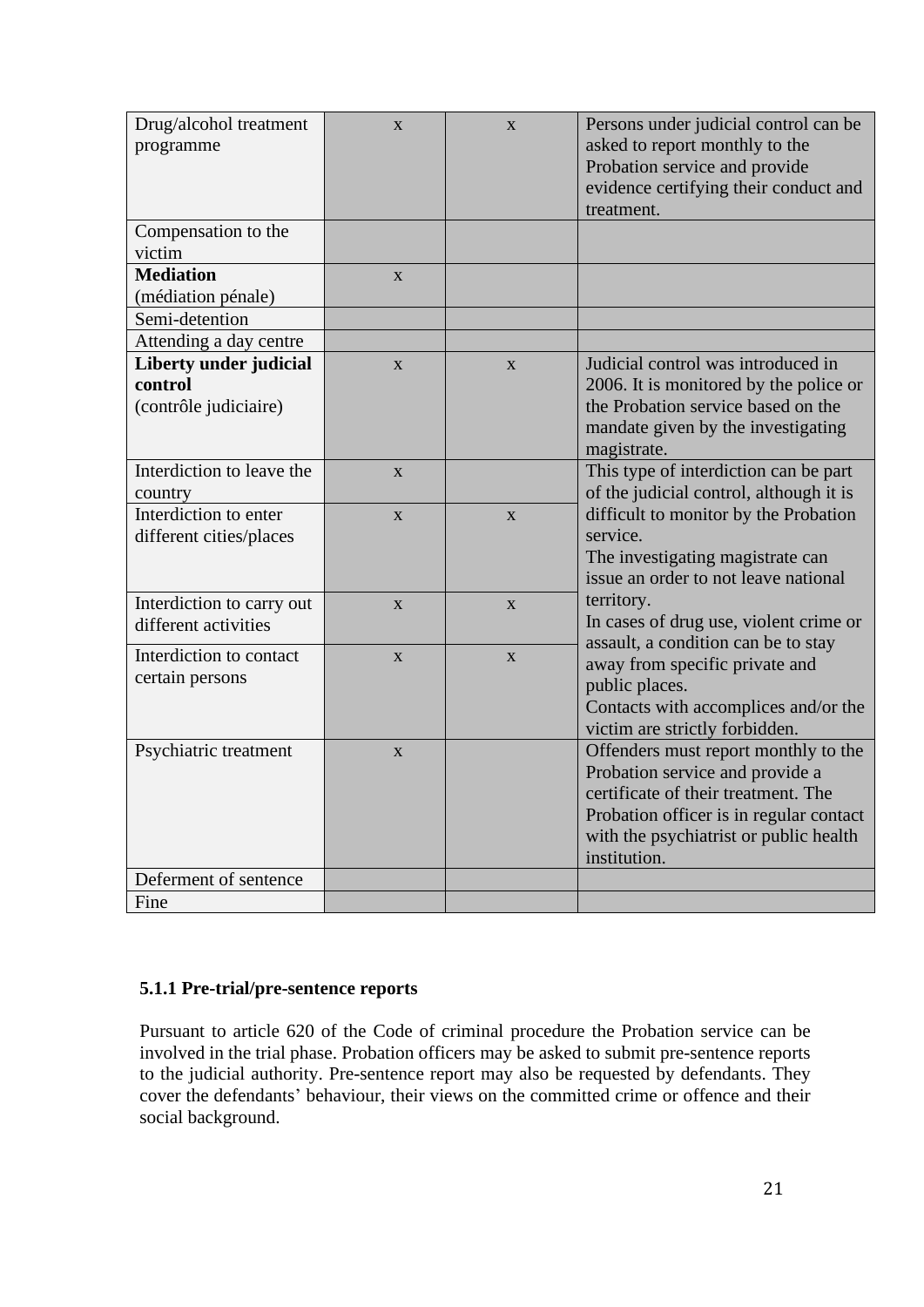## **5.2 Enforcement stage**

During the enforcement stage decisions for conditional release, day leave, semi-liberty, transfer from the closed to the semi-open prison facility, suspension of sentence, anticipated release are taken by the General Public Prosecutor or his delegate for prison sentences not exceeding 4 years. For sentences of more than 4 years of imprisonment, the General Public Prosecutor or his delegate will decide after consulting with a public prosecutor from each of the 2 judicial districts.

Criteria for the decision are:

- the personality of the convicted,
- their medical situation,
- their evolution.
- the danger of recidivism, and
- $\bullet$  their attitude towards the victim.<sup>40</sup>

Both bodies (hereafter "the General Public Prosecutor's Office") base their decision on reports prepared by the Advisory commission (CCEP) including the Probation officer, a representative from the prison's social service (*Service Psycho-Socio-Éducatif - SPSE*), the prison director, the prison doctor (general practitioner), a representative of the prison staff, a representative of '*Suchthëllef*' <sup>41</sup> (ad hoc and only at the CPL) and a secretary from the prison administration.

Prior to submitting an opinion, Commission members assess the prisoner's evolution based on behaviour, strengths, deficits, progress, collaboration with the SCAS and the SPSE as well as disciplinary sanctions while in detention. The Commission's task is to support the decision-making process regarding offenders' requests to be granted day leave, semiliberty, conditional release, etc.

In the commission's meetings information exchanged on prisoners is focussing on their behaviour and personality. The Advisory commission meets on a weekly basis at the CPL and the CPG. Although detainees are not present at such meetings, it is common practice to inform them about the outcome and the position of their Probation officer.

In general, Probation officers don't attend court hearings unless when called as witness in cases of non-compliance with a conditional sentence or community service.

General amnesties are very rare in Luxembourg. They were introduced by a law in January 1955<sup>42</sup> and can be granted by the Grand Duke to offenders on request of the latter.

Amnesties, compared to pardons, remove all offences from the person's criminal record.

 $40$  Art 673 (2) of the law of the 20 July 2018

<sup>41</sup> Drug support programme run by the only national psychiatric clinic, *Centre Hospitalier Neuro-Psychiatrique* [\(www.chnp.lu\)](http://www.chnp.lu/)

<sup>42</sup> Loi du 12 janvier 1955 portant amnistie de certains faits punissables et commutation de certaines peines en matière d'attentat contre la sûreté extérieure de l'Etat ou de concours à des mesures de dépossession prises par l'ennemi et instituant des mesures de clémence en matière d'épuration administrative.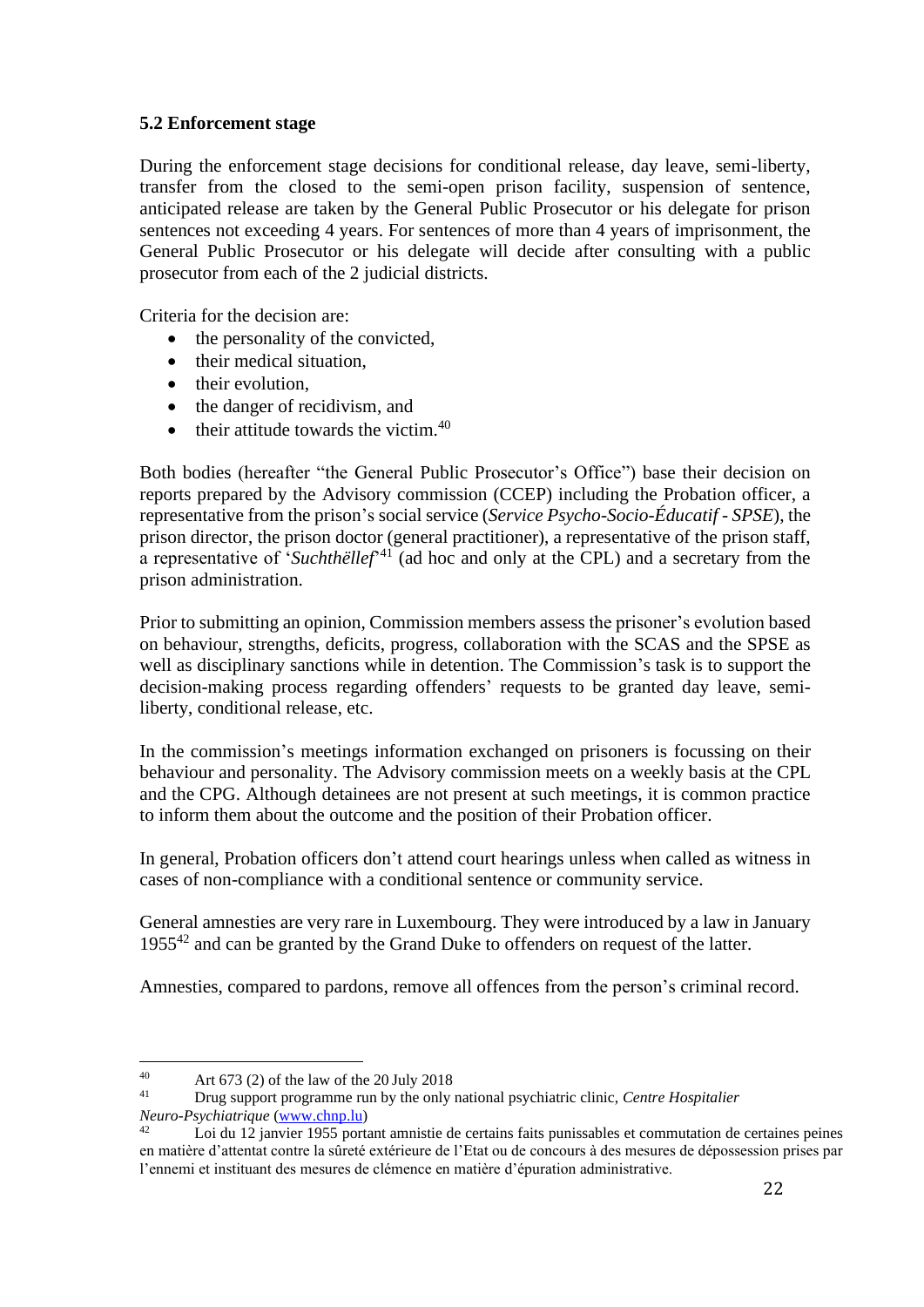## **Table 3***. Sanctioning system and probation involvement in the enforcement stage*

The following table includes the main elements of the involvement of Probation officers at the enforcement stage, some of which will be covered more in detail under a separate heading.

| Sanctions/Measures/          | Provision in | Probation service        | Main characteristics of the                 |
|------------------------------|--------------|--------------------------|---------------------------------------------|
| Penalties/Conditions         | legislation  | involvement              | probation activity                          |
| attached to a conditional    |              |                          |                                             |
|                              |              |                          |                                             |
| sentence                     |              |                          |                                             |
| Imprisonment                 | X            | X                        | Referral,<br>help<br>and<br>support;        |
| (peine d'emprisonnement)     |              |                          | reporting only when requests are            |
|                              |              |                          | on the agenda of the Advisory               |
|                              |              |                          | commission.                                 |
| <b>Conditional sentence</b>  | X            | X                        | Assistance and supervision of               |
| (suspension probatoire)      |              |                          | court-imposed conditions; regular           |
|                              |              |                          | reporting to the General Public             |
|                              |              |                          | Prosecutor's Delegate.                      |
| <b>Suspended sentence</b>    | X            | X                        | Supervision of the conditions               |
| (sursis probatoire)          |              |                          | determined by court, reporting and          |
|                              |              |                          | support.                                    |
| Affidimento in prova         | 43           | $\overline{\phantom{a}}$ |                                             |
| House arrest                 |              |                          |                                             |
| <b>Electronic monitoring</b> | X            | X                        | Probation officers assess potential         |
| (surveillance électronique)  |              |                          | candidates<br>for<br>electronic             |
|                              |              |                          | monitoring (EM) and report to the           |
|                              |              |                          | General<br>Public<br>Prosecutor's           |
|                              |              |                          | Office that will decide on the              |
|                              |              |                          | application of EM.                          |
|                              |              |                          | Supervision of the conditions               |
|                              |              |                          |                                             |
|                              |              |                          | decided by the General Public               |
|                              |              |                          | Prosecutor's Delegate; reporting            |
|                              |              |                          | $\sigma f$<br>breach<br>of EM<br>in<br>case |
|                              |              |                          | conditions.                                 |
| <b>Community service as</b>  | X            | X                        | officers<br>Probation<br>assist<br>and      |
| sanction (imposed by         |              |                          | supervise<br>the<br>person<br><sub>on</sub> |
| judicial or admin            |              |                          | community<br>service,<br>maintain           |
| authority)                   |              |                          | close contact with the institution          |
| (Travaux d'Intérêt           |              |                          | and report to the authority.                |
| Général)                     |              |                          |                                             |
| <b>Semi-liberty</b>          | X            | X                        | Supervision,<br>reporting<br>and            |
| (semi-liberté)               |              |                          | support. Probation officers can             |
|                              |              |                          | maintain close contact with the             |
|                              |              |                          | probationer and the employer.               |
| Semi-detention               |              |                          |                                             |

<sup>43</sup> Not available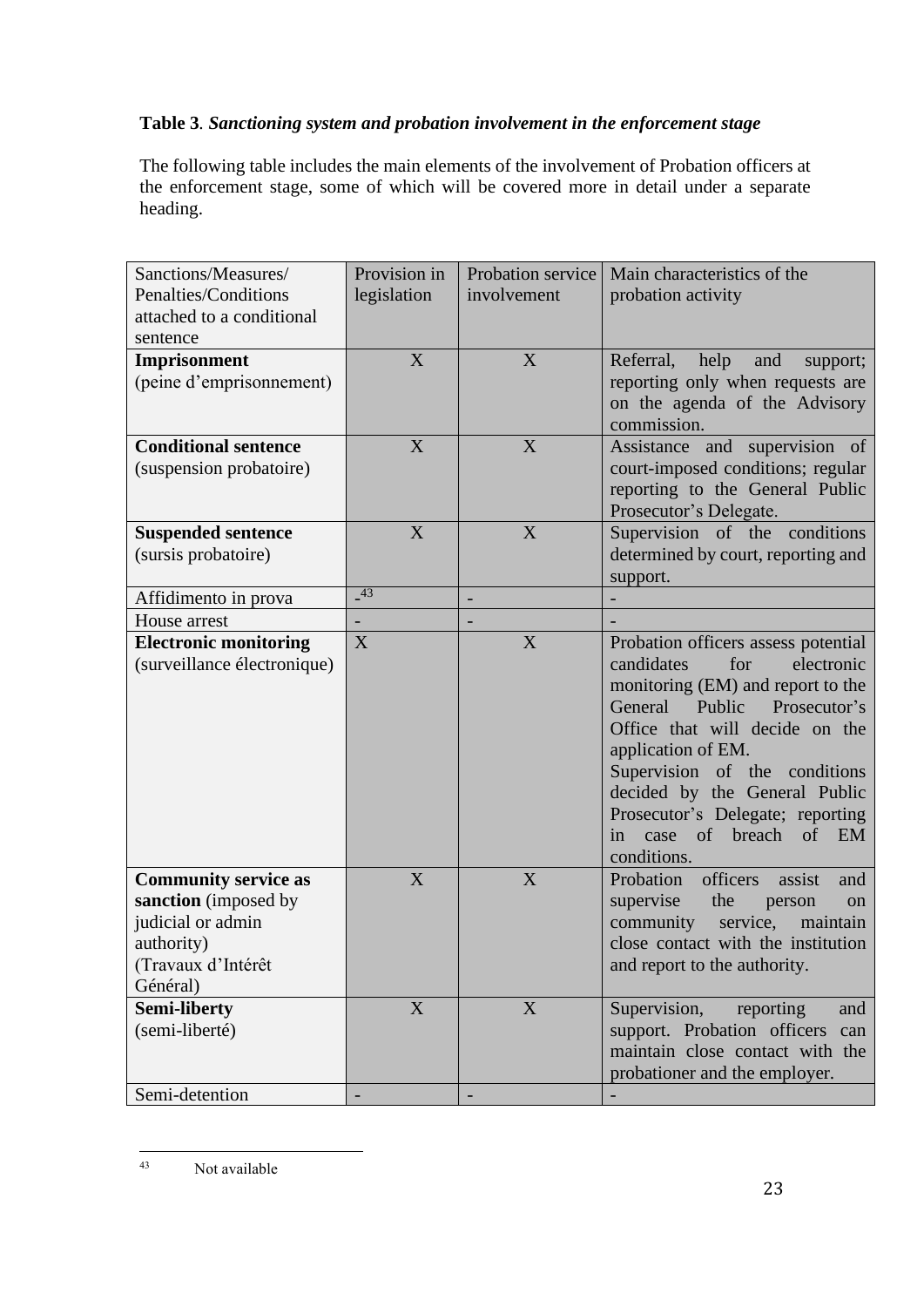| <b>Treatment</b> order                                  | X                | X | Can be one of several conditions<br>of various sanctions and measures.                                                                                                                                    |
|---------------------------------------------------------|------------------|---|-----------------------------------------------------------------------------------------------------------------------------------------------------------------------------------------------------------|
| Training/learning order                                 | X                | X | Can be one of several conditions<br>for instance of a conditional<br>suspended<br>sentence,<br>sentence,<br>conditional release,                                                                          |
| Drug/alcohol treatment<br>programme                     | X                | X | During judicial control, Probation<br>officers maintain close contact<br>with the offender undergoing<br>treatment in a drug and/or alcohol<br>treatment facility in Luxembourg<br>or abroad.             |
| <b>Educational measures</b>                             | X                | X | Probation officers dealing with<br>minors supervise children subject<br>educational<br>assistance<br>to.<br>(assistance éducative) and work<br>closely with the family and the<br>primary social network. |
| <b>Compensation to the</b><br>victim<br>(partie civile) | X                | X | Monitoring the payment of victim<br>compensation.                                                                                                                                                         |
| <b>Mediation</b><br>(médiation pénale)                  | X                |   |                                                                                                                                                                                                           |
| Attending a day centre                                  | X                | X | Can be one of several conditions,<br>of a conditional release order or a<br>suspended sentence.                                                                                                           |
| Interdiction to leave the<br>country                    | X                |   |                                                                                                                                                                                                           |
| Interdiction to enter<br>different cities/places        |                  | X | Although not mentioned as such in<br>the penal law, this interdiction can<br>be part of a sentence or part of a<br>conditional release order.                                                             |
| Interdiction to carry out<br>different activities       | X                |   | If convicted to a criminal sentence,<br>interdiction to hold public offices<br>can be one of several conditions of<br>the sentence.                                                                       |
| Interdiction to contact<br>certain persons              | X                |   | Can be one of several conditions,<br>of a conditional release order.                                                                                                                                      |
| <b>Fine</b><br>(amende)                                 | $\boldsymbol{X}$ | X | Probation<br>officers<br>monitor<br>whether offenders in or outside of<br>prison pay their fine, as part of a<br>general supervisory programme<br>(conditional release, conditional<br>sentence )         |
| Day fine<br><b>Other financial penalties</b>            | X                | X | The payment of civil damages or                                                                                                                                                                           |
| (frais de justice)                                      |                  |   | court/prosecution fees can be one<br>several<br>conditions<br>of<br>of<br>a<br>conditional release order.                                                                                                 |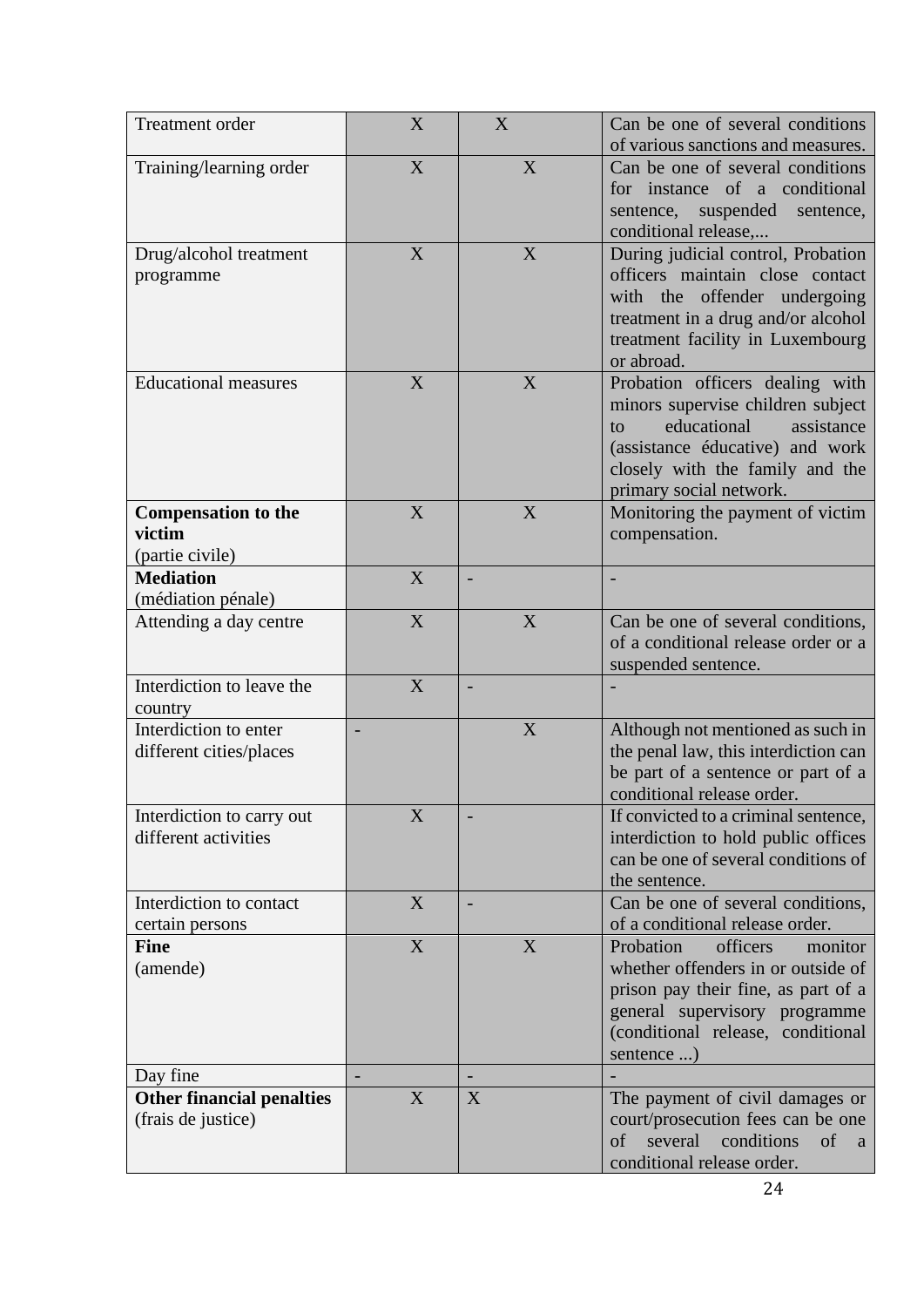| In/out patient order                | X |   |                                                                             |
|-------------------------------------|---|---|-----------------------------------------------------------------------------|
| (psychiatric treatment)             |   |   |                                                                             |
| Security measures<br>Combined order |   | - |                                                                             |
|                                     |   |   |                                                                             |
| <b>Community service</b>            | X | X | Probation<br>officers<br>assist<br>and                                      |
| (Travaux d'Intérêt                  |   |   | supervise persons on community                                              |
| Général)                            |   |   | service and maintain close contact<br>with the institution.                 |
| <b>Conditional release /</b>        | X | X | Probation<br>officers<br>monitor                                            |
| <b>Parole</b>                       |   |   | compliance<br>with<br>conditional                                           |
| (libération conditionnelle)         |   |   | release orders and report to the                                            |
|                                     |   |   | Public<br>General<br>Prosecutor's                                           |
|                                     |   |   | Office.                                                                     |
| Automatic release                   |   |   |                                                                             |
| <b>Open prison</b>                  | X | X | officers<br>Probation<br>closely                                            |
| (Centre pénitentiaire semi-         |   |   | collaborate<br>with<br>the<br>Psycho-                                       |
| ouvert)                             |   |   | Socio-Educational<br>Service                                                |
|                                     |   |   | (Service Psycho-Socio-Éducatif -                                            |
|                                     |   |   | SPSE) of the semi-open facility in                                          |
|                                     |   |   | Givenich.                                                                   |
| Penitentiary programme              |   | - |                                                                             |
| outside the prison                  |   |   |                                                                             |
| <b>Suspension of the</b>            | X |   |                                                                             |
| sentence pronouncement              |   |   |                                                                             |
| (Suspension du prononcé             |   |   |                                                                             |
| de la condamnation)                 |   |   |                                                                             |
| <b>Execution in instalments</b>     | X | X | If<br>applicable:<br>supervision,                                           |
| (exécution fractionnée)             |   |   | coordination, reporting, referral,                                          |
|                                     |   |   | help and support.                                                           |
| <b>Prison leave</b>                 | X | X | Probation officers either report                                            |
| (congé pénal)                       |   |   | directly to the General Public                                              |
|                                     |   |   | Prosecutor's Office or provide                                              |
|                                     |   |   | their reasoned opinion to the                                               |
|                                     |   |   | Advisory commission.                                                        |
| Early release (libération           | X | X | Foreign<br>nationals<br>under<br>a                                          |
| anticipée)                          |   |   | deportation order or a ban from                                             |
|                                     |   |   | Luxembourg territory may, under                                             |
|                                     |   |   | circumstances,<br>certain<br>benefit                                        |
|                                     |   |   | from early release. The Probation                                           |
|                                     |   |   |                                                                             |
|                                     |   |   | officer can be requested to submit<br>a report on the offender prior to the |

## **Imprisonment**

Since 2001 pre-trial detainees are no longer included in the scope of the Probation service's mission. Even if not defined by law, intervention starts once the offender's sentence has become final, i.e., at the expiry of the appeal period.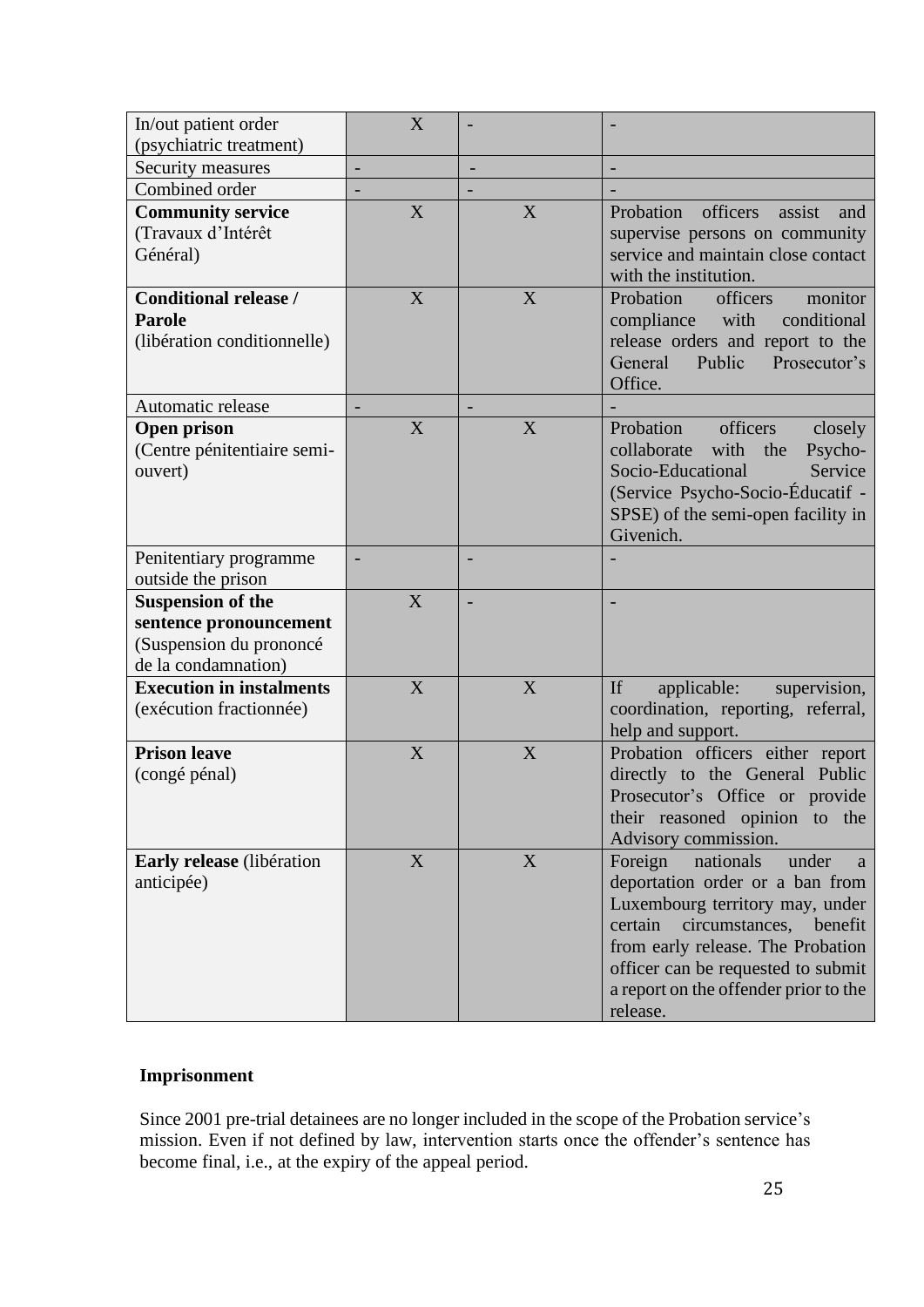The tasks of Probation officers then consists in assessing the time and conditions for offenders to qualify for early release and in submitting a motivated report to the General Public Prosecutor's Office or the Penitentiary Commission. They will also assist offenders in finding a job and accommodation prior to their release.

In addition to probation work, the SPSE also provides follow-up during the entire incarceration period, with every prisoner being assigned one Probation officer and one SPSE staff member. The SPSE will also monitor convicted persons of foreign nationality.

Probation work with offenders in detention is determined by their attitude with regard to the crime or offence for which they were convicted: whether they are admitting, minimising, rationalising or denying the facts.

The vocabulary used by offenders to describe their criminal behaviour as well as their life story are elements to be considered when assessing their ability to show empathy for the victim. Probation officers will also focus on the behaviour of offenders in prison, exchanging with other professionals as psychologists, social workers, prison staff, workshop supervisors, sports instructors, prison teachers and tutors.

On the administrative level, Probation officers help offenders to manage their financial situation, pay fines, judicial fees and victim compensation. Meeting the offender's family and/or close friends will prepare their release in the best possible way.

Probation officers may also meet with representatives of bodies working with ex-offenders in the field of substance abuse or to discuss housing issues with hostel managers. The programme "Suchthëllef" for drug users was implemented in both national prison facilities. For other issues, the intervention of external therapists can be required.

## **Conditional Sentence (***suspension de peine or suspension probatoire)*

As a preparatory measure for conditional release, usually after a series of successful day leaves, a suspension of the sentence can be granted by the General Public Prosecutor's Office based on a guidance plan (plan de guidance) prepared by the Advisory commission. The period of suspension counts as an integral part of the sentence. For offenders benefitting from this measure, the Probation officer reports to the General Public Prosecutor's Office every three months or, if required, more frequently.

## **Suspended sentence = Suspension of enforcement combined with probation (***sursis probatoire***)**

In recent years, suspension of enforcement combined with probation (sursis probatoire) evolved into an alternative to imprisonment (150 cases in 2001; 657 in 2010; 523 in 2019). Probation work then consists in ensuring that offenders who were granted this measure comply with the conditions determined by court and in submitting a written report to the General Public Prosecutor's Delegate. The Probation officer will also provide assistance and support to the probationer.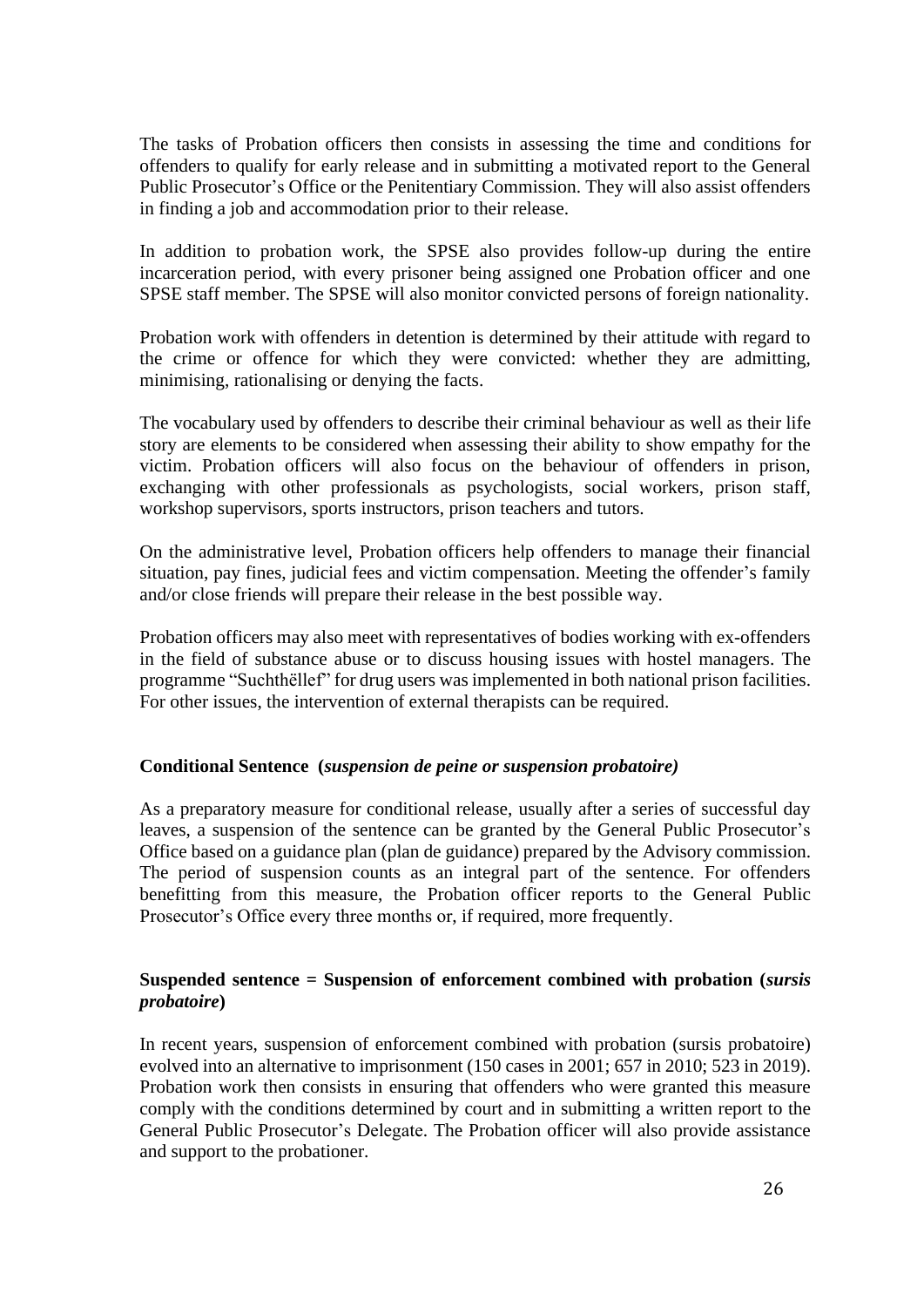## **Electronic monitoring (***Surveillance électronique***)**

Even though electronic monitoring was introduced as a pilot project in Luxembourg in July 2006, the law of 20 July 2018<sup>44</sup> finally provided a legal basis for this supervisory measure. Probation officers assess potential candidates for electronic monitoring and report to the General Public Prosecutor's Delegate or the Advisory commission, deciding on the application of electronic monitoring. This measure can be granted to:

- persons convicted to imprisonment of three years or less, and
- prisoners with a remaining sentence of less than three years.

The technical infrastructure is located inside the prison premises.

## **Community service (***service des travaux d'intérêt général***)**

Community service is governed by the law of 13 June 1994 on the penalty regime with the General Public Prosecutor enforcing community service sanctions. Community service can be the main penalty in replacement of prison sentences not exceeding six months (article 22 of the Criminal Code). The offender must complete unpaid work between 40 and 240 hours with a public or philanthropic organisation or society, community association or hospital.

The offenders' consent and presence at the trial is required as they have the option to refuse community service. Offenders consenting to this measure must start their community service within 6 months after the court decision became final and must complete it within 24 months of this decision. This period can be suspended for medical, professional, private or social reasons. <sup>45</sup> (Law of 23 July 2016 amending art. 22 §3 of the Criminal Code).

A breach of a community service sentence may result in a prison sentence between two months and two years<sup>46</sup>. Community service can consist in a manual or intellectual activity that is adapted to the offender's abilities and skills. Social usefulness and perspectives of social and professional reintegration for the offender will also be considered.

The type of community service is determined on a case-by-case basis by the General Public Prosecutor's Delegate in coordination with the SCAS.

## **Semi-liberty (***semi-liberté***)**

In semi-liberty, time in prison is limited to nights and free (leisure) time. This measure may also be granted to offenders to continue their education outside prison, to attend vocational training or for medical treatment. Offenders convicted to less than 12 months of

<sup>44</sup> Loi du 20 juillet 2018 modifiant : 1° le Code de procédure pénale en introduisant un titre IX concernant l'exécution des peines ; 2° le Code pénal ; 3° la loi modifiée du 7 mars 1980 sur l'organisation judiciaire ; et 4° la loi modifiée du 29 avril 1999 portant création d'un droit à un revenu minimum garanti

<sup>45</sup> Loi du 23 juillet modifiant l'article  $22\overline{\$3\}$  du Code Penal<br>46 Art 23 de le loi du 13 juin 1904 relative eu régime des pe

<sup>46</sup> Art 23 de la loi du 13 juin 1994 relative au régime des peines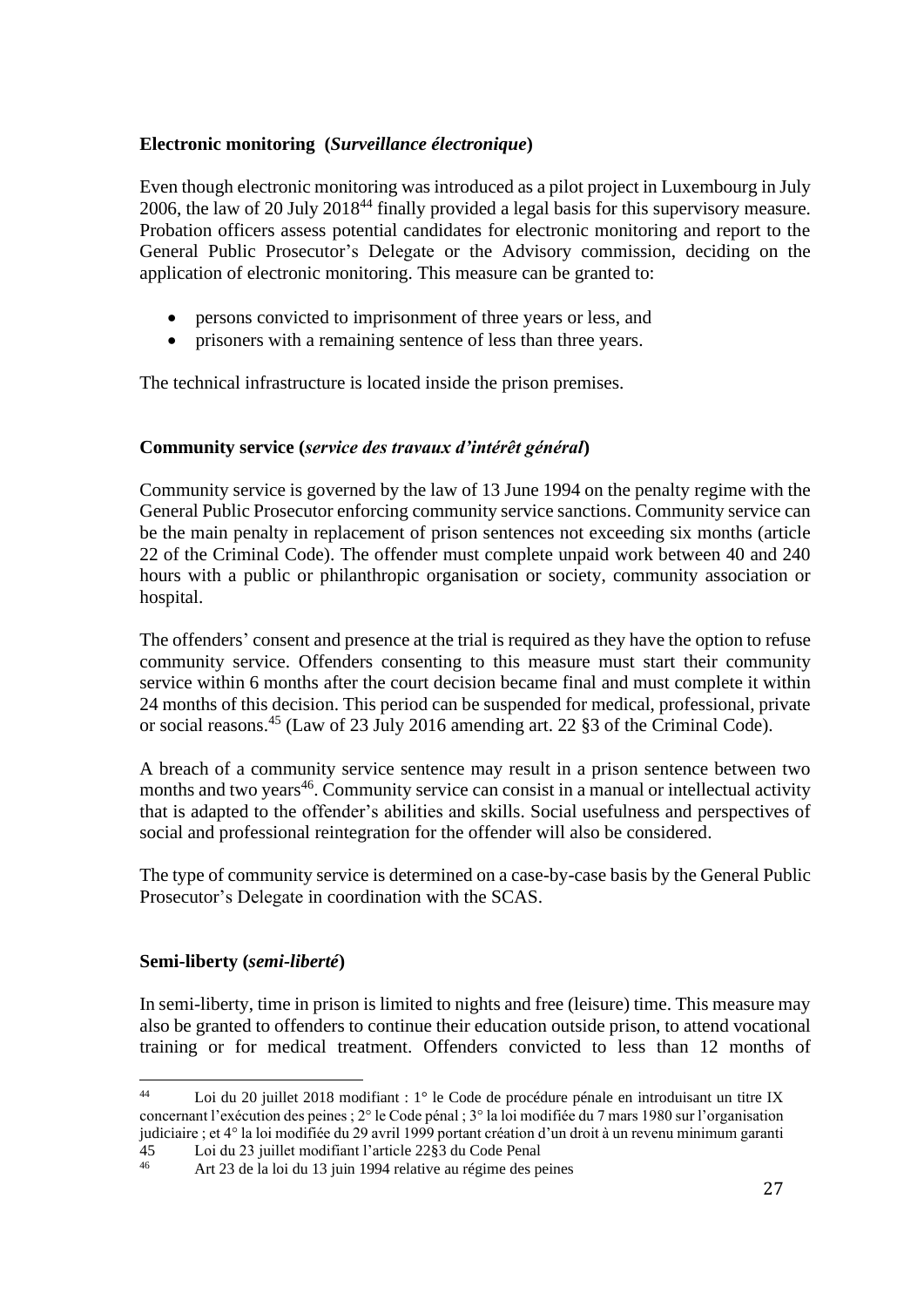imprisonment may benefit from semi-liberty as of the beginning of their sentence. For prison sentences exceeding 12 months, semi-liberty can be granted after six months.

Semi-liberty is almost exclusively available in the prison facility of Givenich. It is considered as a transitional stage to gradually prepare offenders for life outside prison. It also requires a high level of autonomy from offenders as they leave the facility in the morning, using public transport or their own car, and return at night. Offenders on semiliberty are subject to close monitoring by their Probation officer.

#### **Compensation of the victim**

Probation officers will check if the offender (in prison and/or on community service) pays compensation to the victim as one of the conditions of the sentence may be full compensation of the victim. Should the offender not comply with this requirement, the conditional sentence can be revoked.

**Conditional release** (Article 687 of the Code of criminal procedure/*liberation conditionnelle*)

First-time offenders must have served at least half of their sentence. For imprisonment of less than six months, conditional release can be granted after three months. Re-offenders can be granted conditional release after serving at least two-thirds of their sentence. For a sentence of less than nine months, conditional release can be granted after 6 months. Offenders convicted to life sentence may be granted conditional release after they served at least 15 years of their sentence.

To be granted conditional release offenders must present "sufficient evidence of good conduct and serious grounds for believing them capable of social integration". Conditional release can be granted together with assistance and monitoring measures, to support and supervise the offender's rehabilitation after release.

For imprisonment between eight days and five years (*peine correctionnelle*), the probation period must cover at least the remainder of the sentence and may not extend beyond 12 months after the end of the sentence. For imprisonment of a minimum of five years and up to life sentence (*peine criminelle*), the probation period extends between 5 to 10 years. If conditions are breached, the General Public Prosecutor or his Delegate decide on revoking this measure (§ 10).

The general principle is that *all* offenders can be granted conditional release and that a revocation of conditional release is not an obstacle for it being granted again.

Article 687 of the Code of criminal procedure does not explicitly mention the Probation service. The law does not specify any procedure for conditional release and supervisory measures are not legally defined. Although the offender's consent for conditional release is not specifically required, it is common practice for the Probation officer to discuss the conditions with the offender and thoroughly explain the exact meaning of conditional release and the consequences of a breach.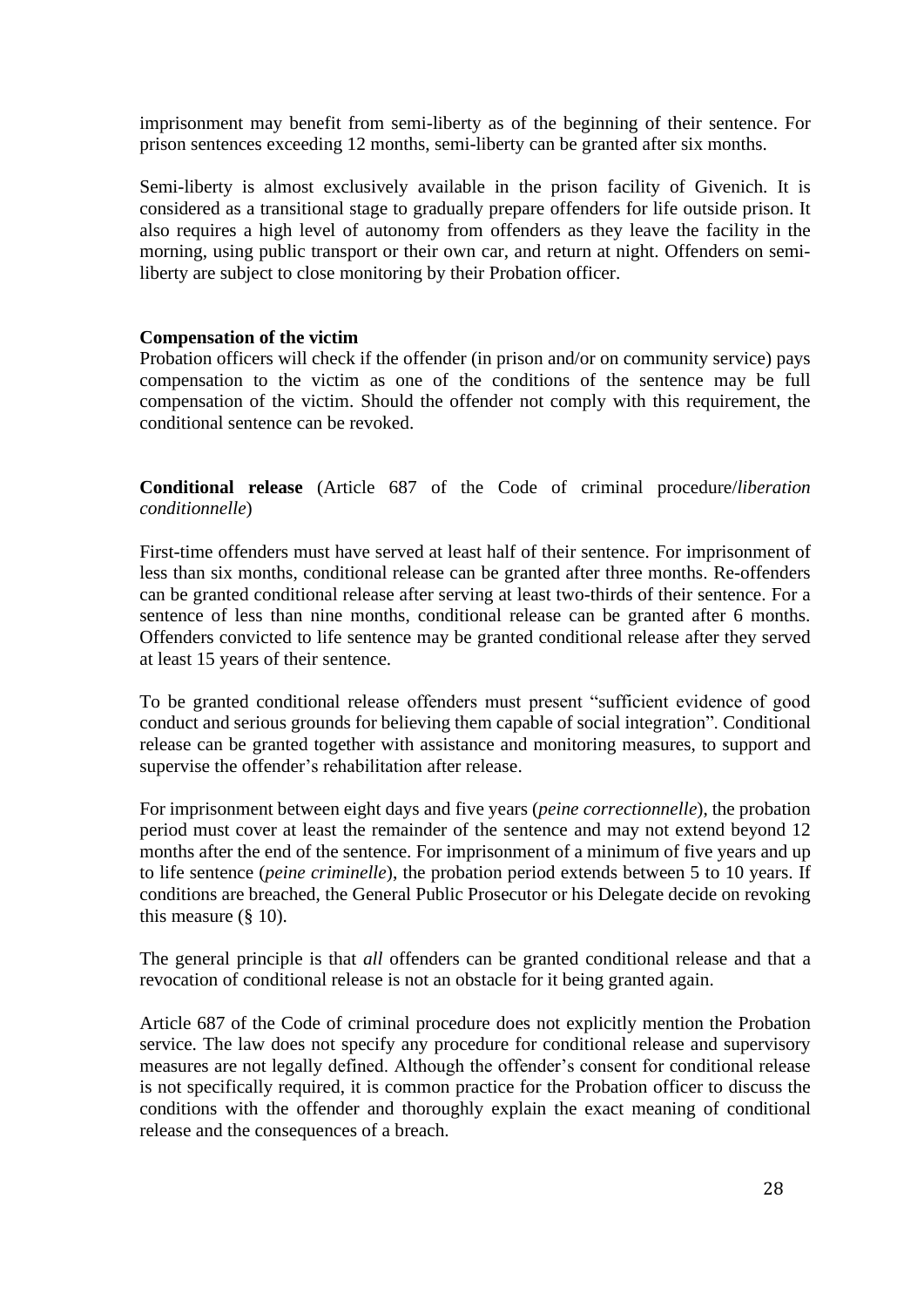The Probation officer periodically submits a report on the offender's progress to the General Public Prosecutor's Delegate together with proposals to maintain, adapt (with the probationer's consent) or revoke the determined measures (given the person's employment, vocational training or orientation and housing situation). Any breach of conditions is also reported to the General Public Prosecutor's Delegate. Contacts between the Probation officer and the person on conditional release can be weekly or monthly, as required for assistance and monitoring.

## **Prison leave (***congé pénal***)**

Prison leave allows prisoners to exit the prison facility during part of the day, for a 24- or 48-hour period. It is mostly used in the semi-open prison of Givenich. Time spent outside prison counts as part of the sentence. Prison leave may be granted for family reasons, in the context of rehabilitation, job search or as a form of probation for conditional release. Probation officers check the reasons of the request, as for instance family visit, finding a job or accommodation. Offenders eligible for semi-liberty are usually granted separate days of prison leave until they could secure an employment contract.

First-time offenders may be granted prison leave after serving one-third of their sentence, re-offenders after serving half of their sentence. In case of life sentence, prison leave may be granted after 10 years. The Advisory commission can allow exceptions to these rules based on the offenders' personality or their family situation. Generally, offenders are not accompanied when outside prison, but Probation officers can be requested to provide some supervision during this time.

## **Early release (***libération anticipée***)**

Early release means that non-resident foreign offenders may be released from prison without probation if they already served part of their sentence and are eligible for conditional release. Early release leads to a ban to enter Luxembourg territory. In the event these offenders are found on Luxembourg territory while the ban is still applicable, the remaining sentence will be enforced without further hearings or formalities.

Conditions for early release determined by the General Public Prosecutor's Office usually include that offenders must pay the expenses for their trip back to their country of residence, the costs of their trial and all or a part of the fine. The payment of civil damages may also be required. Furthermore, they can be banned from national territory for up to 10 years.

## **Sentences enforced in instalments (***exécution fractionnée***)**

Enforcement in instalments applies to custodial sentences of less or equal to one year hence, penalties for minor offences. Sentences can be served in instalments if this warrants the offenders' social rehabilitation and allows them to keep their job and maintain their family relationships. A sentence of up to three months may even be served during weekends, holidays and annual leave.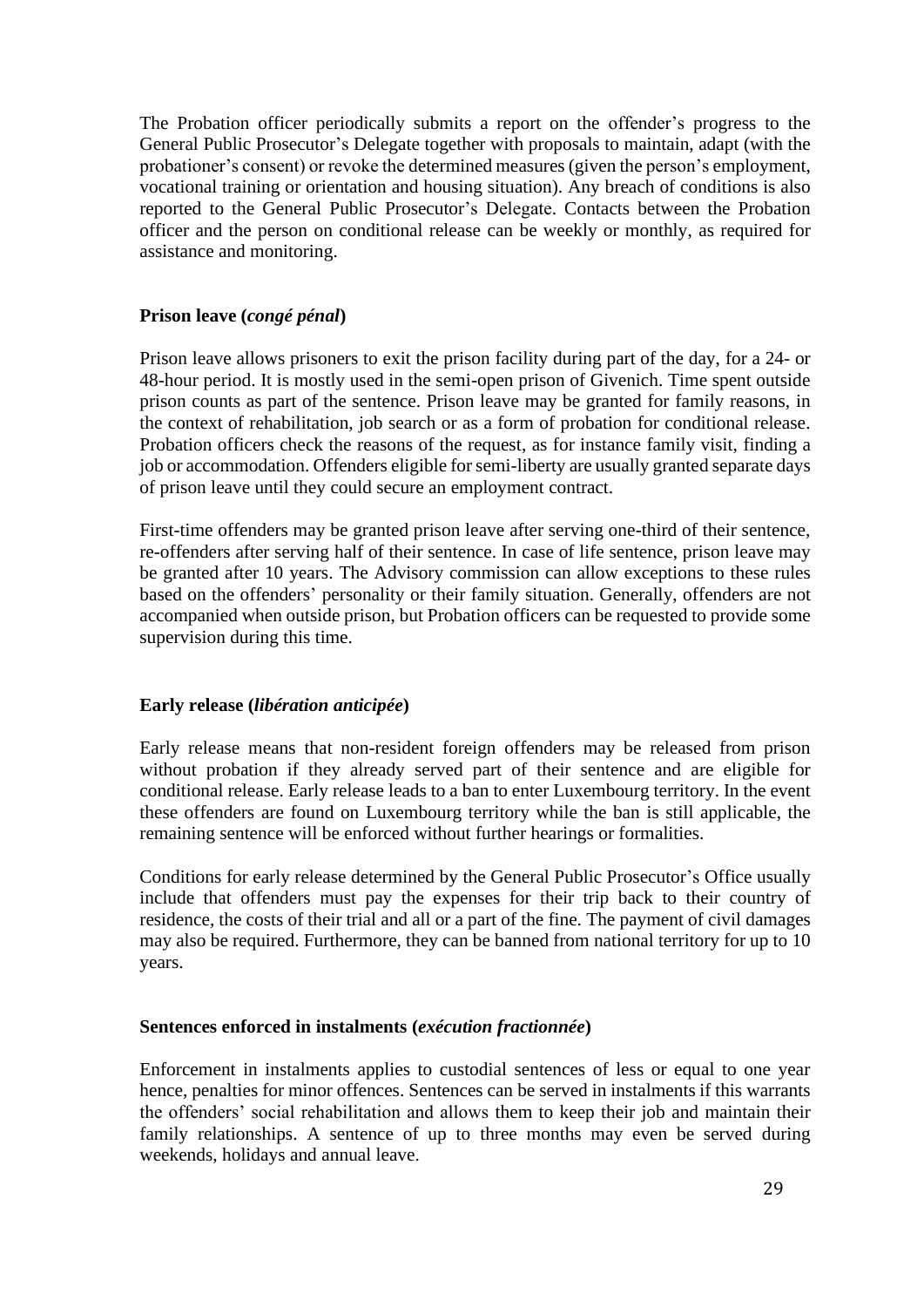Enforcement in instalments is almost exclusively available in the semi-open prison in Givenich.

| It is part of the core mandate of the Probation    |  |  |
|----------------------------------------------------|--|--|
| service to provide advice, support and assistance  |  |  |
| to people in detention and to their families; to   |  |  |
| ensure that individuals discharged from prison     |  |  |
| and released on probation, and their families,     |  |  |
| receive the necessary practical and psychological  |  |  |
| support.                                           |  |  |
| Collaboration between prison visitors<br>and       |  |  |
| detainees is organised and coordinated by prison   |  |  |
| administration. Nevertheless, the Probation        |  |  |
| service is working with the same organisation to   |  |  |
| accompany and assist released offenders in         |  |  |
| matters of daily life if they need and request any |  |  |
| help.                                              |  |  |
| This is an integral part of a Probation officer's  |  |  |
| work as described in the previous section.         |  |  |
| This is an integral part of a Probation officer's  |  |  |
| work as described in the previous section.         |  |  |
| This is on a voluntary basis, if requested by the  |  |  |
| offender, but as such, there is no legal mechanism |  |  |
| for supervision in this case.                      |  |  |
| Occasionally, a former offender may ask for        |  |  |
| assistance to file a request for pardon for an     |  |  |
| outstanding fine or driving ban.                   |  |  |
|                                                    |  |  |

*Table 4. Other probation activities at the enforcement stage*

## **5.3 Care and after-care outside the criminal justice system**

At the offenders' request, Probation officers may continue to assist them after they were discharged or after the end of any other supervisory conditions. This is mostly the case for urgent financial needs, accommodation, employment and psychological issues. Occasionally, people may also require help to fill out administrative forms.

The Probation officer will then work in close co-operation with social services and other specialised agencies to organise this help in the most efficient way, avoiding any duplication of efforts. The assistance of Probation officers can also be requested for rehabilitation procedures, allowing offenders to clear their criminal record after a given period and depending on the seriousness of the offence. Although the Probation service is not involved in this procedure, Probation officers may advise ex-offenders on how to proceed.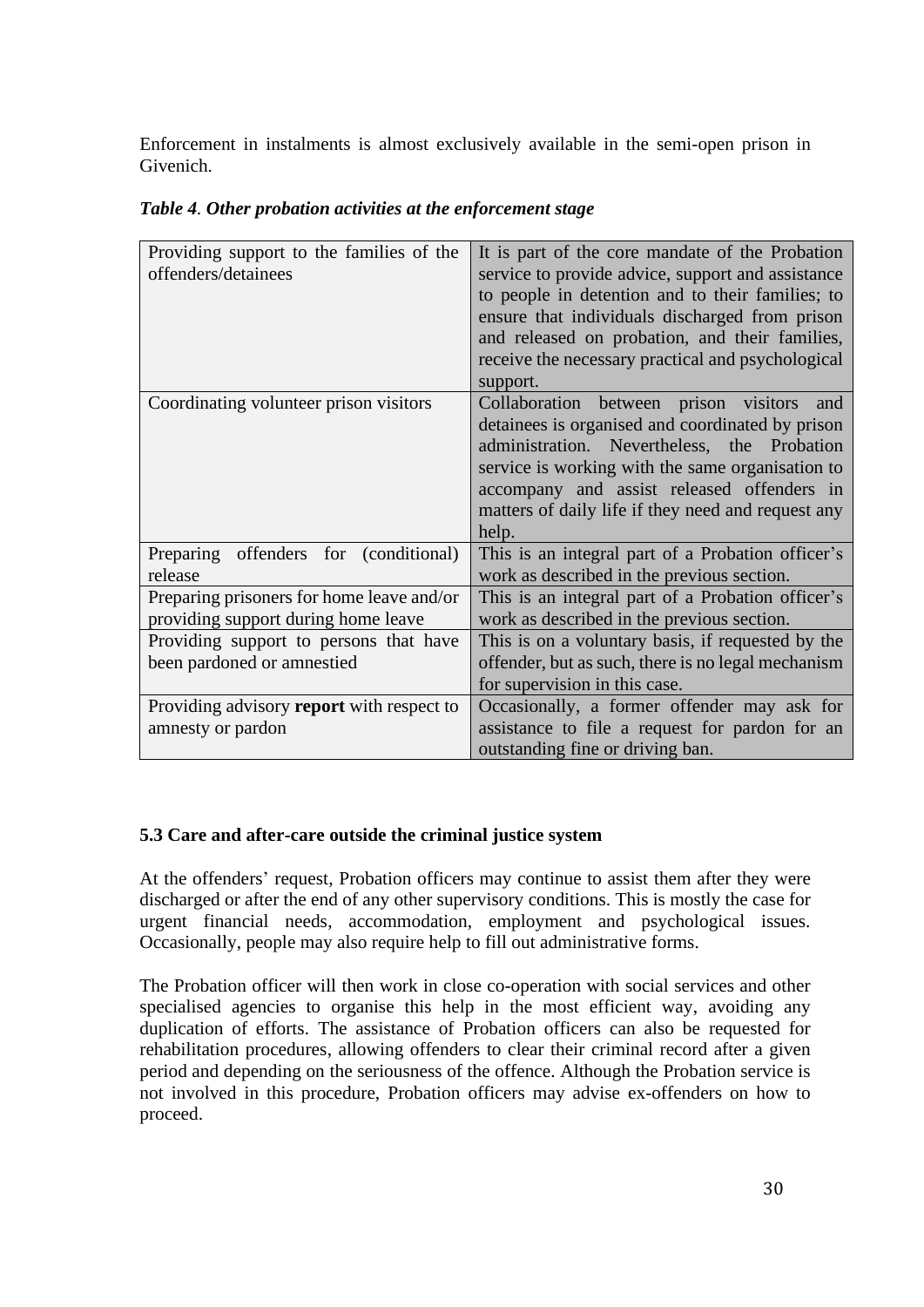# **6. Probation methodology**

Probation work, both in a prison setting and after release, has two inextricably connected core aims. First, to protect society by avoiding recidivism and second, to provide initiatives enabling offenders to lead a decent life.

In 2013 the Probation service issued the draft mission statement "Philosophy and Methodology of the Probation service", officially endorsed by the General Public Prosecutor's Delegate. In this draft paper, the Probation service describes its intervention methodology as follows:

In its daily work, the Probation service contributes to the development and orientation of individuals under its care/responsibility by

- Providing guidance for their integration through **personalised social assistance, (***aide individualisée*), counselling, encouraging offenders to work on their criminal behaviour and to comply with the rules of life in society;
- Assisting offenders in **developing their personality and their social environment** to facilitate their social integration;
- Helping offenders to find **new perspectives** by **preparing a plan for their future life** (*projet de vie*);
- Motivating the offenders to stick to this plan;
- Assessing the situation and evolution of offenders and reporting to the General Public Prosecutor's Delegate.

For community service, the "informed consent" of offenders is required by law under article 22 (2) of the Criminal Code providing that:

- the offender must be physically present at the court hearing, and
- the president of the court informs the accused that he has the right to refuse the community service and acknowledges his/her answer.

It could be argued that this is not an "informed consent", yet the result is the same: community service is only possible if agreed to by the offender.

As for any other sanctions, professional experience shows that the consent of the offender is a pre-requisite for any available measure. Prison leave or conditional release may not be imposed on an offender, if the offender does not agree to this. (Rule 6 of EPR)

The main objectives of the Probation officer's interventions are rehabilitation and desistance, they are constructive and proportionate.

Community service can be ordered for offenders who appear to be unable to perform any type of regular work. The aim of the judge in this case is desistance, even though it may not be realistically feasible.

The Probation service's work in prison includes continuous assessment of the offenders' evolution. In weekly meetings both at the CPL and the CPG, the Advisory commission on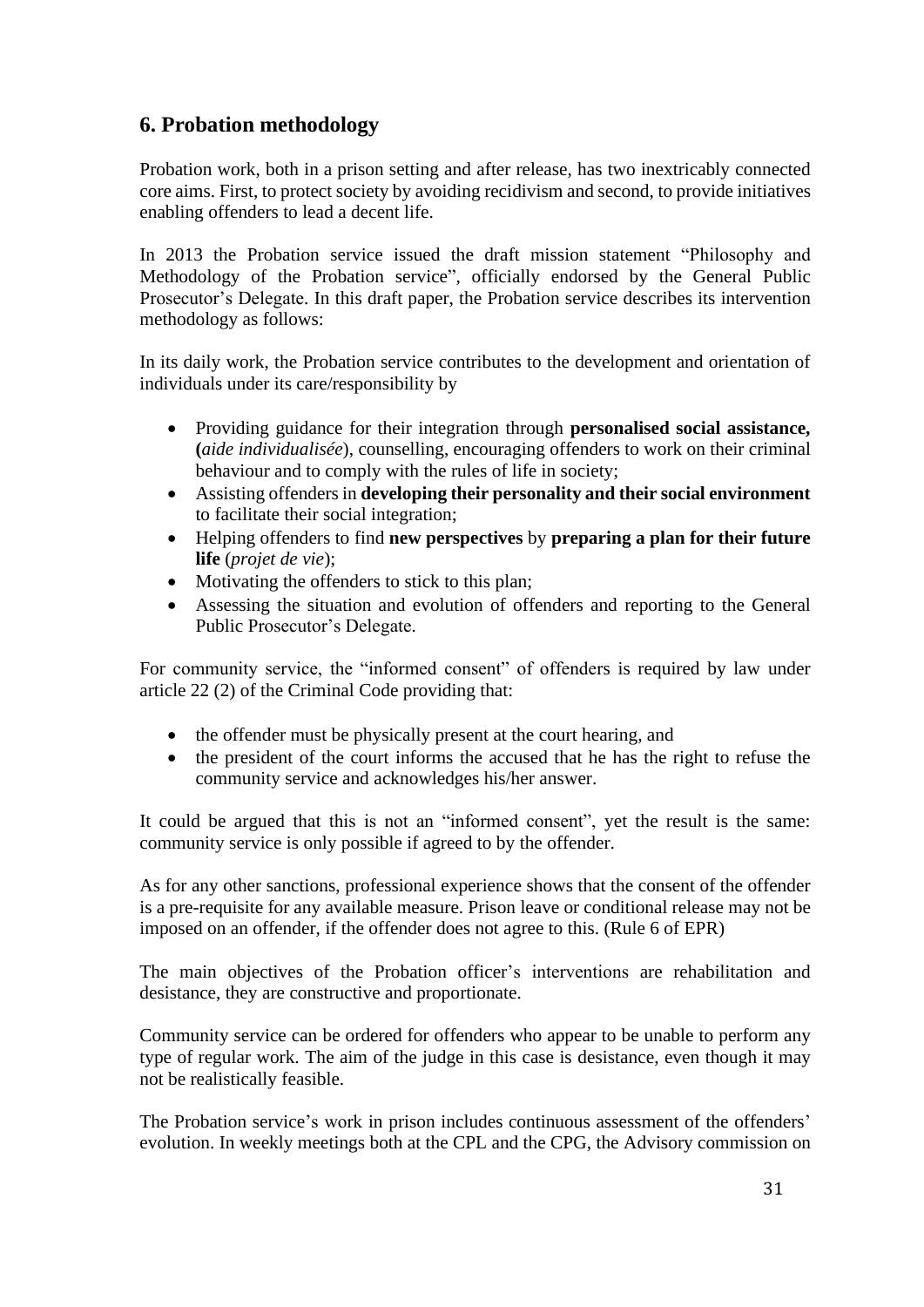sentence enforcement discusses the reports on the evolution and progress of offenders, which reports are then submitted to the General Public Prosecutor's Delegate.

Thus, periodical evolution and information reports (rapport d'évolution et d'information) and a final report (rapport de clôture) are drafted and submitted to the General Public Prosecutor's Delegate. Such reports include updates on the offenders' progress and their compliance with court conditions. Risk assessment is also part of the weekly commission meetings and staff meetings of the Probation service. In this context, no formal tools or forms are used. (Rule 66, 81 and 91 of EPR)

The assessment report includes the offender's point of view and the latter is informed of the assessment result. (Rule 67 & 68 of EPR)

The Probation officer and/or the Advisory commission regularly review and re-assess the situation of the offender (Rule  $69 + 70$  of EPR). In January 2020 the new Service for penological intervention (*Service psycho-criminologique – SPC*) was implemented in both prisons to analyse the needs for psychotherapeutic follow-up or the continuation of existing support, mostly focusing on offenders charged for acts of violence and/or sexual assault.

While probation staff did not receive specific training on how to perform assessments, this is part of the curriculum of social studies, the academic background of all Probation officers. (Rule 71 of EPR)

Currently, there is no formal "work plan" as the interventions of the Probation officer are based on the conditions imposed by court. They are considered as a guideline for the offender's reintegration and desistance.

Since the reform of 2018 on prison administration, offenders can prepare a voluntary plan for reintegration into society (*plan volontaire d'insertion*) together with the social workers in prison. This plan will document the offender's wish of rehabilitation by choosing measures likely to facilitate this process. Probation officers are informed about these measures and will consider them in their assessments. (Rule 73 of EPR)

The Probation service acts through individual interventions and does not organise group activities. Risk factors, needs, strengths and weaknesses of the offender will determine the Probation officer's work. It should be emphasised that interventions are never more restrictive than required by the court decision.

Probation officers have adopted a multi-disciplinary approach, of which their listening skills, initiatives and teamwork are the cornerstones. They organise individual meetings with offenders, provide guidance and perform assessments. Probation officers position themselves halfway between the judicial power and the offender under judicial control (Rule 76 of EPR). The basic principles of their intervention can be defined as follow:

- **An empowering** and **pro-active approach** (*approche émancipatrice*)**:** the objective is to develop the skills of the offender;
- **Accountability** (*responsabilisation*): the Probation officer, in a clear and transparent way, explains the functioning of the justice system and the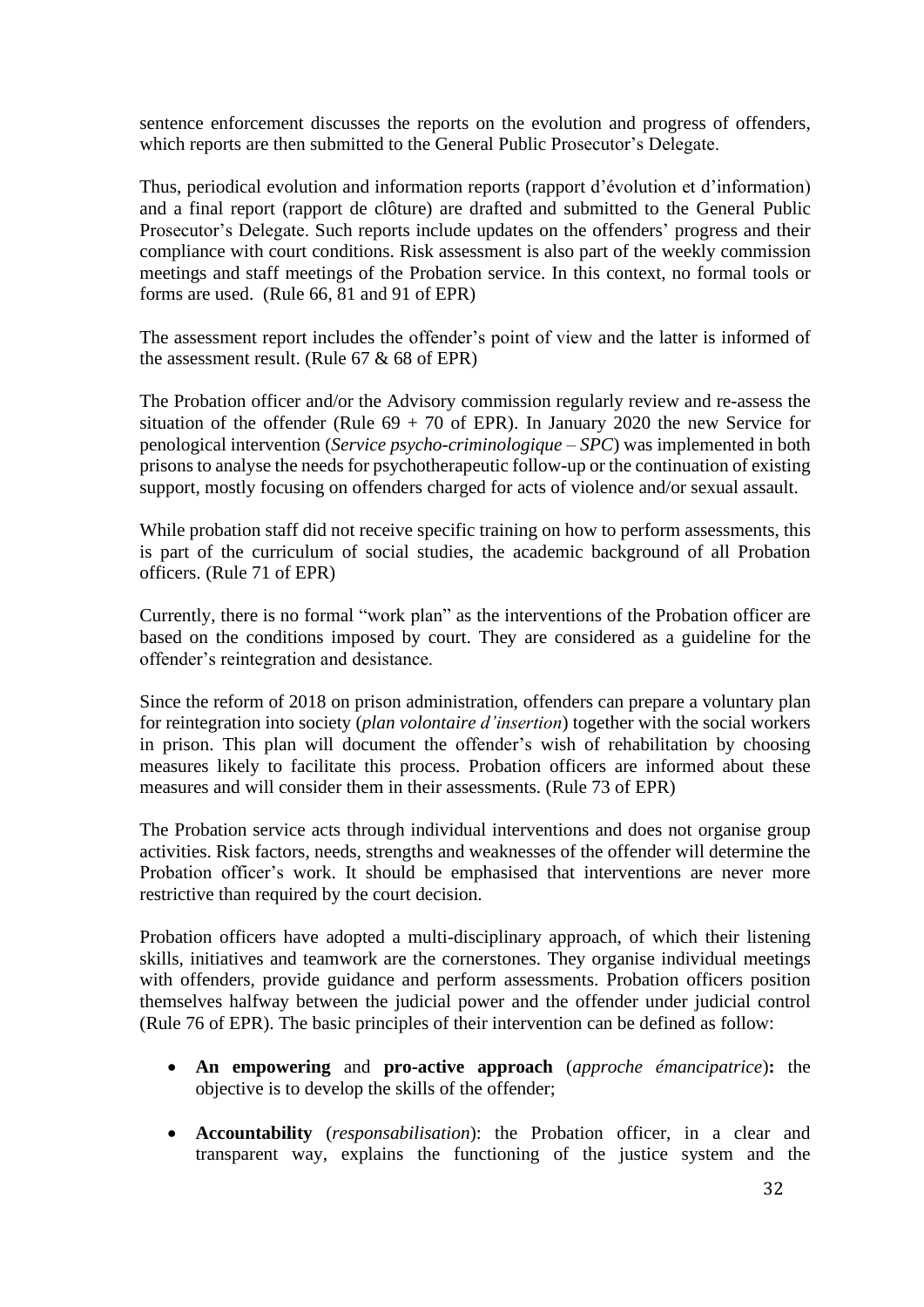consequences of a breach of court-imposed conditions. The Probation service has an obligation of means (as opposed to an obligation of results), which requires the offenders' informed consent and co-operation;

- **Non-normativity** (*non-normativité*): the Probation officer helps offenders in positioning themselves with regard to the judicial intervention. This entails working on the criminal behaviour, the motives and motivations thereof to understand the offenders' vision of the world, their perceptions and beliefs with the aim to prevent them from committing further unlawful acts;
- **Non-substitution** (*non-substitution*): the Probation officer does not act for or instead of the offender, but rather supporting the latter to use the available means to lead a decent life.

Probation officers may use various approaches in their work, but traditional counselling remains the dominant practice. Over the last ten years there were hardly any significant changes in this methodology, also due to a high staff turnover. Frequency of meetings (individual meetings, home visits…) between Probation officer and offender is decided on an ad hoc basis.

Monitoring performed by the Probation service is a combination of supervision and assistance, based on the needs of the offenders and their situation. Priority areas for financial support are housing, rents, clothes and food. (Rule 77 of EPR)

Probation methodology is influenced by a series of factors and the staff in charge of its implementation is one of the key elements. In the mid-nineties, the Probation service was blatantly understaffed with an average caseload of more than hundred offenders per Probation officer. Currently, the Probation Service's staff counts 13 Probation officers.

The SPSE includes social workers, educational staff and psychologists with tasks allocated based on requirements. Social workers and educational staff mostly perform administrative work for the renewal of documents, contacts with the Ministry of Foreign Affairs, the municipalities, the social security and the internal organisation with regard to employment or to the transfer in prison of a detainee from one bloc to another.

Psychologists are providing follow-up and support on request of an inmate in the context of a voluntary integration plan (*plan volontaire d'insertion - PVI*) . Probation officers can stay in contact with the psychiatric department for prisons. Addiction treatment is offered by the service "*Suchthëllef*" organised by the Centre Hospitalier Neuropsychiatrique and available in both prisons with specific monitoring related to addictions. In recent years, this service was reinforced in terms of staff.

Staff working on the social reintegration of prisoners was significantly increased in the last ten years, yet so far, no department was assigned a coordinating role. (Rule 80 of EPR) Professionals dealing with an inmate are regularly in contact by phone, e-mail or in meetings. When discussing an offender's request at an Advisory commission meeting, they will be requested to share their views. The SPSE then submits a report on the current situation of offenders, their evolution inside prison, administrative situation, etc.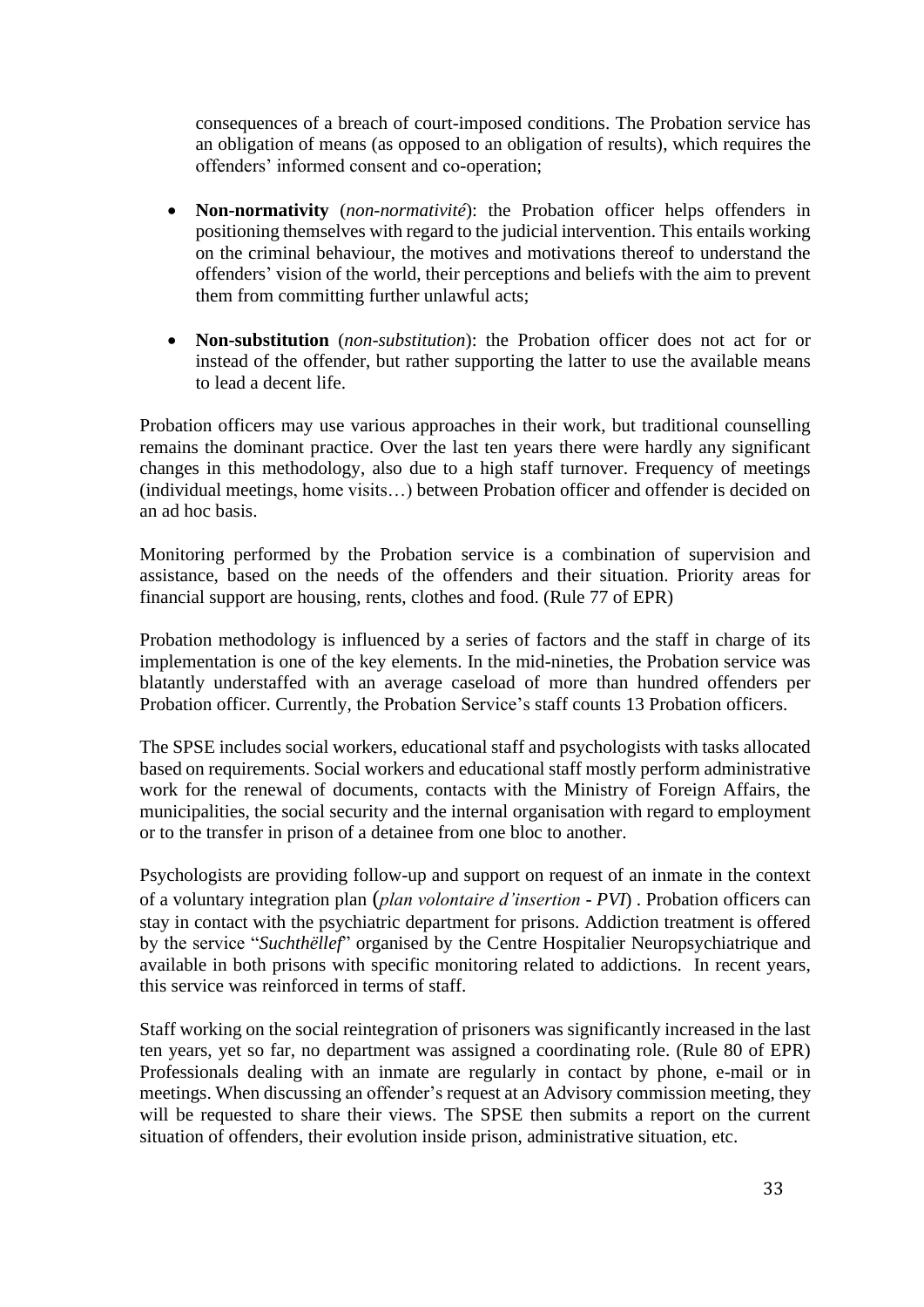The Probation officer will prepare a report on the development and progress of offenders during detention with the aim to promote their social integration through their transfer to the semi-open prison facility in Givenich and via conditional release. (Rule 81+91 of EPR). The reports are sent to the General Public Prosecutor's Delegate or to the Penitentiary commission (Commission Pénitentiaire) as final decisional bodies.

Accurate monitoring and recording of the offender's situation is one of the main missions of probation work in Luxembourg. (Rule 88 of EPR)

As a public entity the Probation service reports to the General Public Prosecutor's office. There is no independent monitoring from an external body. An audit conducted in 2015 by an external provider on the needs of the various departments of the SCAS documented a significant lack of staff. A lack also acknowledged at the level of the Probation service, which was then allocated 5 new full-time positions in order to reduce workload and offer more targeted support to offenders. (Rule 103 of EPR)

# **7. Finances, Accounting, Registration Systems and Evaluation Procedures**

## **7.1 Finances**

The Probation service in Luxembourg is exclusively financed by public funds, included in the budget annually approved by Parliament. This budget specifies the funds allocated to jurisdictions and penitentiary facilities. The budget of the SCAS is part of the overall budget of the Ministry of Justice. Financial support can be granted to released offenders whether on probation or not. Priority areas for this type of help are rents, clothes and food. (Rule 10, 21 & 33 of EPR).

The Probation service is not allowed to receive any private financial support.

|                         | <b>Probation service (2019)</b>                         | <b>Prison Social Service (2019)</b> |
|-------------------------|---------------------------------------------------------|-------------------------------------|
| Total current yearly  / |                                                         |                                     |
| expenditure             |                                                         |                                     |
|                         | Average number of $\vert$ 17,25 probation staff $^{47}$ | 30,50 SPSE staff for both prison    |
| employed staff          |                                                         |                                     |

## **Table 5***. Prison / Probation expenditure*

<sup>&</sup>lt;sup>47</sup> Rapport d'activité Ministère de la Justice 2019, p. 314-315 (17,25 = total of full-time positions working for the Probation service)

<sup>48</sup> Rapport d'activité Ministère de la Justice 2019, p.499 (30,50= total of full-time positions working in both prisons)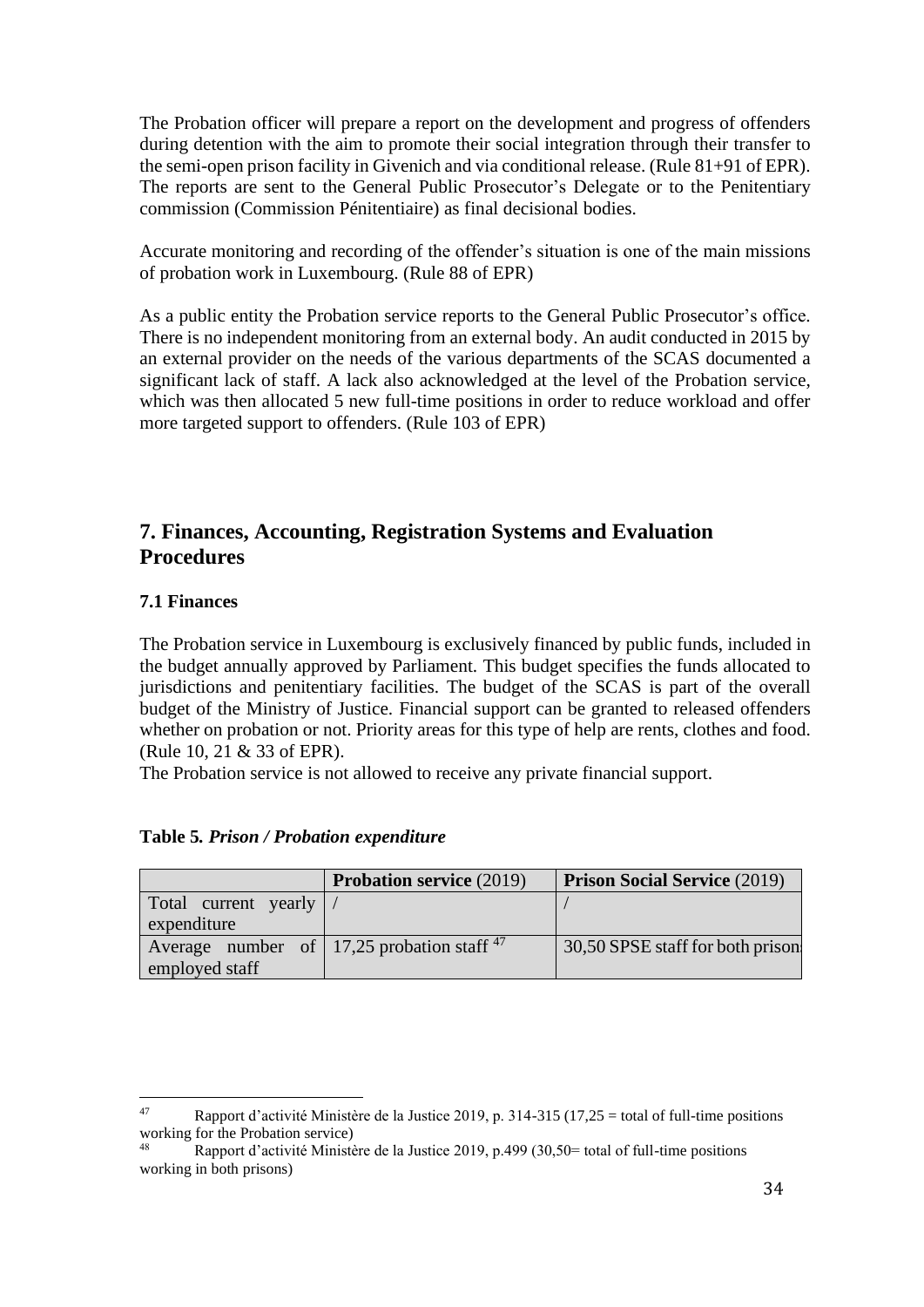| Daily average number $\vert 0,48 \vert$ clients <sup>49</sup> | $0.24$ clients <sup>50</sup> |
|---------------------------------------------------------------|------------------------------|
| of offenders/clients                                          |                              |
| dealt with                                                    |                              |

## **7.2 Accounting**

The head of the SCAS is accountable, via the Ministry of Justice, to the General Inspection of Finances (*Inspection Générale des Finances*) and to the Court of Auditors (*Cour des Comptes*) for the funds allocated annually to discharged offenders and probationers. The Court of Auditors (provided for under Article 105 of the Constitution), as an auxiliary body of Parliament, monitors public accounts. Furthermore, the SCAS is also accountable to the financial controller of the Ministry of Justice. (Rule 15 of EPR)

## **7.3. Registrations Systems and Evaluation Procedures**

Since 2005 a database includes the reports of Probation officers and records of the number of client contacts and accompanied prison leaves.

Starting in 2017, Probation officers record their interventions (except phone calls and emails) in a monthly activity sheet. The only available data to measure the effectiveness and efficiency of the Probation service are the statistics in the SCAS's annual report, which in turn is part of the annual report of the Ministry of Justice.

There are hardly any studies or research on probation in Luxembourg and some are out of date (Rule 16 of EPR). In 2003 a survey was conducted on the penological approach to conditional release, a second survey in 2007 focussed on the implementation of electronic monitoring (as a tool of public policy).

Information on offenders is documented in individual paper files as well as in the electronic database JUCHA. This database is accessible to the Public Prosecution, investigating magistrates, the SCAS and Luxembourg's first level courts (*Tribunal de première instance*). Luxembourg is also involved in the interconnection of European criminal records. Files of discharged offenders are stored in the Probation service's archives.

Since 2001 the Probation service has access to the "BASIS" software<sup>51</sup> connecting the Public Prosecution with the two prison facilities and the Probation service and granting online access to a multiplicity of information about the offender.

The Probation service also has access to the RNPP (national) database on the population of Luxembourg. <sup>52</sup> Thus, Probation officers can retrieve information on the place of

<sup>49</sup> In 2019 the total number of files treated in 225 working days by the Probation service was 1869. Daily average per full-time Probation officer is: 1869/17,25=108/225= 0,48

<sup>50</sup> In 2019 the total number of detainees' files treated in 225 working days by the SPSE of both prison facilities was 1650. Daily average per SPSE staff is:  $1650/30,5=54/225=0,24$ 

<sup>51</sup> **B**uchungs- und **A**brechnungs**s**ystem **i**m **S**trafvollzug (BASIS)

<sup>52</sup> Registre National des Personnes Physiques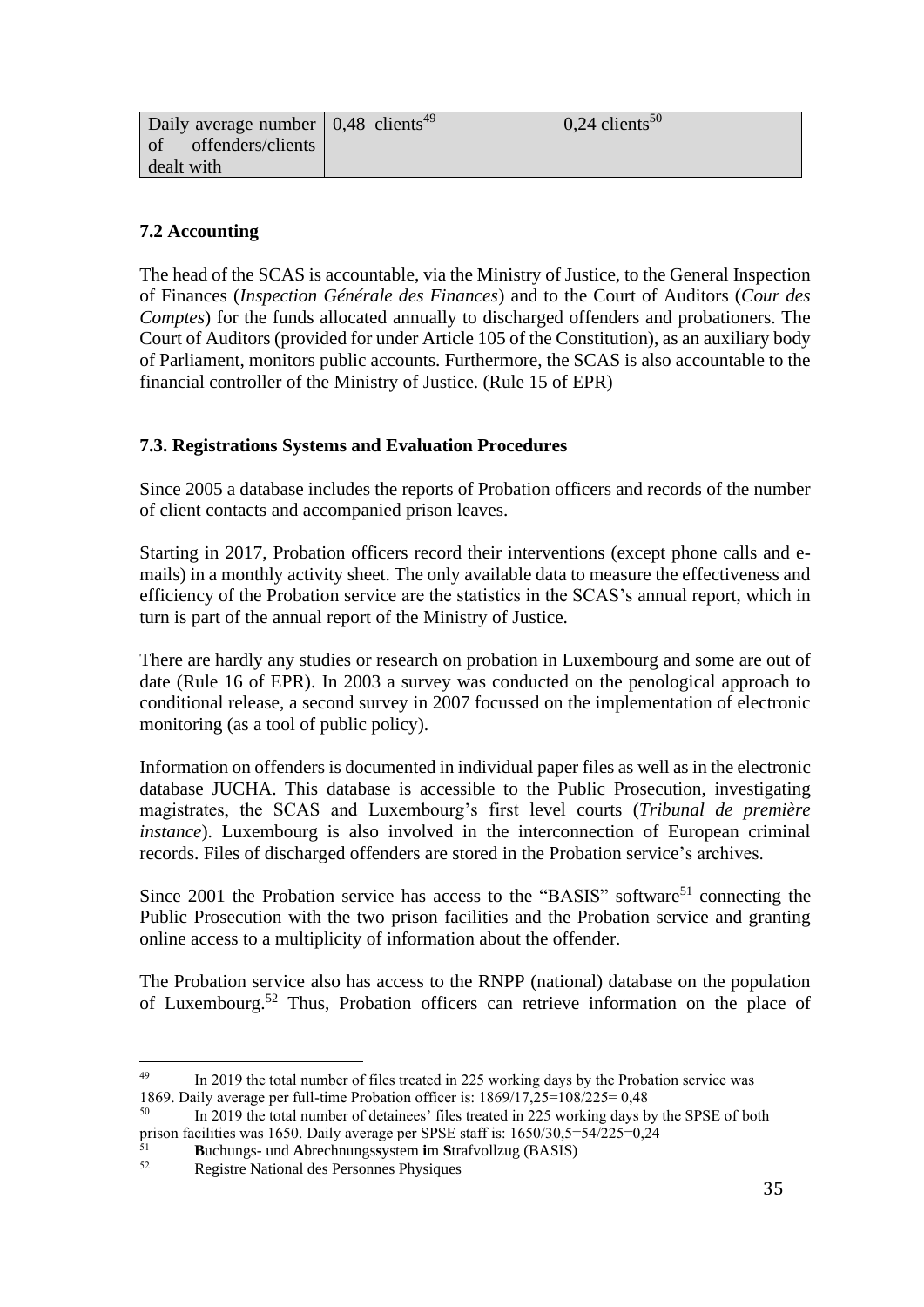residence, the household, the last change of address or any previous addresses of the offender, the date of birth, etc. Access to RNPP data is recorded and monitored.<sup>53</sup>

## **8. Societal Support and Clients' Views**

The work of the Probation service is documented in the annual report of the Ministry of Justice with statistics on judicial, penitentiary and probation activity (Rule 107 of EPR).

Unfortunately, departments publish their statistics separately using different methods for data collection. While some are quite elaborate, others are solely limited to figures. A heterogeneity that makes a dynamic analysis close to impossible. Hence, it is difficult to perform a transversal and longitudinal study to identify a tendency at a criminal or political level.

Other than in the annual report of the Ministry of Justice, little information is provided to the media or available to the general public. In 2017 media coverage of the functioning of the Probation service and an interview of the head of the SCAS contributing to a better understanding of the role and value of probation in society (Rule 106 & 107 of EPR).

Parliamentary questions (*questions parlementaires*) submitted by members of Parliament to ministers occasionally also provide insight on the work of the Probation service. (Rule 106 of EPR).

The situation is very different for prisons, as they are often at the heart of parliamentary questions submitted by various political parties when a prisoner committed suicide or escaped. A visit of the Council of Europe's Committee for the Prevention of Torture and Inhuman or Degrading Treatment or Punishment (CPT) or by the national Ombudsman<sup>54</sup> under the [Optional Protocol to the Convention against Torture and other Cruel, Inhuman](http://en.wikipedia.org/wiki/Optional_Protocol_to_the_Convention_against_Torture_and_other_Cruel,_Inhuman_or_Degrading_Treatment_or_Punishment)  [or Degrading Treatment or Punishment](http://en.wikipedia.org/wiki/Optional_Protocol_to_the_Convention_against_Torture_and_other_Cruel,_Inhuman_or_Degrading_Treatment_or_Punishment) (OPCAT) of the UN Convention against Torture and Other Cruel, Inhuman or Degrading Treatment or Punishment may also be covered by the media.

#### **8.1 Societal support and public opinion**

Audio-visual and written media have contacted the Probation service on various occasions to report about its functioning and interventions. In this context the head of the SCAS and some Probation officers were interviewed.

<sup>53</sup> This data is governed by the provisions of the Law of 2 August 2002 on the protection of personal data.

Loi du 11 April 2010, (1) portant approbation du protocole facultatif se rapportant à la Convention contre la torture et autres peines ou traitements cruels, inhumains ou dégradants, adopté par l'Assemblée Générale de l'Organisation des Nations Unies à New York, le 18 décembre

<sup>2002</sup> et (2) portant désignation du médiateur en tant que mécanisme national de prévention et fixant ses attributions.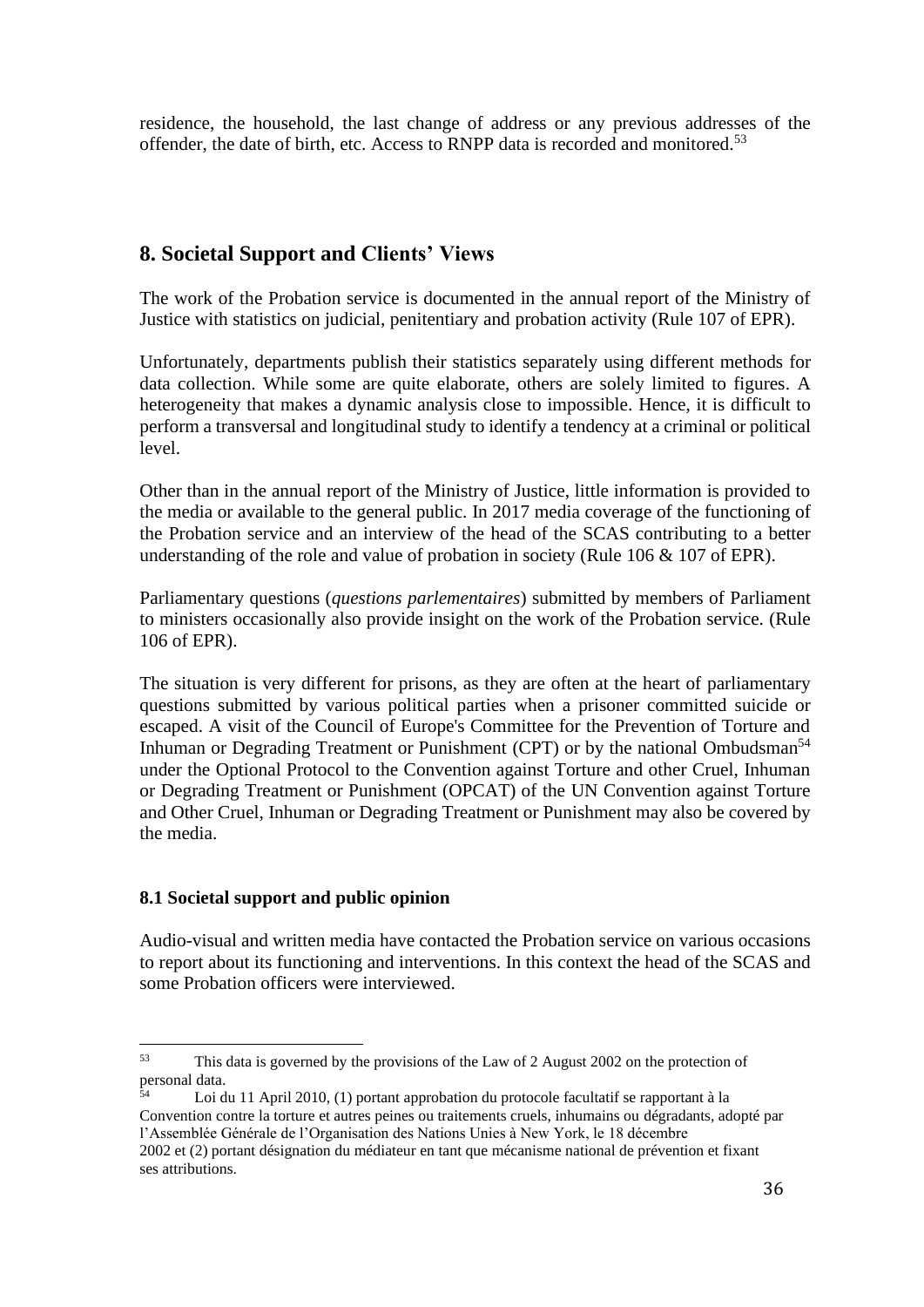When invited by secondary schools, Probation officers will explain their job, the philosophy of their work and experiences in class.

Probation officers will also intervene in courses attended by future public agents, as prison staff, police officers, court bailiffs and SCAS employees.

To date, no research was conducted on Luxembourg's probation system. Some reports of university students doing internships at the Probation service dealt with the work of Probation officers and the Probation service.

In 2009 an international colloquium and a conference organised by the Luxembourg Society of Criminology (*Association Luxembourgeoise de Criminologie*) focused, inter alia, on the probation system in Luxembourg.<sup>55</sup>

A reviewed version of the policy and practices of the Probation service is pending publication (Rule 108 of EPR). However, the missions of the Probation service are clearly outlined<sup>56</sup> on the official website of the Ministry of Justice.

## **8.2 Clients' Views**

Unfortunately, no data is available on how clients of the probation system view the work of the Probation service. So far, no academic research was conducted in this specific field.

## **9. Probation Clients' Rights**

The rights of the Probation service's clients are not specified by law. While they are free to submit written complaints to the head of the SCAS, the General Prosecutor or the Ministry of Justice, no formal complaint procedure was introduced so far. (Rule 14, 100 and 101 of EPR).

In practice, the most frequent complaints come from clients having issues with their Probation officer. These issues are discussed between the head of the SCAS and the staff member. Internal decisions are taken on a case-by-case basis. For re-offenders, a change of their Probation officer may give them an opportunity to get a new start with a new person to assist them.

The Ombudsman [\(www.ombudsman.lu](http://www.ombudsman.lu/) ) ensures external monitoring of complaints. This entity is also in charge of supervising facilities for the deprivation of liberty (prison and police cells, hospitals, psychiatric institutions) and prisoners or probationers can submit written complaints to the office of the Ombudsman.

<sup>55</sup> Actes du colloque de l'Association Luxembourgeoise de Criminologie, Journée d'étude (9 mars 2010), La politique pénitentiaire au Luxembourg : approche multidisciplinaire et état de la question.

<sup>56</sup> https://justice.public.lu/fr/organisation-justice/ministere-public/parquet-general/assistancesociale.html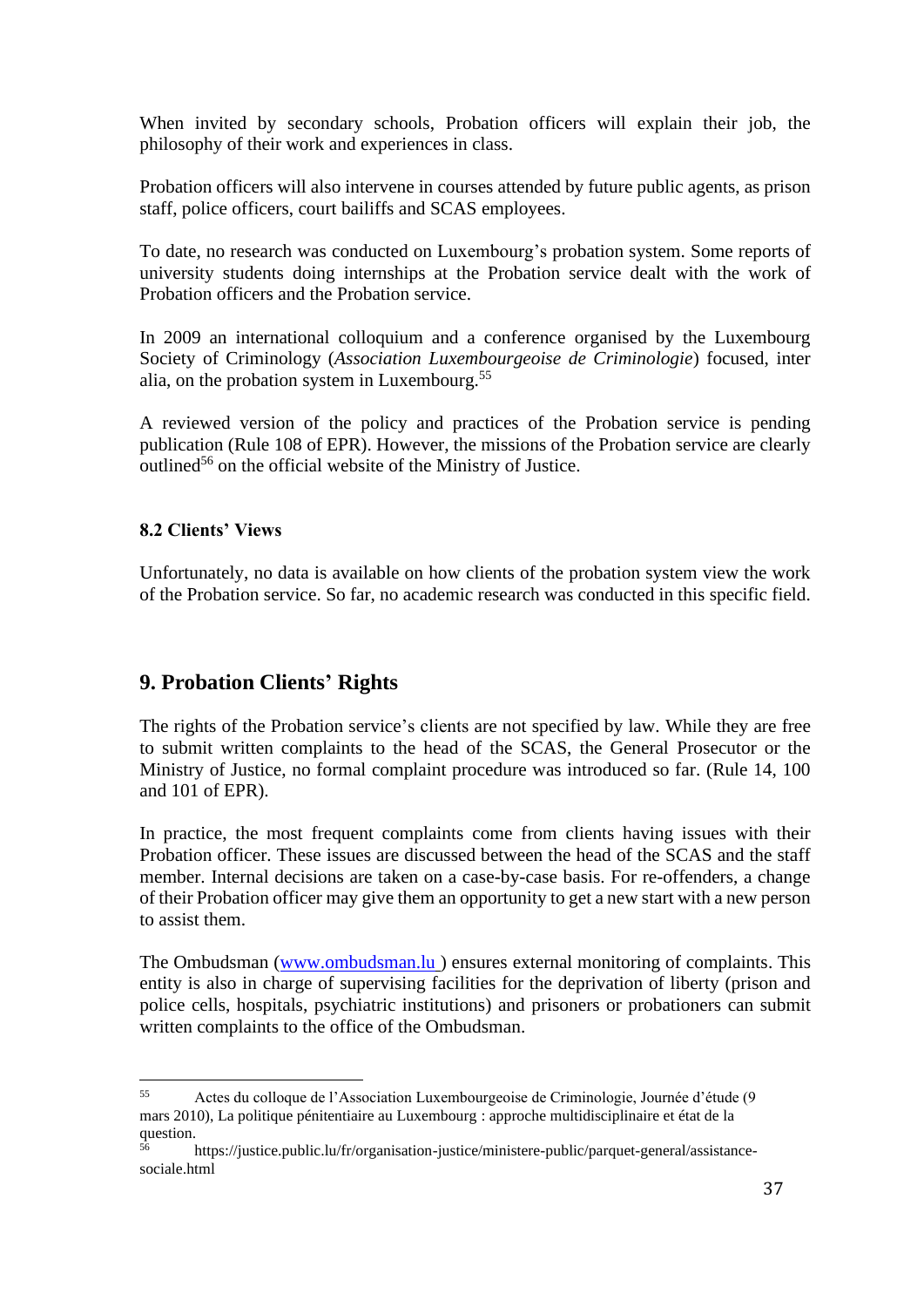Foreign nationals, whether in detention or on probation, who were given notice by the Ministry of Foreign Affairs – Department of Immigration to leave Luxembourg, may appeal against this decision before the Administrative Court of Luxembourg (*Tribunal administratif*).

Probation officers are bound by article 458 of the Criminal Code on professional secrecy even though relevant information on offenders may be shared with professionals from other entities. The law on the status of civil servants also provides that "civil servants may not disclose any information pertaining to their job<sup>557</sup>. In addition, as civil servants, Probation officers have to report any information received from a client on their intention to commit further crimes or escape from prison, as well as any confession of previous crimes.

Data collected and recorded by the Probation service is governed by the existing legislation on data protection and is not public. (Rule 41 & 89 of EPR)

Free legal assistance is governed by the law of 18 August 1995 and the decree of 18 September 1995. It is granted, based on the income and financial situation, to all nationals and foreign nationals lacking sufficient financial means, whether in detention or not. Persons who were granted the services of a court appointed lawyer also have access to the services of interpreters and bailiffs.

In each judicial district, the Legal Information and Reception Service supports individuals in completing the relevant forms and provides information on court procedures as well as explanation of legal proceedings, for which the assistance of a lawyer is not required.

Under Luxembourg legislation offenders have no access to their records kept by the Probation service (Rule 92 of EPR). Upon request to the General Public Prosecutor's Delegate, lawyers receive the reports of the Probation officers and offenders have access to their case file prior to court proceedings.

## **10. Developments to be expected**

## **10.1 Developments in coming years**

## **Half-way house (***Maison de transition***)**

In 2019 the Probation service started to work with the Ministry of Family to organise housing for offenders after their release, with accommodation structures adapted to their needs to support their reintegration into society. Housing solutions are available for 6 months subject to certain conditions to benefit from the reintegration programme.

Initially, a single site was planned, but to promote diversity and curb preconceptions, the approach was changed to include housing facilities in various locations.

<sup>57</sup> Loi modifiée du 16 avril 1979 fixant le statut général des fonctionnaires de l'Etat Chapitre 5, Art 11.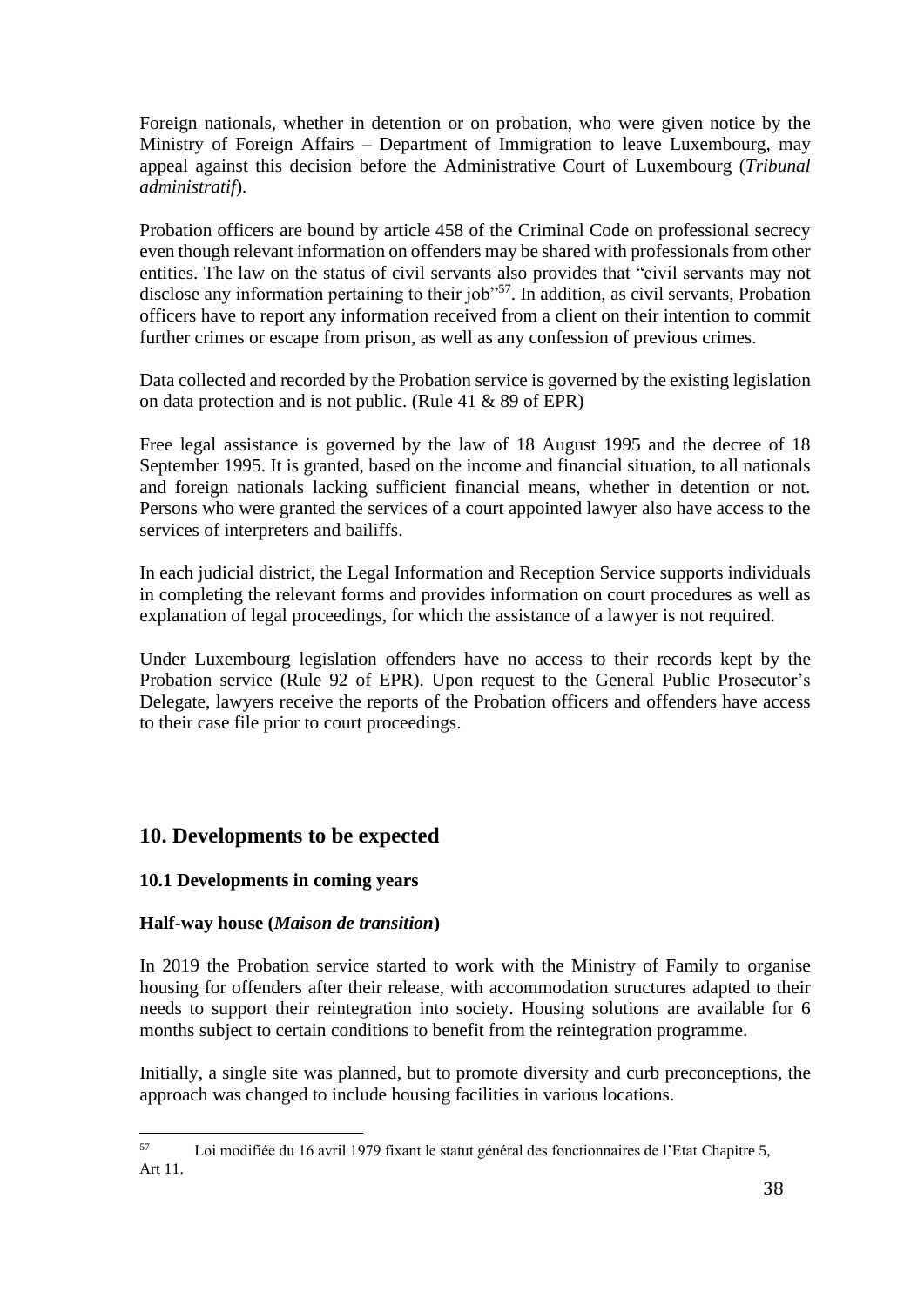## **Construction of a third prison (***Ueschterhaff***) for pre-trial detention in Sanem**

With almost 50% of the prison population being pre-trial inmates, the Ministry of Justice approved the construction of a third prison for pre-trial detention, expected to be operational in 2023. This will decongest the prison in Schrassig although with a risk of increasing the overall prison population.

#### **Internal work group on sexual abuse**

In 2007 the introduction of a safety penalty for sex offenders was discussed. However, the idea was dropped in favour of probation measures as for instance a conditional sentence. Currently, measures consist in psychotherapeutic follow-up to support rehabilitation of perpetrators of sexual assault.

As mentioned under point 3.2., the Probation service attended special training in June 2018 and a conference on sexual abuse in February 2020. Vocational training of Probation officers in this field and the implementation of an internal work group to provide followup and assistance to perpetrators of sexual violence are planned.

#### **Extending of the use of electronic monitoring**

With the reform in 2018 of the General Public Prosecution Office for sentence enforcement, electronic monitoring was formally introduced into national legislation.

Currently, 70 electronic monitoring devices are available, 20 of which are equipped with GPS. However, tests showed that the GPS system requires technical adjustments to function properly. The Code of criminal procedure<sup>58</sup> also provides for the possibility of electronic monitoring instead of pre-trial detention, although this was not implemented so far. The creation of a department to manage electronic monitoring is envisaged in the near future.

<sup>&</sup>lt;sup>58</sup> Art. Ier. Le Code de procédure pénale est respectivement modifié et complété comme suit :

<sup>1)</sup> Il est ajouté à l'article 107 un alinéa 3 nouveau, libellé comme suit :«Le juge d'instruction peut placer une personne, soumise aux obligations visées à l'alinéa 2, points 1, 2 et 3, sous surveillance électronique au sens de l'article 690.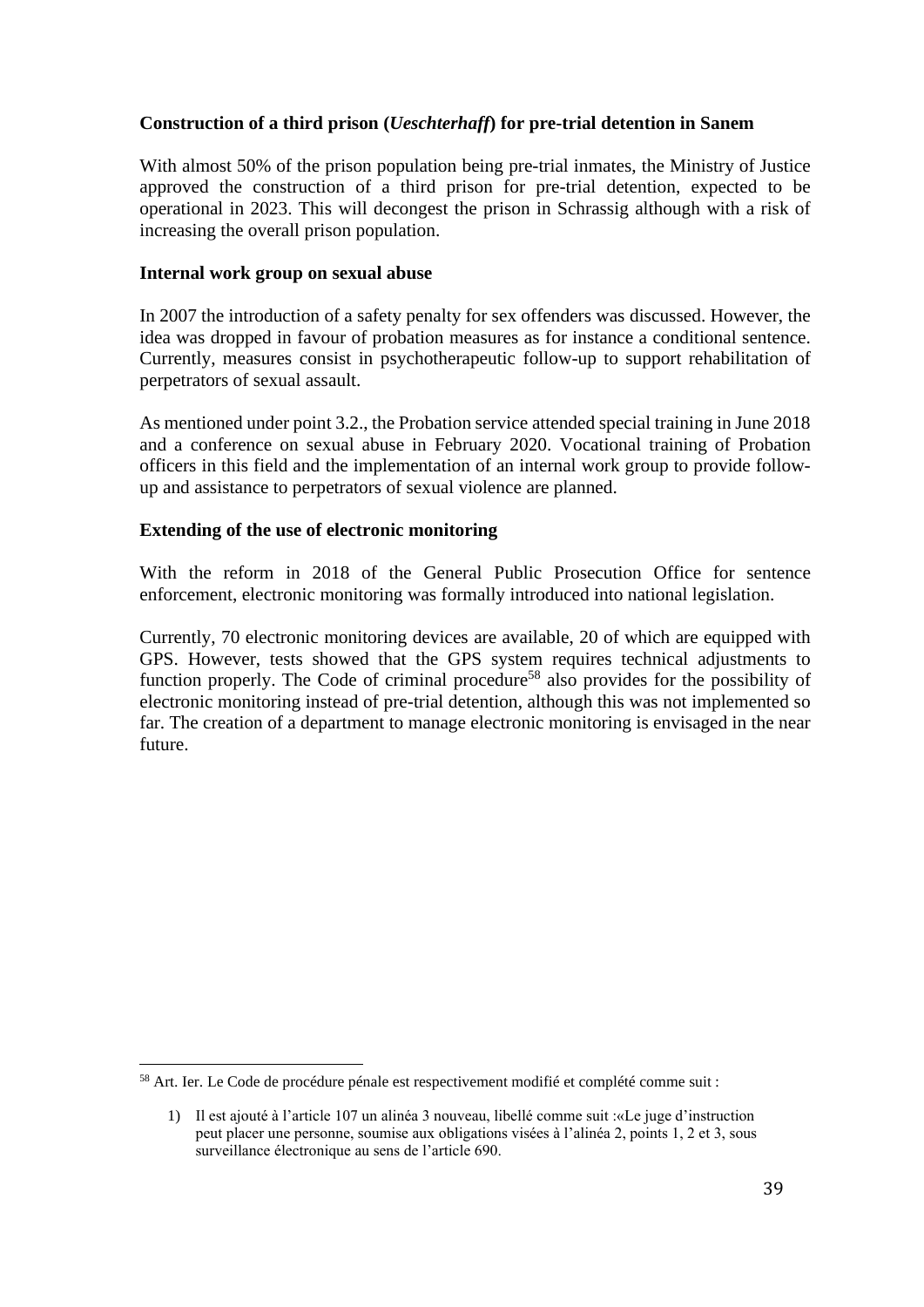# **11. Important Publications**

## **Actes du colloque de l'Association Luxembourgeoise de Criminologie, Journée d'étude (9 mars 2010). La politique pénitentiaire au Luxembourg : approche multidisciplinaire et état de la question.**

A record of a one-day meeting in March 2009 in Luxembourg organised by the Luxembourg Association of Criminology on the topic "Penitentiary policy in Luxembourg: multidisciplinary approach and current situation". Speakers came from the criminal justice in Luxembourg with two keynote speakers: Sonja Snacken (Belgium) and Philippe Combessie (France).

## **Annual report of the Ministry of Justice (2019)<sup>59</sup>**

The annual report of the Ministry of Justice with the figures of the various sections of the Luxembourg criminal justice system, i.e., courts, prison facilities, Probation service and penitentiary administration. It includes a record of the activities of the Probation service reflecting the evolution of community sanctions over the last years.

## **Annual figures of Justice "La justice en chiffres" (2019)<sup>60</sup>**

The document describes, with supporting statistics, the procedures for the enforcement of penalties, possible adaptations and remedies. It also includes information on the organisation and functioning of justice.

## **Biancalana, D., (2003), La libération conditionnelle entre ancienne et nouvelle pénologie. Etat de la question au Luxembourg, Université catholique de Louvain-la-Neuve, 185p.**

This publication analyses the influence and impact of the new penology on conditional release issues and practices in Luxembourg. Based on interviews with Probation officers, it emphasises that in Luxembourg individual treatment of offenders is at the centre of probation interventions with a clear focus on rehabilitation.

## **Gosselin, S., (2011), L'encadrement social de la Libération Conditionnelle en Belgique et au Grand-Duché du Luxembourg, Université catholique de Louvain-la-Neuve, 284p.**

The social framework for parole was subject to political issues leading to a new way of considering delinquency and justice. This document analyses the convergences and divergences between Belgium and Luxembourg.

<sup>59</sup> [https://gouvernement.lu/fr/publications/rapport-activite/minist-justice/mjust/2019-rapport-activite](https://gouvernement.lu/fr/publications/rapport-activite/minist-justice/mjust/2019-rapport-activite-mjust.html)[mjust.html](https://gouvernement.lu/fr/publications/rapport-activite/minist-justice/mjust/2019-rapport-activite-mjust.html)

<sup>60</sup> https://justice.public.lu/dam-assets/fr/publications/justice-en-chiffres/La-justice-en-chiffres-2019.pdf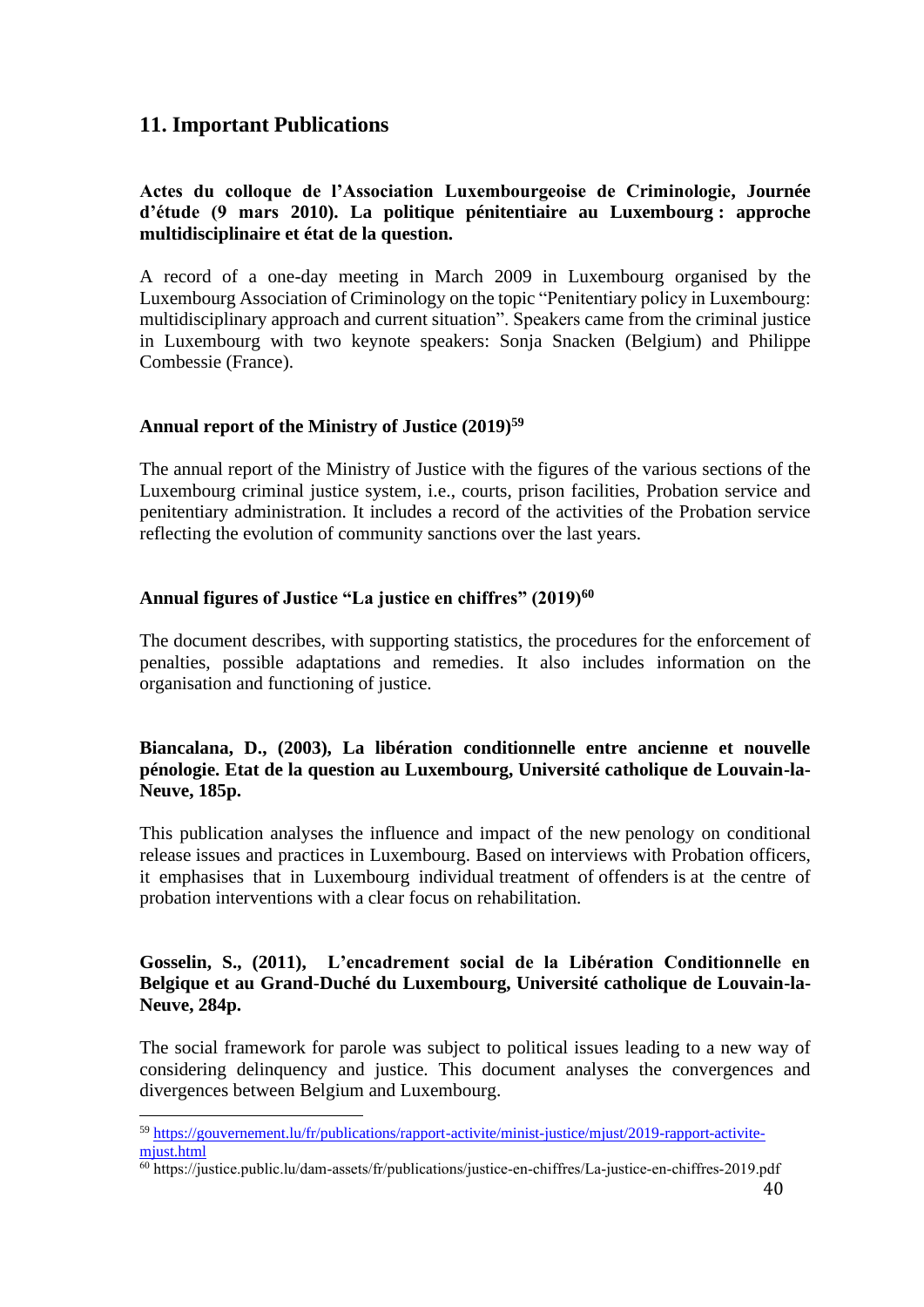## **Council of Europe, SPACE II, Luxembourg (2015-2019)** <sup>61</sup>

"The Council of Europe Annual Penal Statistics, or SPACE (Statistiques Pénales Annuelles du Conseil de l'Europe) cover two projects. SPACE I provides data on imprisonment and penal institutions in Member States while SPACE II collects information on non-custodial sanctions and measures. Figures for 2019 are available online."

**G. Schmit, Chapter 12, Luxembourg, in : A. Van Kalmthout., J. T.M. Derks,**  *Probation and Probation services. A European Perspective***, 2000, Wolf Legal Publishers [\(www.wolfpublishers.com\)](http://www.wolfpublishers.com/) CEP, Utrecht, pp. 323-354.**

This chapter includes an earlier analysis of the probation situation in Luxembourg (status 2000) in the publication "Probation and Probation services. A European Perspective".

#### *List of books and references*

Benguigui, G., Guilbaud, F., Malochat, G., (2011), *Prisons sous tensions, Champs Social Editions*

Canton, R. (2011), Probation, Working with offenders, Routledge

Combessie, P. (2004), *Sociologie de la prison, Repères, La découverte*, Paris, 119p.

Froment, J-Ch. (2006), *Justice et technologies. Surveillance électronique en Europe, Presses Universitaires de Grenoble, Grenoble*, 214p.

Lévy, R., Lameyre, X., (2006), *Poursuivre et punir sans emprisonner. Les alternatives à l'incarcération, Les dossiers de la RDPC, La Charte, Bruxelles*, 144p.

Maruna, Sh., Liebling, A., (2005) The effects of imprisonment, Willan Publishing

Stiels-Glenn, M., (2016) Therapie mit Pädophilen? Pädophile beurteilen ihre Therapie, Pabst Science Publishers, 198p.

Gayraud, J-F., (2014) Le nouveau capitalisme criminel, Odile Jacob, 190 p.

Carnes, P., (2015) Facing the Shadow : Starting Sexual and Relationship Recovery, Gentle Path Press, p. 300

<sup>61</sup> https://www.coe.int/fr/web/prison/home/-/asset\_publisher/ky2olXXXogcx/content/council-ofeurope-publishes-annual-statistics-on-probation?inheritRedirect=false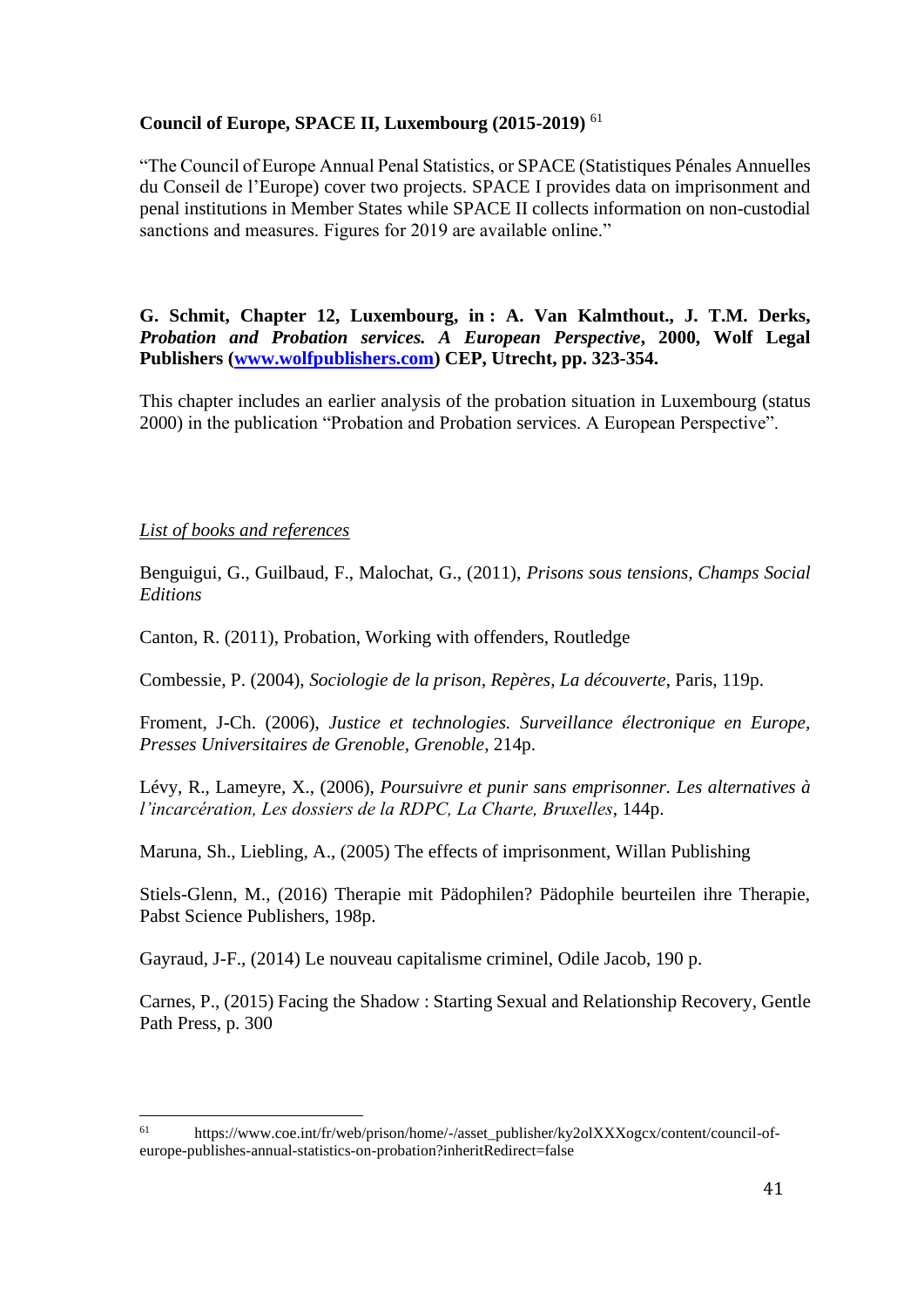## **12. Main Addresses and contact details**

**Probation service:** (*Service Central d'Assistance Sociale*) Plaza Liberty 12-18, rue Joseph Junck L-1839 Luxembourg Tél. 352/47 58 21-1 [Scas-probation@justice.etat.lu](mailto:Scas-probation@justice.etat.lu)

# **General Public Prosecutor's Delegate for sentence enforcement** (*Délégué du Procureur*

*général d'Etat à l'exécution des peines*) Cité judiciaire/Plateau du St-Esprit L-2229 Luxembourg Phone : 352/47 59 81-348 or 391 [pgexpg@justice.etat.lu](mailto:pgexpg@justice.etat.lu)

**Ministry of Justice** (*Ministère de la Justice*) Centre administratif Pierre Werner 13, rue Erasme L-1468 Luxembourg Phone : 352/ 478-4506 [www.mj.public.lu](http://www.mj.public.lu/)

#### **Penitentiary center in Schrassig** (*Centre Pénitentiaire de Luxembourg - CPL*)

Um Kuelebierg L-5299 Schrassig Phone : 352/ 35 96 21-1

## **Penitentiary facility in Givenich** (*Centre Pénitentiaire de Givenich, CPG*)

Maison n°9 L-6666 Givenich Phone : 352/74 04 60-1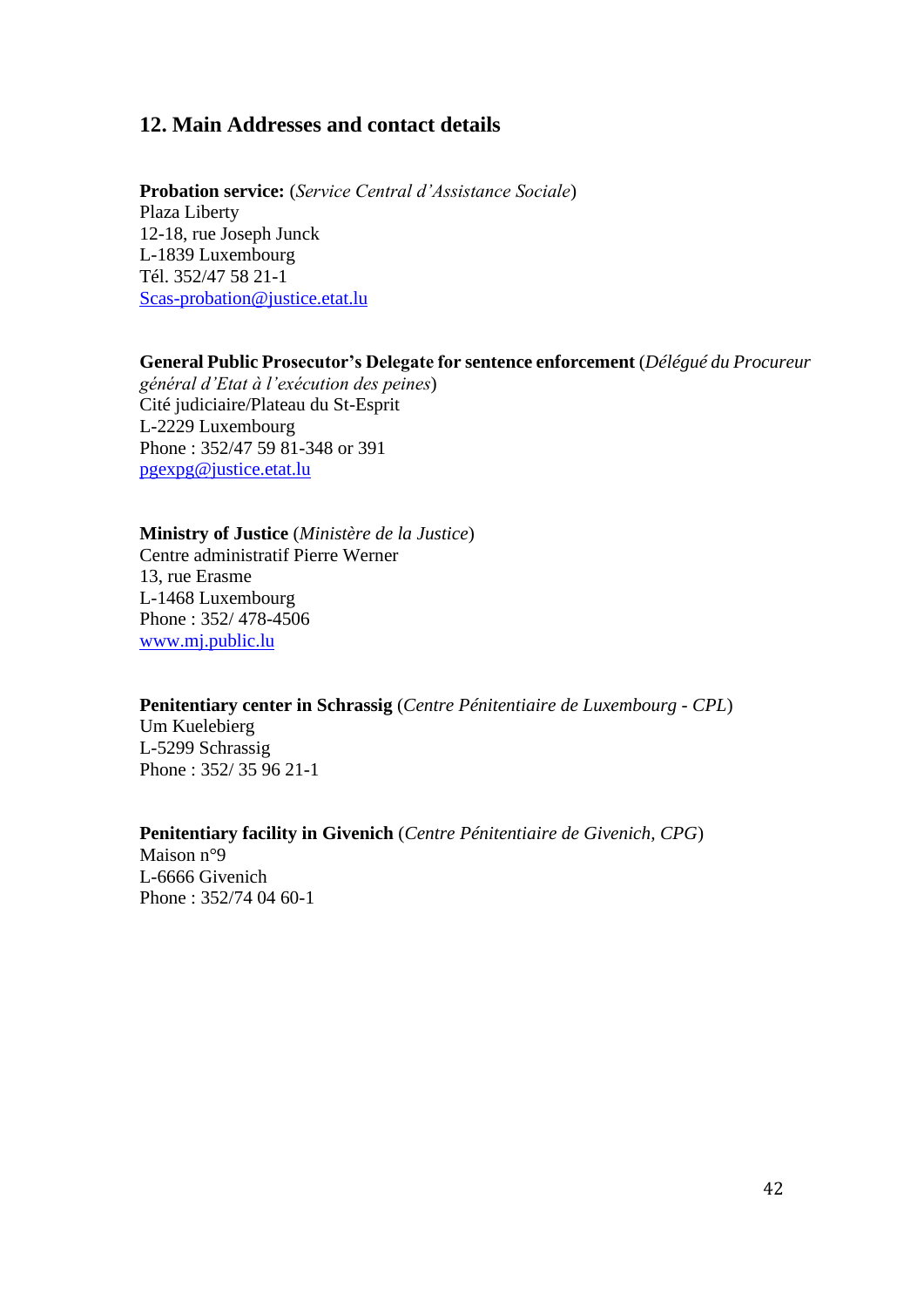## **ANNEX 1**



## **SUMMARY INFORMATION ON PROBATION IN LUXEMBOURG**

## **General Information**

- Number of inhabitants: 626.108 (on 1 January 2020)
- Prison population rate per 100.000 inhabitants: 108,2 (SPACE I, Survey 2019)
- Link to Probation service: [www.justice.public.lu](http://www.justice.public.lu/)
	- Links to websites: [www.mj.public.lu](http://www.mj.public.lu/)
	- Member of the CEP in: 1983

## **Characteristics of the Probation service**

The Central Service for Social Assistance (SCAS) is part of the General Prosecution Office under the authority of the Minister of Justice. The SCAS is a centralised non-private organisation.

The SCAS includes various units dealing with people under judicial supervision. Probation officers work with adult offenders. The SCAS includes probation departments:

- a) the Probation service (*Service de Probation*) for offenders subject to pre-trial control measures (contrôle judiciaire) introduced in 2006, or to in-prison and on parole/probation measures; and
- b) the Department for community service (*Section des travaux d'intérêt général*).

Both units are part of the Service for sanctions and community measures (*Service des sanctions et mesures appliquées dans la communauté*).

## **Tasks**

Core tasks of both units are:

- counselling, support and assistance to detainees and to their families;
- preparing social support plans for the General Public Prosecutor's Delegate and several committees;
- reporting to various judicial authorities on the accused and convicted person's situation and on important aspects regarding sentence enforcement;
- guidance when a person is discharged from prison;
- coordinating the transition from prison to release with parole or on probation after detention;
- guiding and monitoring people subject to conditional release, conditional sentence and electronic supervision;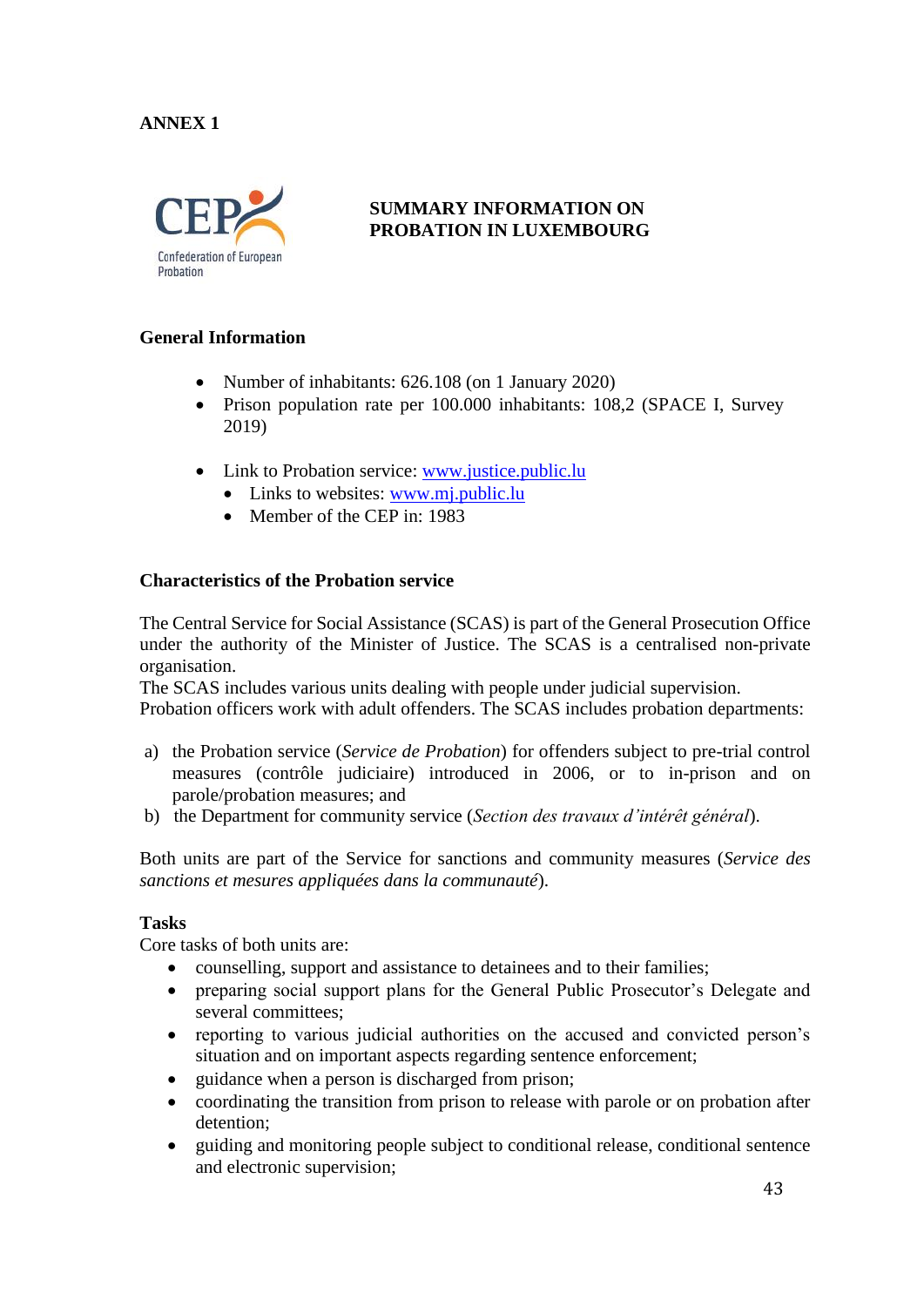- liaising with public agencies accepting offenders for community service;
- following-up with specialised public or private agencies for addiction treatment and psychiatry;
- deciding on small financial aids to offenders on early release or probation and to former detainees;
- providing assistance and guidance to former prisoners at risk of re-offending;
- staying in contact with volunteer prison visitors.

If needed, the Probation service stays in close contact with the addiction support unit "*Suchthëllef*" and the psychiatric department for prisons. Close cooperation with the Psycho-Social and Socio-Educational Service (SPSE), an internal social service for penitentiary facilities will support social reintegration of offenders.

## **Number of staff (average numbers in 2019)**

| Total:                                      | 71 |
|---------------------------------------------|----|
| - Community service supervisors:            |    |
| - Administrative support staff, all levels: | 3  |
| - Probation managers, all levels:           |    |
| - Probation officers:                       | 13 |
|                                             |    |

• Daily average number of offenders dealt with: 0,22 (average caseload on 31/12/2019: 71 offenders/Probation officer)

## **New developments**

- Half-way house project (*Maison de transition*)
- Construction of a third prison facility (*Ueschterhaff*) for pre-trial detention in Sanem
- Creation of an internal work group on sexual abuse
- Extension of electronic monitoring

Probation during the different stages of the criminal procedure

|                                                     | <b>Pre-Trial</b><br>phase | <b>Trial and</b><br>enforce-<br>ment phase | <b>Post release</b><br>phase |
|-----------------------------------------------------|---------------------------|--------------------------------------------|------------------------------|
| Preparing pre-sanction report                       | $\mathbf{X}$              |                                            |                              |
| Supervising etc. sanction of probation              |                           | $\mathbf{X}$                               | X                            |
| Supervising etc. conditional sentence               |                           | $\mathbf{X}$                               | $\mathbf{X}$                 |
| Supervising etc. special measures x<br>drug addicts |                           | $\mathbf{X}$                               | $\mathbf{X}$                 |
| Supervising etc. community service                  |                           | X                                          |                              |